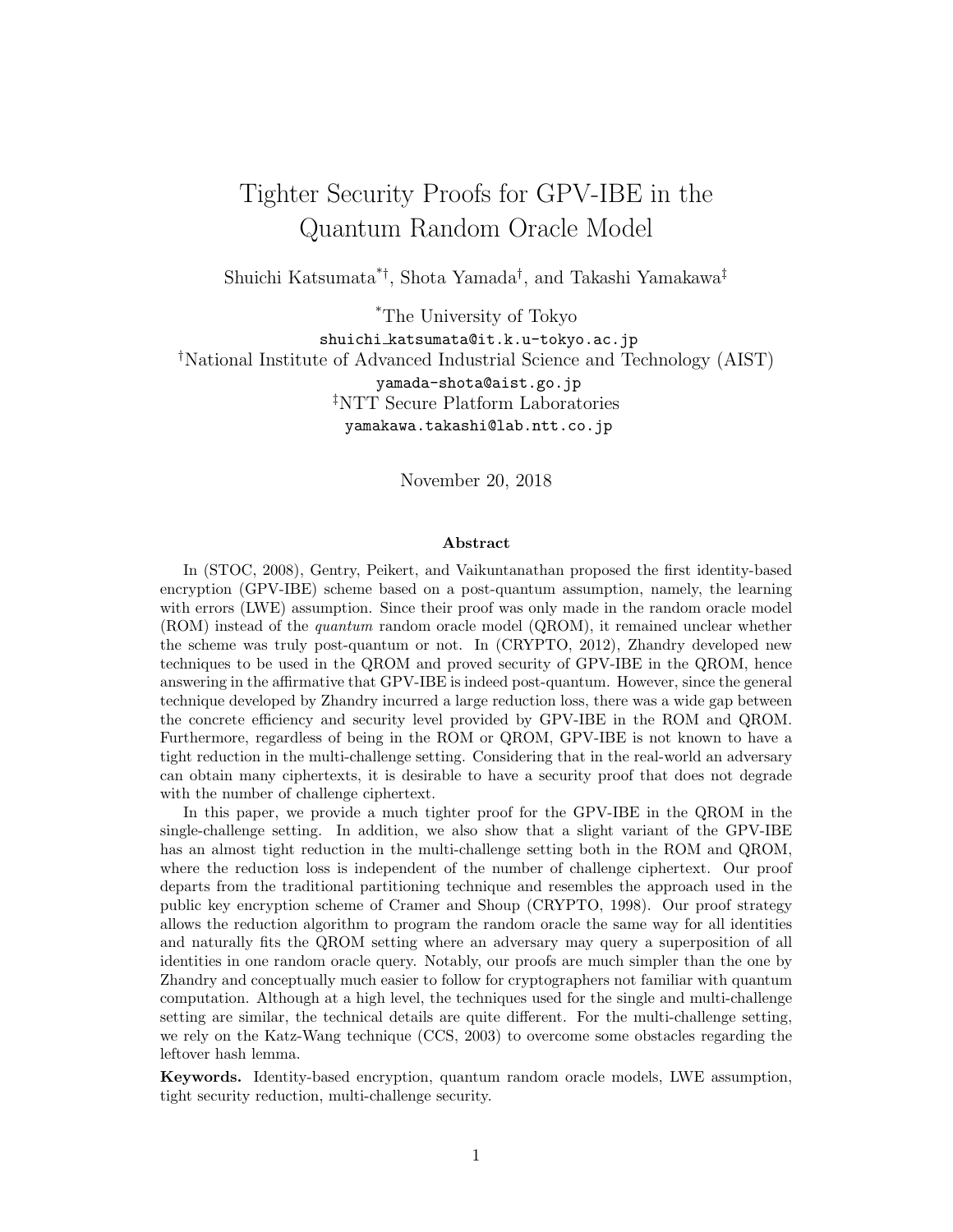# Contents

| $\mathbf{1}$   |                                                      | 3<br>Introduction                           |                |  |
|----------------|------------------------------------------------------|---------------------------------------------|----------------|--|
|                | 1.1                                                  |                                             | 3              |  |
|                | 1.2                                                  |                                             | $\overline{4}$ |  |
|                | 1.3                                                  |                                             | $\overline{4}$ |  |
|                | 1.4                                                  |                                             | 8              |  |
|                | 1.5                                                  |                                             | 9              |  |
| $\mathbf{2}$   |                                                      | <b>Preliminaries</b>                        | 10             |  |
|                | 2.1                                                  |                                             | 10             |  |
|                | 2.2                                                  |                                             | 11             |  |
|                | 2.3                                                  |                                             | 12             |  |
|                | 2.4                                                  |                                             | 13             |  |
| 3              | <b>Tightly Secure Single Challenge GPV-IBE</b><br>16 |                                             |                |  |
|                | 3.1                                                  |                                             | 16             |  |
|                | 3.2                                                  |                                             | 17             |  |
|                | 3.3                                                  |                                             | 18             |  |
|                | 3.4                                                  |                                             | 21             |  |
| $\overline{4}$ |                                                      | (Almost) Tightly Secure Multi-Challenge IBE | 24             |  |
|                | 4.1                                                  |                                             | 24             |  |
|                | 4.2                                                  |                                             | 26             |  |
|                | 4.3                                                  |                                             | 27             |  |
|                | 4.4                                                  |                                             | 28             |  |
|                |                                                      |                                             |                |  |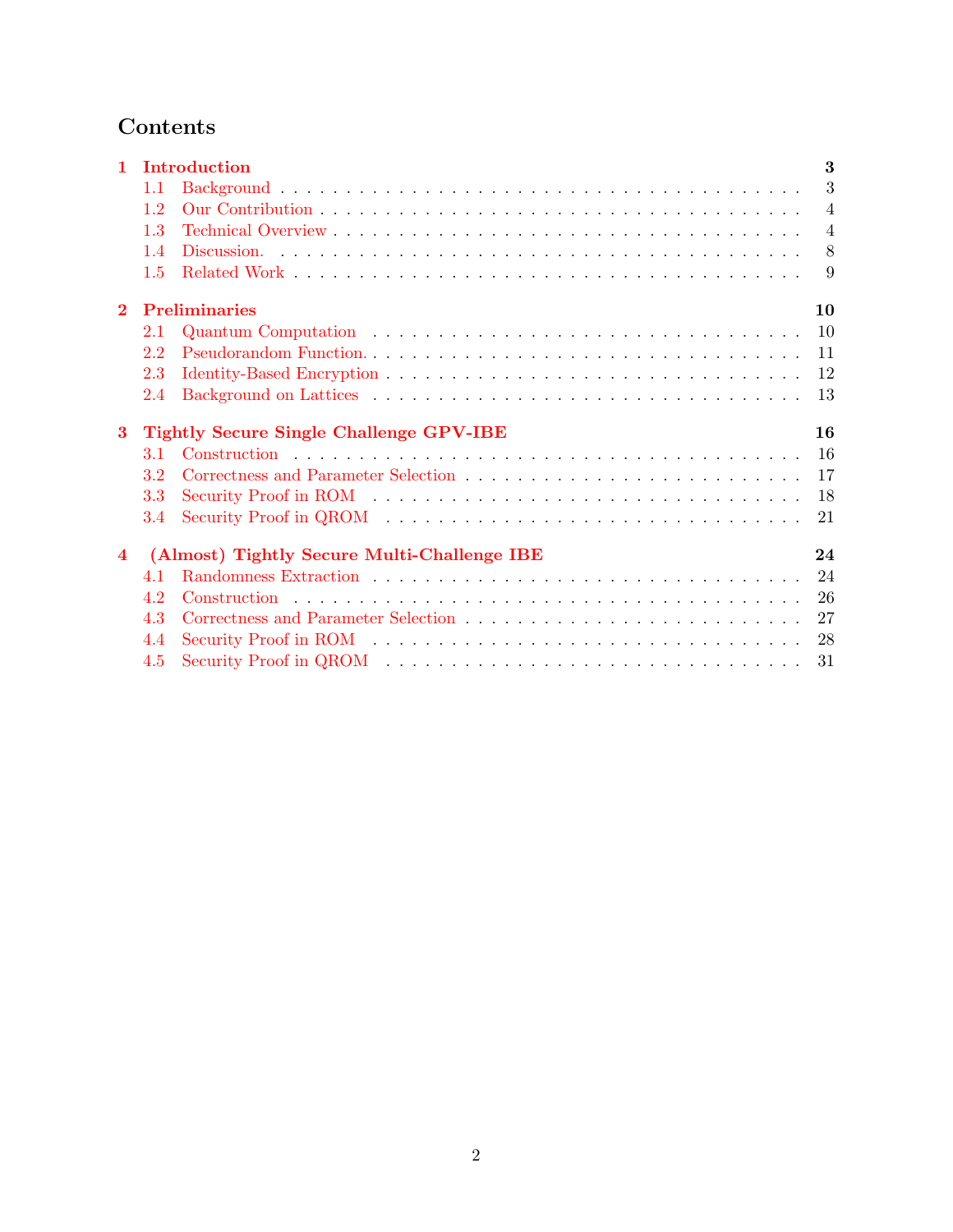# <span id="page-2-2"></span><span id="page-2-0"></span>1 Introduction

### <span id="page-2-1"></span>1.1 Background

Shor [\[Sho94\]](#page-37-0) in his breakthrough result showed that if a quantum computer is realized, then almost all cryptosystems used in the real world will be broken. Since then, a significant amount of studies have been done in the area of post-quantum cryptography, whose motivation is constructing cryptosystems secure against quantum adversaries. Recently in 2016, the National Institute of Standards and Technology (NIST) initiated the Post-Quantum Cryptography Standardization, and since then post-quantum cryptography has been gathering increasingly more attention.

Random Oracles in Quantum World. In general, security proofs of practical cryptographic schemes are given in the random oracle model (ROM) [\[BR93\]](#page-35-0), which is an idealized model where a hash function is modeled as a publicly accessible oracle that computes a random function. Boneh et al.  $[BDF^+11]$  $[BDF^+11]$  pointed out that the ROM as in the classical setting is not reasonable when considering security against quantum adversaries, since quantum adversaries may compute hash functions over quantum superpositions of many inputs. Considering this fact, as a reasonable model against quantum adversaries, they proposed a new model called the quantum random oracle model (QROM), where a hash function is modeled as a *quantumly accessible* random oracle. As discussed in  $[BDF^+11]$  $[BDF^+11]$ , many commonly-used proof techniques in the ROM do not work in the QROM. Therefore even if we have a security proof in the ROM, we often require new techniques to obtain similar results in the QROM.

Identity-based Encryption in QROM. Identity-Based Encryption (IBE) is a generalization of a public key encryption scheme where the public key of a user can be any arbitrary string such as an e-mail address. The first IBE scheme based on a post-quantum assumption is the one proposed by Gentry, Peikert and Vaikuntanathan (GPV-IBE) [\[GPV08\]](#page-35-1), which is based on the learning with errors (LWE) assumption [\[Reg05\]](#page-36-0). To this date, GPV-IBE is still arguably the most efficient IBE scheme that is based on a hardness assumption that resists quantum attacks. However, since their original security proof was made in the ROM instead of the QROM, it was unclear if we could say the scheme is truly post-quantum. Zhandry [\[Zha12b\]](#page-37-1) answered this in the affirmative by proving that the GPV-IBE is indeed secure in the QROM under the LWE assumption, hence truly post-quantum, by developing new techniques in the QROM.

Tight Security of GPV-IBE. However, if we consider the tightness of the reduction, the security proof of the GPV-IBE by Zhandry [\[Zha12b\]](#page-37-1) does not provide satisfactory security. Specifically, GPV-IBE may be efficient in the ROM, but it is no longer efficient in the QROM. In general, a cryptographic scheme is said to be tightly secure under some assumption if breaking the security of the scheme is as hard as solving the assumption. More precisely, suppose that we proved that if there exists an adversary breaking the security of the scheme with advantage  $\epsilon$  and running time T, we can break the underlying assumption with advantage  $\epsilon'$  and running time T'. We say that the scheme is tightly-secure if we have  $\epsilon'/T' \approx \epsilon/T$ . By using this notation, Zhandry gave a reduction from the security of GPV-IBE to the LWE assumption with  $\epsilon' \approx \epsilon^2/(Q_H + Q_{\text{ID}})^4$  and  $T' \approx$  $T + (Q_H + Q_{\text{ID}})^2 \cdot \text{poly}(\lambda)$  where  $Q_H$  denotes the number of hash queries,  $Q_{\text{ID}}$  denotes the number of secret key queries,  $\lambda$  denotes the security parameter, and poly denotes some fixed polynomial. Though the reduction is theoretically interesting, the meaning of the resulting security bound in a realistic setting is unclear. For example, if we want to obtain 128-bit security for the resulting IBE, and say we had  $\epsilon = 2^{-128}$ ,  $Q_H = 2^{100}$ ,  $Q_{ID} = 2^{20}$ , then even if we ignore the blowup for the running time, we would have to start from at least a 656-bit secure LWE assumption, which incurs a significant blowup of the parameters. Indeed, Zhandry left it as an open problem to give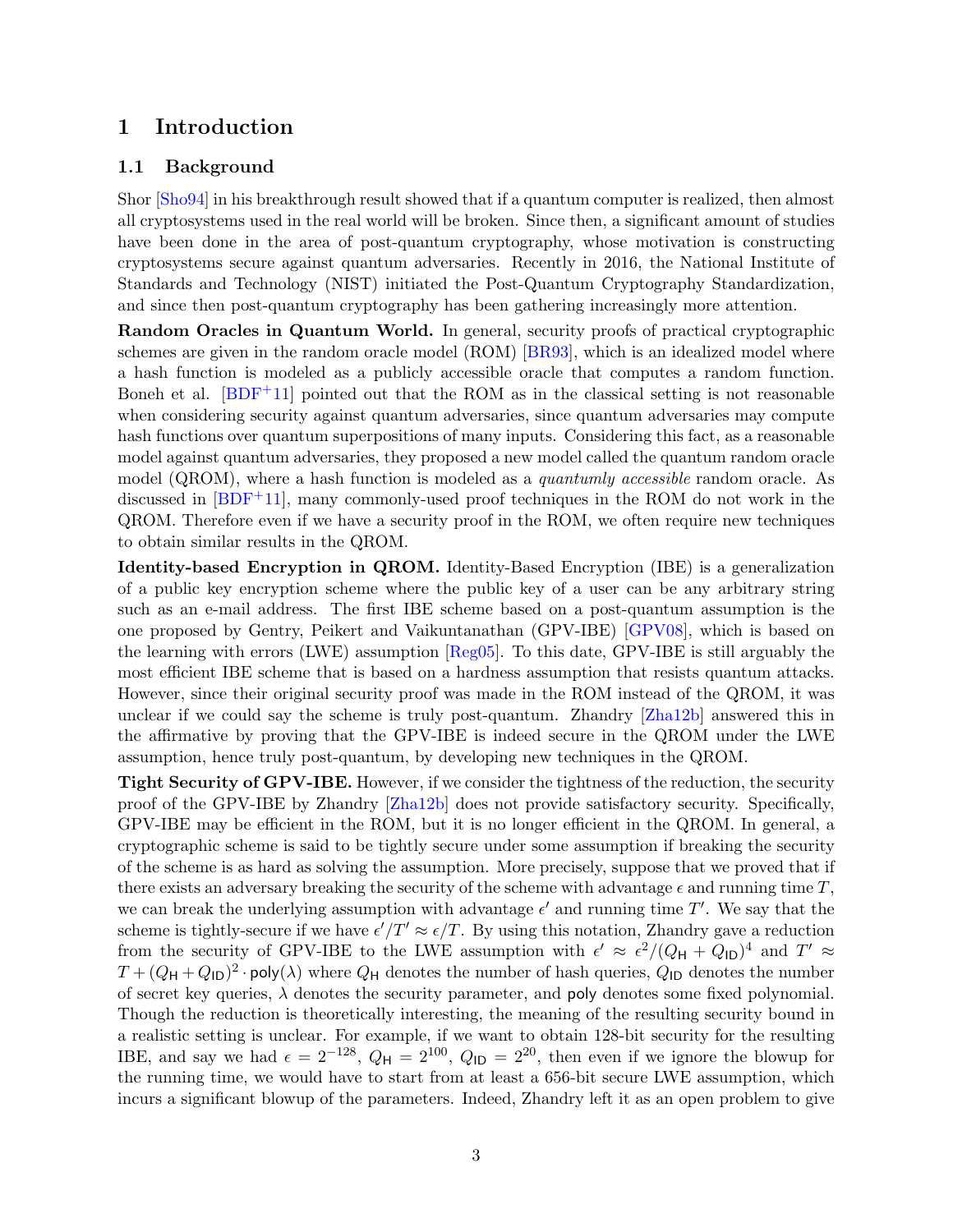<span id="page-3-2"></span>a tighter reduction for the GPV-IBE.

Multi-Challenge Tightness. The standard security notion of IBE considers the setting where an adversary obtains only one challenge ciphertext. This is because security against adversaries obtaining many challenge ciphertexts can be reduced to the security in the above simplified setting. However, as pointed out by Hofheinz and Jager [\[HJ12\]](#page-36-1), tightness is not preserved in the above reduction since the security degrades by the number of ciphertexts. Therefore tightly secure IBE in the single-challenge setting does not imply tightly secure IBE in the multi-challenge setting. On the other hand, in the real world, it is natural to assume that an adversary obtains many ciphertexts, and thus tight security in the multi-challenge setting is desirable. However, there is no known security proof for the GPV-IBE or its variant that does not degrade with the number of challenge ciphertexts even in the classical setting.

### <span id="page-3-0"></span>1.2 Our Contribution

We provide much tighter security proofs for the GPV-IBE in the QROM in the single-challenge setting. Furthermore, we provide a multi-challenge tight variant of GPV-IBE that is secure both in the ROM and QROM. In the following, we describe the tightness of our security proofs by using the same notation as in the previous section.

- In the single-challenge setting, we give a reduction from the security of GPV-IBE to the LWE assumption with  $\epsilon' \approx \epsilon$  and  $T' = T + (Q_H + Q_{\text{ID}})^2 \cdot \text{poly}(\lambda)$ . If we additionally assume quantumly secure pseudorandom functions (PRFs), then we further obtain a tighter reduction, which gives  $\epsilon' \approx \epsilon$  and  $T' = T + (Q_H + Q_{\text{ID}}) \cdot \text{poly}(\lambda)$ . This is the first security proof for GPV-IBE whose security bound does not degrade with  $Q_H$  or  $Q_{ID}$  even in the classical setting. We note that the same security bound can be achieved without assuming PRFs in the classical ROM.
- We give a slight variant of GPV-IBE scheme whose multi-challenge security is reduced to the LWE assumption with  $\epsilon' = \epsilon/\text{poly}(\lambda)$  and  $T' \approx T + (Q_H + Q_{\text{ID}} + Q_{\text{ch}})^2 \cdot \text{poly}(\lambda)$  where  $Q<sub>ch</sub>$  denotes the number of challenge queries. If we additionally assume quantumly secure PRFs, then we further obtain a tighter reduction. Namely,  $\epsilon'$  is the same as the above, and  $T' = T + (Q_H + Q_{\text{ID}} + Q_{\text{ch}}) \cdot \text{poly}(\lambda)$ . This is the first variant of the GPV-IBE scheme whose security bound does not degrade with  $Q_{ch}$  even in the classical setting. We note that the same security bound can be achieved without assuming PRFs in the classical ROM.

Moreover, our security proofs are much simpler than the one by Zhandry [\[Zha12b\]](#page-37-1). In his work, he introduced new techniques regarding indistinguishability of oracles against quantum adversaries. Though his techniques are general and also useful in other settings (e.g., [\[Zha12a\]](#page-37-2)), it involves some arguments on quantum computation, and they are hard to follow for cryptographers who are not familiar with quantum computation. On the other hand, our proofs involve a minimal amount of discussions about quantum computation, and our proofs are done almost similar to the counterparts in the classical ROM.

### <span id="page-3-1"></span>1.3 Technical Overview

GPV-IBE. First, we briefly describe the GPV-IBE [\[GPV08\]](#page-35-1), which is the main target of this paper. A master public key is a matrix  $\mathbf{A} \in \mathbb{Z}_q^{n \times m}$  and a master secret key is its trapdoor  $\mathbf{T}_A \in \mathbb{Z}^{m \times m}$ , which enables one to compute a short vector  $\mathbf{e} \in \mathbb{Z}_q^m$  such that  $A\mathbf{e} = \mathbf{u}$  given an arbitrary vector  $\mathbf{u} \in \mathbb{Z}_q^n$ . A private key sk<sub>ID</sub> for an identity  $\mathsf{ID} \in \mathcal{ID}$  is a short vector  $\mathbf{e} \in \mathbb{Z}_q^m$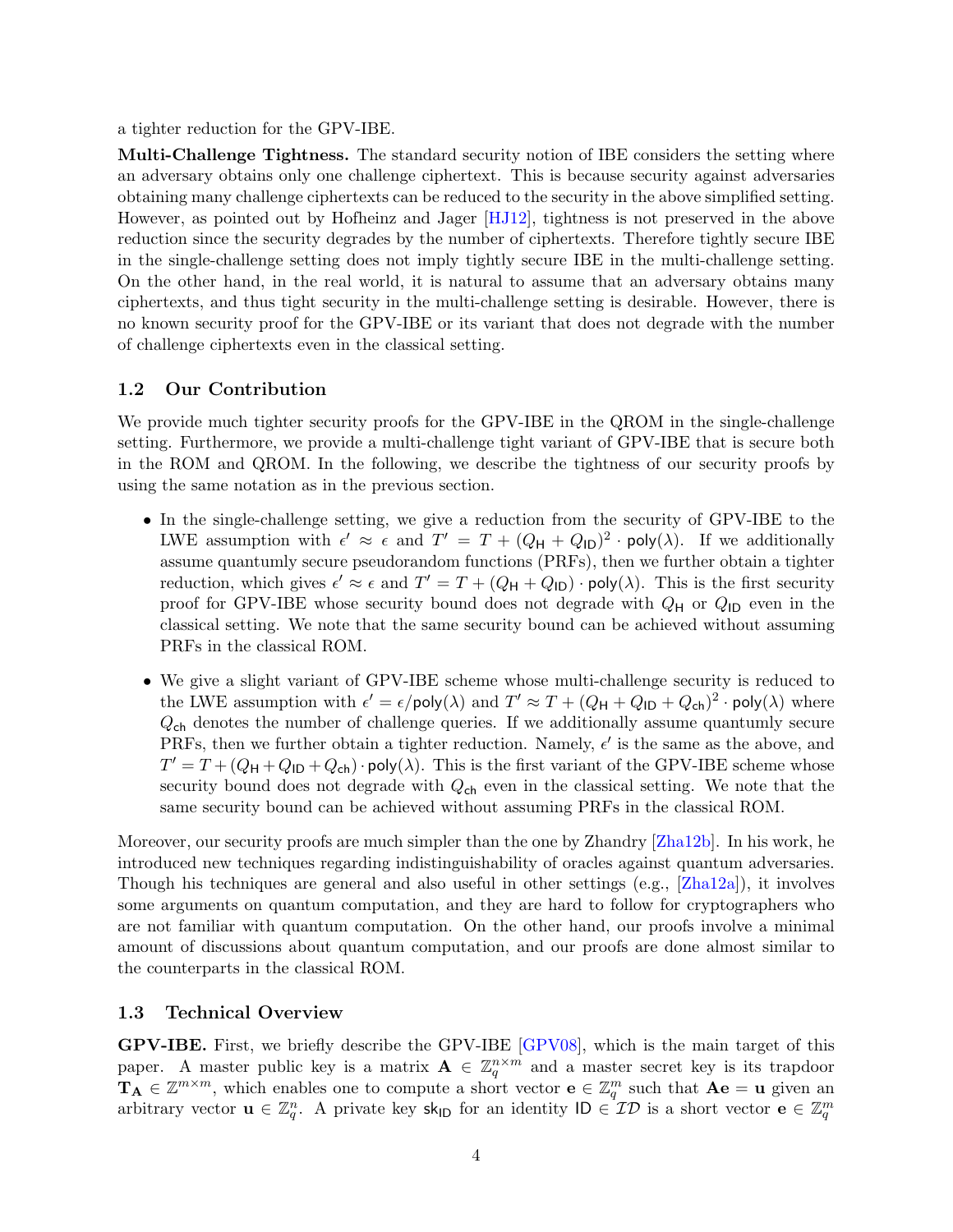<span id="page-4-0"></span>such that  $Ae = u_{1D}$  where  $u_{1D} = H(1D)$  for a hash function  $H : ID \to \mathbb{Z}_q^n$ , which is modeled as a random oracle. A ciphertext for a message  $M \in \{0, 1\}$  consists of  $c_0 = \mathbf{u}_{\mathsf{ID}}^\top \mathbf{s} + x + \mathsf{M}[q/2]$  and  $\mathbf{c}_1 = \mathbf{A}^\top \mathbf{s} + \mathbf{x}$ . Here **s** is a uniformly random vector over  $\mathbb{Z}_q^n$  and  $x, \mathbf{x}$  are small "noise" terms where each entries are sampled from some specific Gaussian distribution  $\chi$ . Decryption can be done by computing  $w = c_0 - \mathbf{c}_1^{\top} \mathbf{e}_{\mathsf{ID}} \in \mathbb{Z}_q$  and deciding if w is closer to 0 or to  $\lfloor q/2 \rfloor$  modulo q.

Security Proof in Classical ROM. The above IBE relies its security on the LWE assumption, which informally states the following: given a uniformly random matrix  $[\mathbf{A}|\mathbf{u}] \leftarrow \mathbb{Z}_q^{n \times (m+1)}$  and some vector  $\mathbf{b} \in \mathbb{Z}_q^{m+1}$ , there is no PPT algorithm that can decide with non-negligible probability whether **b** is of the form  $[\mathbf{A}|\mathbf{u}]^T\mathbf{s} + \mathbf{x}'$  for some  $\mathbf{s} \leftarrow \mathbb{Z}_q^n$  and  $\mathbf{x}' \leftarrow \chi^{m+1}$ , or a uniformly random vector over  $\mathbb{Z}_q^{m+1}$ , i.e.,  $\mathbf{b} \leftarrow \mathbb{Z}_q^{m+1}$ . Below, we briefly recall the original security proof in the classical ROM given by Gentry et al. [\[GPV08\]](#page-35-1) and see how the random oracle is used by the reduction algorithm. The proof relies on a key lemma which states that we can set H(ID) and e in the "reverse order" from the real scheme. That is, we can first sample e from some distribution and program  $H(ID) := Ae$  so that their distributions are close to uniformly random as in the real scheme. In the security proof, a reduction algorithm guesses  $i \in [Q]$  such that the adversary's i-th hash query is the challenge identity  $ID^*$  where Q denotes the number of hash queries made by the adversary. Then for all but the  $i$ -th hash query, the reduction algorithm programs  $H(ID)$  in the above manner, and for the *i*-th query, it programs the output of  $H(ID^*)$ to be the vector u contained in the LWE instance that is given as the challenge. Specifically, the reduction algorithm sets the challenge user's identity vector  $\mathbf{u}_{\mathsf{ID}^*}$  as the random vector **u** contained in the LWE instance. If the guess is correct, then it can embed the LWE instance into the challenge ciphertexts  $c_0^*$  and  $\mathbf{c}_1^*$ ; in case it is a valid LWE instance, then  $(c_0^*, \mathbf{c}_1^*)$  is properly set to  $(\mathbf{u}_{\mathsf{ID}^*}^{\top} \mathbf{s} + x + \mathsf{M}[\mathbf{q}/2], \mathbf{A}^{\top} \mathbf{s} + \mathbf{x})$  as in the real scheme. Therefore, the challenge ciphertext can be switched to random due to the LWE assumption. After this switch, M is perfectly hidden and thus the security of GPV-IBE is reduced to the LWE assumption. Since the reduction algorithm programs the random oracle in the same way except for the challenge identity, this type of proof methodology is often times referred to as the "all-but-one programming".

Security Proof in QROM in [\[Zha12b\]](#page-37-1). Unfortunately, the above proof cannot be simply extended to a proof in the QROM. The reason is that in the QROM, even a single hash query can be a superposition of all the identities. In such a case, to proceed with the above all-butone programming approach, the reduction algorithm would have to guess a single identity out of all the possible identities which he hopes that would be used as the challenge identity ID<sup>∗</sup> by the adversary. Obviously, the probability of the reduction algorithm being right is negligible, since the number of possible identities is exponentially large. This is in sharp contrast with the ROM setting, where the reduction algorithm was allowed to guess the single identity out of the polynomially many (classical) random oracle queries made by the adversary. Therefore, the allbut-one programming as in the classical case cannot be used in the quantum case. To overcome this barrier, Zhandry [\[Zha12b\]](#page-37-1) introduced a useful lemma regarding what he calls the semi-constant distribution. The semi-constant distribution with parameter  $0 < p < 1$  is a distribution over functions from  $\mathcal X$  to  $\mathcal Y$  such that a function chosen according to the distribution gives the same fixed value for random p-fraction of all inputs, and behaves as a random function for the rest of the inputs. He proved that a function according to the semi-constant distribution with parameter  $p$  and a random function cannot be distinguished by an adversary that makes  $Q$  oracle queries with advantage greater than  $\frac{8}{3}Q^4p^2$ . In the security proof, the reduction algorithm partitions the set of identities into controlled and uncontrolled sets. The uncontrolled set consists of randomly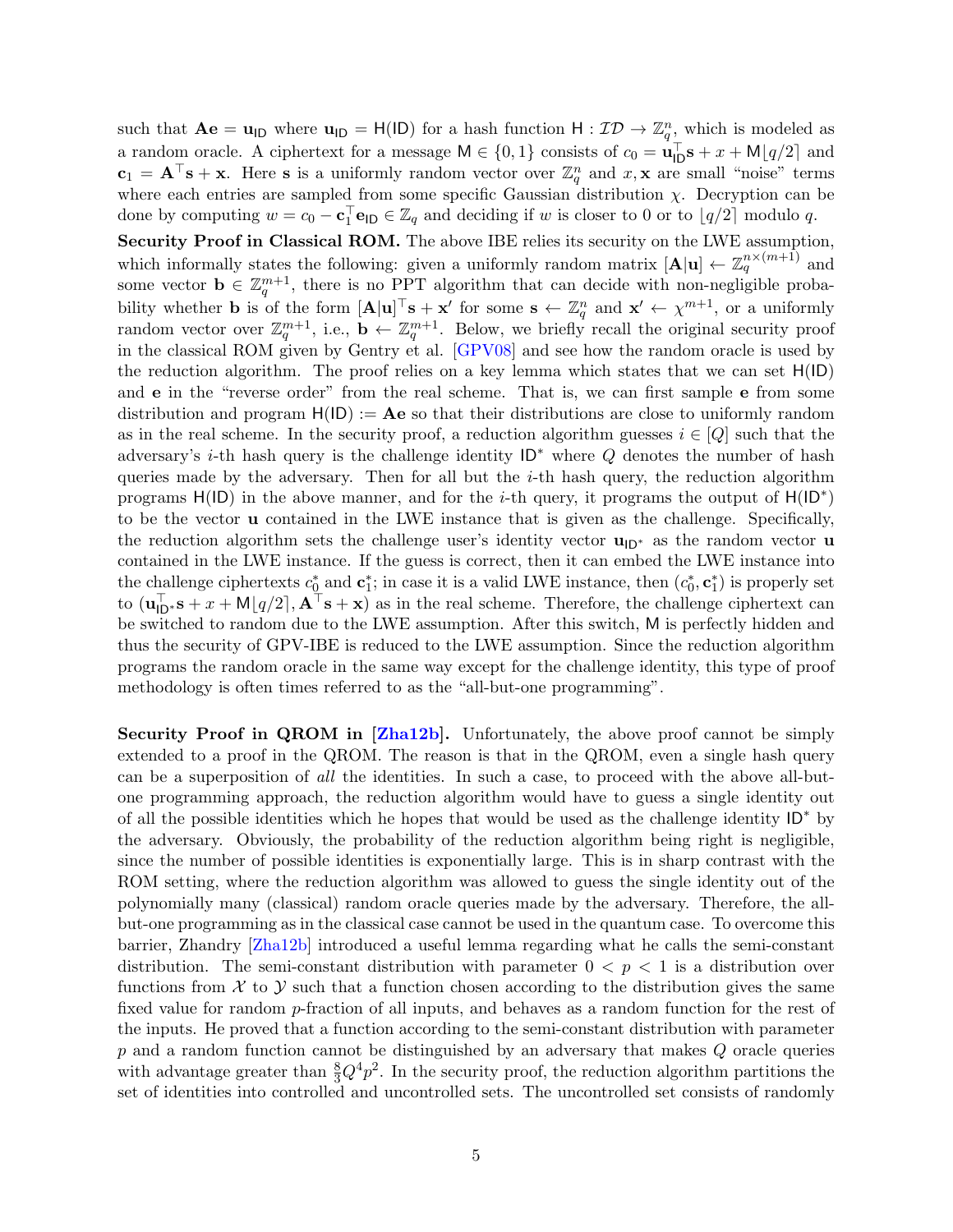<span id="page-5-0"></span>chosen p-fraction of all identities, and the controlled set is the complement of it. The reduction algorithm embeds an LWE instance into the uncontrolled set, and programs the hash values for the controlled set so that the decryption keys for identities in the controlled set can be extracted efficiently. Then the reduction algorithm works as long as the challenge identity falls inside the uncontrolled set and all identities for secret key queries fall inside the controlled set (otherwise it aborts). By appropriately setting  $p$ , we can argue that the probability that the reduction algorithm does not abort is non-negligible, and thus the security proof is completed. Though this technique is very general and useful, a huge reduction loss is inherent as long as we take the above strategy because the reduction algorithm has to abort with high probability. It may be useful to point out for readers who are familiar with IBE schemes in the standard model that the above technique is conceptually very similar to the partitioning technique which is often used in the context of adaptively secure IBE scheme in the standard model [\[Wat05,](#page-37-3) [ABB10,](#page-34-1) [CHKP10\]](#page-35-2). The reason why we cannot make the proof tight is exactly the same as that for the counterparts in the standard model.

Our Tight Security Proof in QROM. As discussed above, we cannot obtain a tight reduction as long as we use a partitioning-like technique. Therefore we take a completely different approach, which is rather similar to that used in the public key encryption scheme of Cramer and Shoup [\[CS98\]](#page-35-3), which has also been applied to the pairing-based IBE construction of Gentry [\[Gen06\]](#page-35-4). The idea is that we simulate in a way so that we can create exactly one valid secret key for every identity. Note that this is opposed to the partitioning technique (and the all-but-one programming technique) where the simulator cannot create a secret key for an identity in the uncontrolled set. To create the challenge ciphertext, we use the one secret key we know for that challenge identity. If the adversary can not tell which secret key the ciphertext was created from and if there are potentially many candidates for the secret key, we can take advantage of the entropy of the secret key to statistically hide the message.

In more detail, the main observation is that the secret key e, i.e. a short vector e such that  $Ae = u$ , retains plenty of entropy even after fixing the public values A and u. Therefore, by programming the hash value u of an identity, we can easily create a situation where the simulator knows exactly one secret key out of the many possible candidates. Furthermore, the simulator knowing a secret key  $e_{\vert D^*}$  such that  $Ae_{\vert D^*} = u_{\vert D^*}$ , can simulate the challenge ciphertext by creating  $c_0^* = \mathbf{e}_{\mathsf{ID}^*}^{\top} \mathbf{c}_1^* + \mathsf{M}[q/2]$  and  $\mathbf{c}_1^* = \mathbf{A}^{\top} \mathbf{s} + \mathbf{x}$ . Here, the key observation is that we no longer require the LWE instance  $(\mathbf{u}_{\mathsf{ID}^*}, \mathbf{u}_{\mathsf{ID}^*}^{\top} \mathbf{s} + x)$  to simulate the challenge ciphertext. Though the distribution of  $c_0^*$  simulated as above is slightly different from that of the real ciphertext due to the difference in the noise distributions, we ignore it in this overview. In the real proof, we overcome this problem by using the noise rerandomization technique by Katsumata and Yamada [\[KY16\]](#page-36-2). Then we use the LWE assumption to switch  $c_1^*$  to random. Finally, we argue that  $\mathbf{e}_{\mathsf{ID}^*}^{\top} \mathbf{c}_1^*$  is almost uniform if the min-entropy of  $\mathbf{e}_{\mathsf{ID}^*}$  is high and  $\mathbf{c}_1^*$  is uniformly random due to the leftover hash lemma. Therefore, all information of the message M is hidden and thus the proof is completed.

Finally, we observe that the above proof naturally fits in the QROM setting. The crucial difference from the partitioning technique is that in our security proof we program the random oracle in the same way for all identities. Therefore even if an adversary queries a superposition of all identities, the simulator can simply quantumly perform the programming procedure for the superposition. Thus the proof in the classical ROM can be almost automatically converted into the one in the QROM.

Tight Security in Multi-Challenge Setting. Unfortunately, the above idea does not extend naturally to the tightly-secure multi-challenge setting. One can always prove security in the multi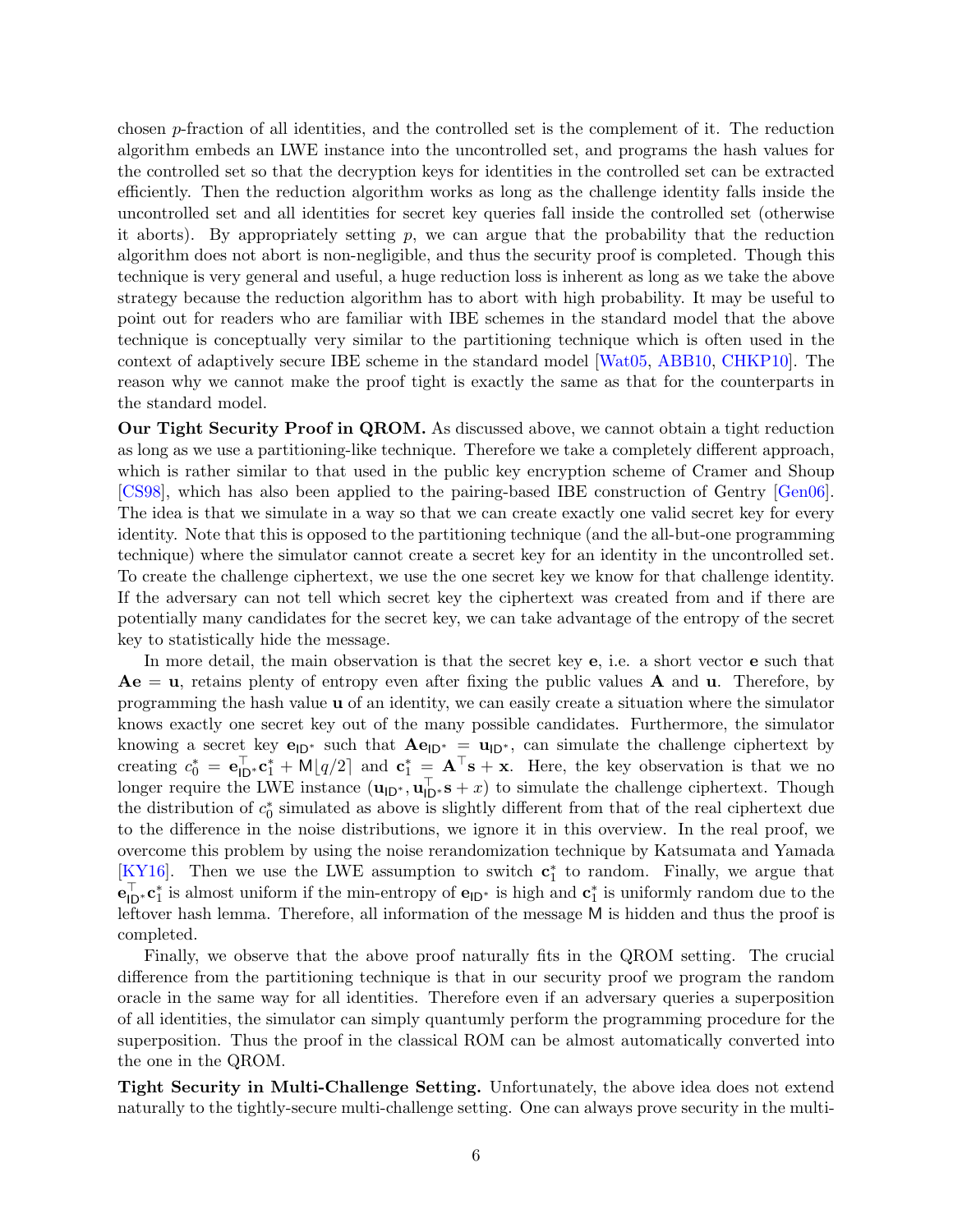<span id="page-6-0"></span>challenge setting starting from a scheme that is single-challenge secure via a hybrid argument, however, as mentioned by Hofheinz and Jager [\[HJ12\]](#page-36-1), this type of reduction does not preserve tightness. A careful reader may think that the above programming technique can be extended to the multi-challenge setting, hence bypassing the hybrid argument. We briefly explain why this is not the case. Informally, in the above proof, the reduction algorithm embeds its given LWE instance  $(\mathbf{A}, \mathbf{A}^T \mathbf{s} + \mathbf{x})$  into the challenge ciphertext by creating  $(c_0^* = \mathbf{e}_{\mathsf{ID}^*}^T \mathbf{c}_1^* + \mathsf{M}[q/2], \mathbf{c}_1^* =$  $A^{\top}s+x$ ), where  $e_{ID}$ ∗ is the secret key of the challenge user  $u_{ID}$ ∗. Therefore, since the  $c_1^*$  component of every ciphertext is an LWE instance for the same public matrix  $\bf{A}$ , to simulate multiple challenge ciphertexts in the above manner, the reduction algorithm must be able to prepare a special type of LWE instance  $(\mathbf{A}, {\{\mathbf{A}^\top\mathbf{s}^{(k)}+\mathbf{x}^{(k)}\}_{k\in[N]}})$ , where  $N = \mathsf{poly}(\lambda)$  is the number of challenge ciphertext queried by the adversary. It can be easily seen that this construction is tightly-secure in the multichallenge setting with the same efficiency as the single-challenge setting, if we assume that this special type of LWE problem is provided to the reduction algorithm as the challenge. However, unfortunately, we still end up losing a factor of  $N$  in the reduction when reducing the standard LWE problem to this special LWE problem. In particular, we only shifted the burden of having to go through the N hybrid arguments to the assumption rather than to the scheme. As one may have noticed, there is a way to bypass the problem of going through the  $N$  hybrid arguments by using conventional techniques (See [\[Reg05,](#page-36-0) [Reg10\]](#page-36-3)) of constructing an unlimited number of fresh LWE instances given a fixed number of LWE instances. However, this techniques requires the noise of the newly created LWE instances to grow proportionally to the number of created instances. In particular, to create the above special LWE instance from a standard LWE instance, we require the size of the noise  $\mathbf{x}^{(k)}$  to grow polynomially with N, where recall that N can be an arbitrary polynomial. Hence, although we can show a tightly secure reduction in the multichallenge setting, for the concrete parameters of the scheme to be independent of  $N$ , we need to assume the LWE assumption with super-polynomial modulus size to cope with the superpolynomial noise blow up. This is far more inefficient than in the single-challenge setting where we only had to require an LWE assumption with polynomial modulus size.

To overcome this problem, we use the "lossy mode" of the LWE problem. It is well known that the secret vector **s** is uniquely defined given an LWE instance  $(A, A^T s + x)$  for large enough samples. A series of works, e.g., [\[GKPV10,](#page-35-5) [BKPW12,](#page-34-2) [AKPW13,](#page-34-3) [LSSS17\]](#page-36-4) have observed that if we instead sample A from a special distribution that is computationally indistinguishable from the uniform distribution, then  $(A, A^T s + x)$  leaks almost no information of the secret s, hence the term "lossy mode". This idea can be leveraged to prove (almost) tight security of the above single-challenge construction, where the reduction loss is independent of the number of challenge ciphertext. A first attempt of using this idea is as follows: During the security proof of the GPV-IBE, we first change the public matrix  $A$  to a lossy matrix  $\overline{A}$  and generate the secret keys and program the random oracle in the same way as before. To create the challenge ciphertexts, the reduction algorithm honestly samples  $\mathbf{s}^{(k)}$ ,  $x^{(k)}$ ,  $\mathbf{x}^{(k)}$  and sets  $(c_0^* = \mathbf{u}_{\mathsf{ID}^*}^{\top} \mathbf{s}^{(k)} + x^{(k)} + \mathsf{M}^{(k)}(q/2), \mathbf{c}_1^* =$  ${\bf A}^{\top}{\bf s}^{(k)}+{\bf x}^{(k)}$ ). Now, it may seem that owing to the lossy mode of LWE, we can rely on the entropy of the secret vector  $\mathbf{s}^{(k)}$  to argue that  $c_0^*$  is distributed uniformly random via the leftover hash lemma. The main difference between the previous single-challenge setting is that we can rely on the entropy of the secret vector  $\mathbf{s}^{(k)}$  rather than on the entropy of the secret key  $\mathbf{e}_{\mathsf{ID}^*}$ . Since each challenge ciphertext is injected with fresh entropy and we can argue statistically that a single challenge ciphertext is not leaking any information on the message, the reduction loss will be independent of the number of challenge ciphertext query N.

Although the above argument may seem correct at first glance, it incurs a subtle but a fatal flaw, thus bringing us to our proposed construction. The problem of the above argument is how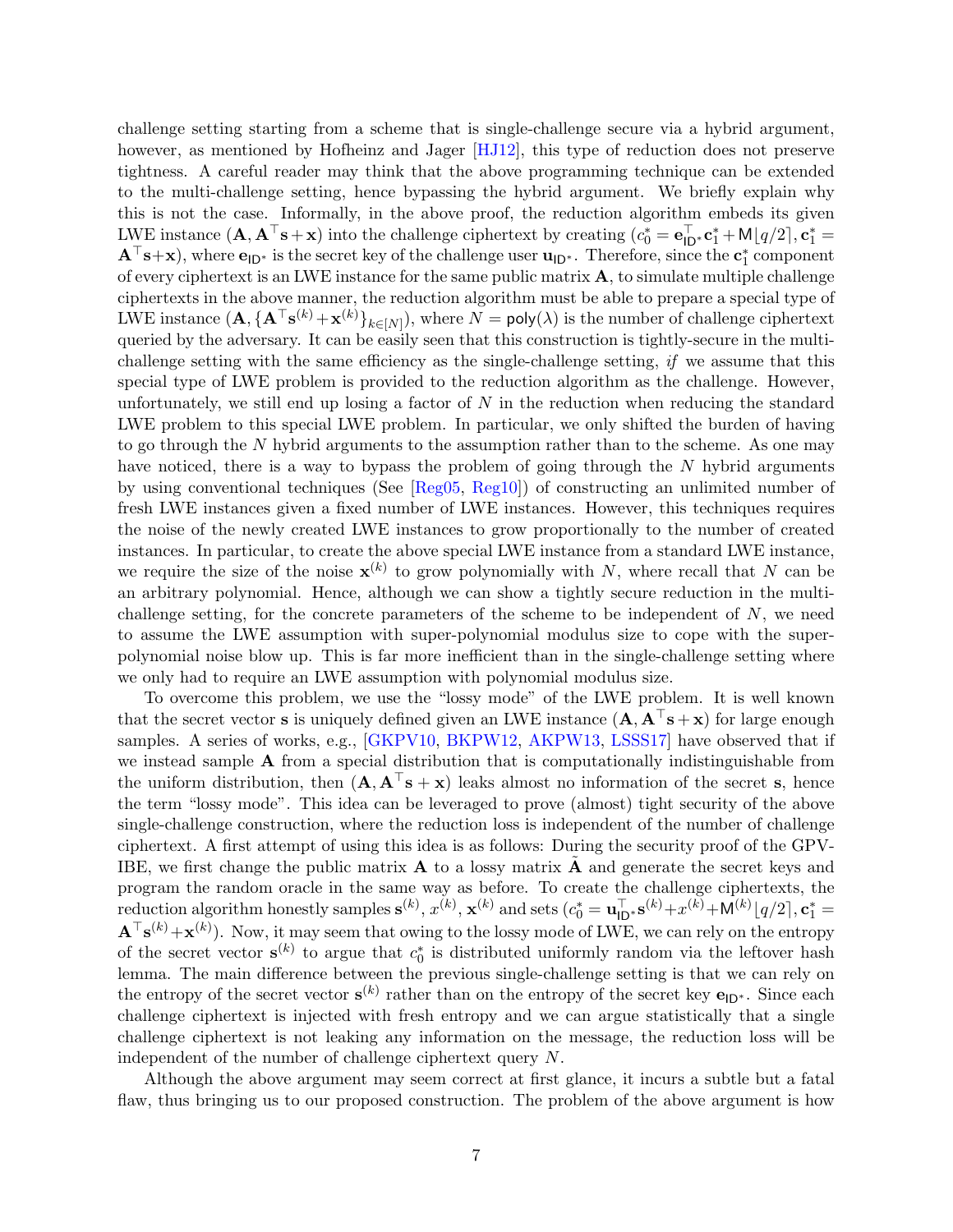<span id="page-7-1"></span>we use the leftover hash lemma. To use the lemma correctly, the vector  $\mathbf{u}_{\mathsf{D}^*}$  viewed as a hash function is required to be universal. This is true in case  $\mathbf{u}_{\mathsf{ID}^*}$  is set as  $\mathbf{A}\mathbf{e}_{\mathsf{ID}^*}$ , where  $\mathbf{A} \leftarrow \mathbb{Z}_q^{n \times m}$ and  $e_{ID}^*$  is sampled from some appropriate distribution. However, this is *not* true anymore once we change **A** to a lossy matrix  $\tilde{A}$ , since  $\tilde{A}$  now lives in an exponentially small subset of  $\mathbb{Z}_q^{n \times m}$ , and  $\mathbf{u}_{\mathsf{ID}^*}$  is no longer universal. Specifically, we can no longer rely on the entropy of  $\mathbf{s}^{(k)}$  to statistically hide the message. To overcome this problem, our final idea is to use the Katz-Wang [\[KW03\]](#page-36-5) technique. Specifically, we slightly alter the encryption algorithm of GPV-IBE to output the following instead:

$$
c_0 = \mathbf{u}_{|\mathsf{D}||0}^\top \mathbf{s} + x_0 + \mathsf{M}[q/2], \quad c_1 = \mathbf{u}_{|\mathsf{D}||1}^\top \mathbf{s} + x_1 + \mathsf{M}[q/2], \text{ and } \mathbf{c}_2 = \mathbf{A}^\top \mathbf{s} + \mathbf{x},
$$

where  $\mathbf{u}_{|\mathbf{D}||b} = H(|\mathbf{D}||b)$  for  $b \in \{0,1\}$ . During the security proof, the reduction algorithm sets  $\mathbf{u}_{|\mathsf{D}||0}$  and  $\mathbf{u}_{|\mathsf{D}||1}$  so that one of them is uniformly random over  $\mathbb{Z}_q^n$  and the other is constructed as  $Ae_{|D}$ . Then, for the ciphertext  $c_b$  corresponding to the uniformly random vector  $u_{|D||b}$ , we can correctly use the leftover hash lemma to argue that  $c<sub>b</sub>$  statistically hides the message M. By going through one more hybrid argument, we can change both  $c_0$ ,  $c_1$  into random values that are independent of the message M. Note that instead of naively using the Katz-Wang technique, by reusing the  $c_2$  component, the above GPV-IBE variant only requires one additional element in  $\mathbb{Z}_q$ compared to the original GPV-IBE. Furthermore, in the actual construction, we do not require the noise terms  $x_0, x_1$  in  $c_0, c_1$  since we no longer rely on the LWE assumption to change  $c_0, c_1$ into random values. Our construction and security reduction does not depend on the number of challenge ciphertext query  $N$  and in particular, can be proven under the LWE assumption with polynomial modulus size. In addition, due to the same reason as the single-challenge setting, our classical ROM proof can be naturally converted to a QROM proof.

### <span id="page-7-0"></span>1.4 Discussion.

Similar Techniques in Other Works. The idea to simulate GPV-IBE in a way so that we can create exactly one valid secret key for every secret key query is not new. We are aware of few works that are based on this idea. Gentry, Peikert and Vaikuntanathan [\[GPV08\]](#page-35-1) mentioned that by using this technique, they can prove the security of the GPV-IBE in the standard model based on a non-standard interactive variant of the LWE (I-LWE) assumption which requires a hash function to define. Here since the hash function is given to the adversary, a quantum adversary may query quantum states to the hash functions on its own. Therefore, in addition with the fact that the I-LWE assumption is made in the standard model, the statement made by [\[GPV08\]](#page-35-1) would hold in the QROM as well. However, they only gave a sketch of the proof, and did not give a formal proof. Alwen et al.  $[ADN+10]$  $[ADN+10]$  use the idea to construct an identity-based hash proof system (IB-HPS) based on the mechanism of GPV-IBE. We note that they assume the modulus  $q$  to be super-polynomial. Outside the context of identity-based primitives, Applebaum et al. [\[ACPS09\]](#page-34-5) and Bourse et al. [\[BDPMW16\]](#page-34-6) provide an analysis of rerandomizing LWE samples which can be seen as a refinement of the idea mentioned in [\[GPV08\]](#page-35-1). [\[ACPS09\]](#page-34-5) constructs a KDM-secure cryptosystem based on the LWE problem and [\[BDPMW16\]](#page-34-6) shows a simple method for constructing circuit private fully homomorphic encryption schemes (FHE) based on the latticebased FHE scheme of Gentry et al. [\[GSW13\]](#page-35-6). Both of their analysis only requires the modulus q to be polynomial. In summary, though similar ideas have been used, all of the previous works are irrelevant to tight security or the security in the QROM.

On Parameter-Tightness of Our Schemes. In the above overview, we focused on the tightness of the security proof. Here, we provide some discussions on how the parameters compare to the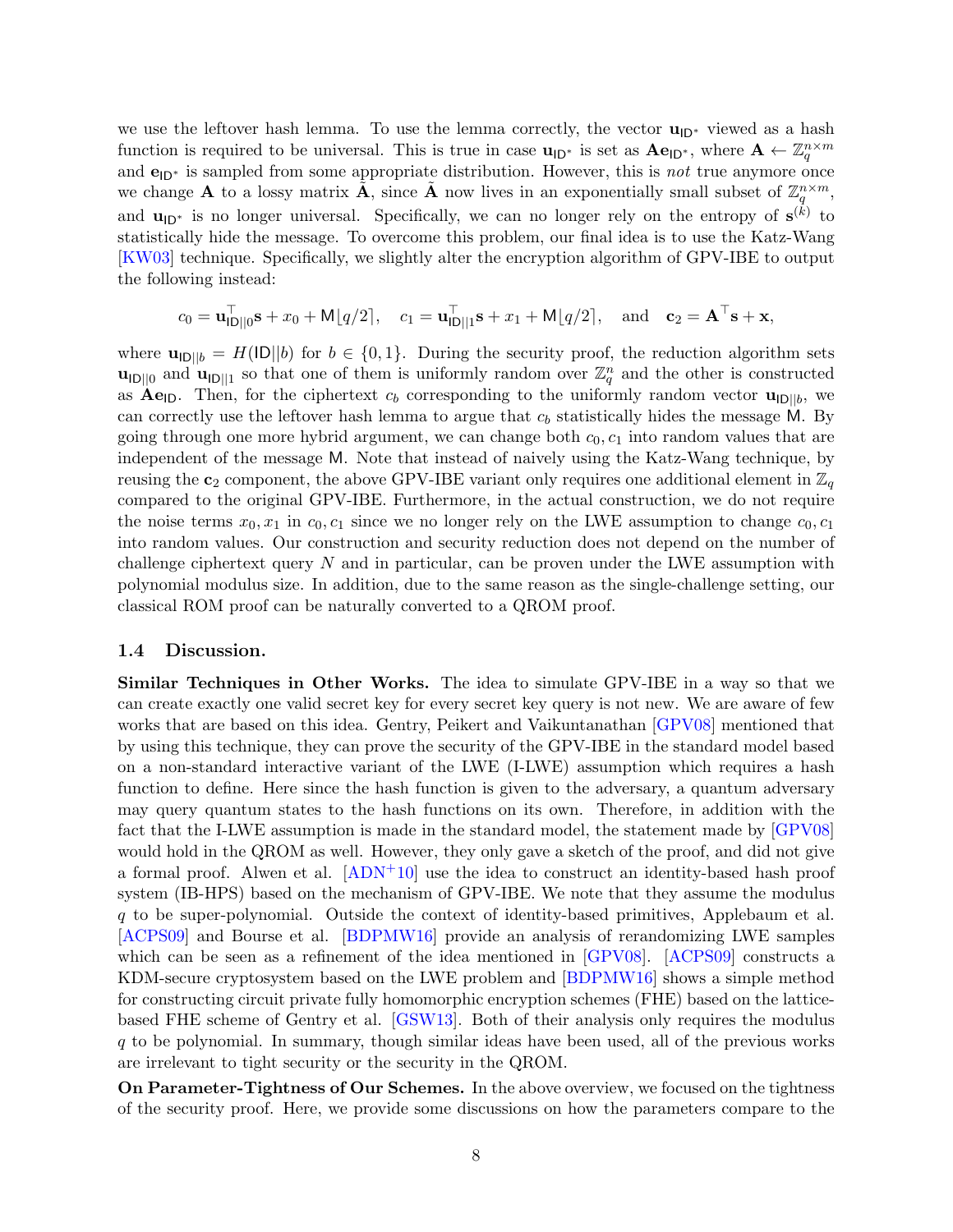<span id="page-8-2"></span>original GPV-IBE scheme [\[GPV08\]](#page-35-1). For the single challenge setting, our parameters are only a small factor worse than the GPV-IBE scheme. This is because the only difference is using the noise rerandomization technique of  $[KY16]$ , which only slightly degrades the noise-level.<sup>[1](#page-8-1)</sup> For the multi-challenge setting, the situation is more different. In this case, the parameters are much worse than the original (single-challenge secure) GPV-IBE scheme. This is because we have to go through the lossy-mode of LWE which requires for larger parameters. The concrete parameters are provided in Sec. [4.3.](#page-26-0)

Relation to CCA-Secure PKE. By applying the Canetti-Halevi-Katz transformation [\[CHK04\]](#page-35-7) to our single-challenge-secure IBE scheme, we obtain a public key encryption (PKE) scheme secure against chosen ciphertext attacks (CCA) that is tightly secure in the single-challenge setting under the LWE assumption in the QROM. We note that Saito et al. [\[SXY18\]](#page-37-4) already proposed such a PKE scheme in the single-challenge setting that is more efficient than the scheme obtained by the above transformation.

On Running Time of Reductions. In the above overview, we ignore the running time of reductions. Though it seems that the above described reductions run in nearly the same time as the adversaries, due to a subtle problem of simulating random oracles against quantum adversaries, there is a significant blowup by a square factor of the number of queries the adversaries make. In the classical ROM, when we simulate a random oracle in security proofs, we usually sample a random function in a lazy manner. That is, whenever an adversary queries a point that has not been queried before, a reduction algorithm samples a fresh randomness and assigns it as a hash value for that point. However, this cannot be done in the QROM because an adversary may query a superposition of all the inputs in a single query. Therefore a reduction algorithm has to somehow commit to the hash values of all inputs at the beginning of the simulation.

Zhandry [\[Zha12b\]](#page-37-1) proved that an adversary that makes Q queries cannot distinguish a random function and a 2Q-wise independent hash function via quantum oracle accesses. Therefore we can use a 2Q-wise independent hash to simulate a random oracle. However, if we take this method, the simulator has to evaluate a  $2Q$ -wise independent hash function for each hash query, and this is the reason why the running time blowups by  $\Omega(Q^2)$ .

One possible way to avoid this huge blowup is to simulate a random oracle by a PRF secure against quantum accessible adversaries. Since the time needed to evaluate a PRF is some fixed polynomial in the security parameter, the blowup for the running time can be made  $Q \cdot \text{poly}(\lambda)$ which is significantly better than  $\Omega(Q^2)$ . However, in order to use this method, we have to additionally assume the existence of quantumly secure PRFs. Such PRFs can be constructed based on any quantumly-secure one-way function [\[Zha12a\]](#page-37-2), and thus they exist if the LWE assumption holds against quantum adversaries. However, the reduction for such PRFs are non-tight and thus we cannot rely on them in the context of tight security. Our suggestion is to use a real hash function to implement PRFs and to assume that it is a quantumly secure PRF. We believe this to be a natural assumption if we are willing to idealize a hash function as a random oracle. (See also the discussion in Sec. [2.2.](#page-10-0))

#### <span id="page-8-0"></span>1.5 Related Work

**Schemes in QROM.** Boneh et al.  $[BDF+11]$  $[BDF+11]$  introduced the QROM, and gave security proofs for the GPV-signature [\[GPV08\]](#page-35-1) and a hybrid variant of the Bellare-Rogaway encryption [\[BR93\]](#page-35-0)

<span id="page-8-1"></span><sup>&</sup>lt;sup>1</sup> Our parameter selection in the main body may seem much worse compared to GPV-IBE, but this is only because we choose the parameters conservatively. Specifically, we can set the parameters to be only slightly worse than GPV-IBE by setting them less conservatively as in [\[GPV08\]](#page-35-1). Please, see end of Sec. [3.2](#page-16-0) for more details.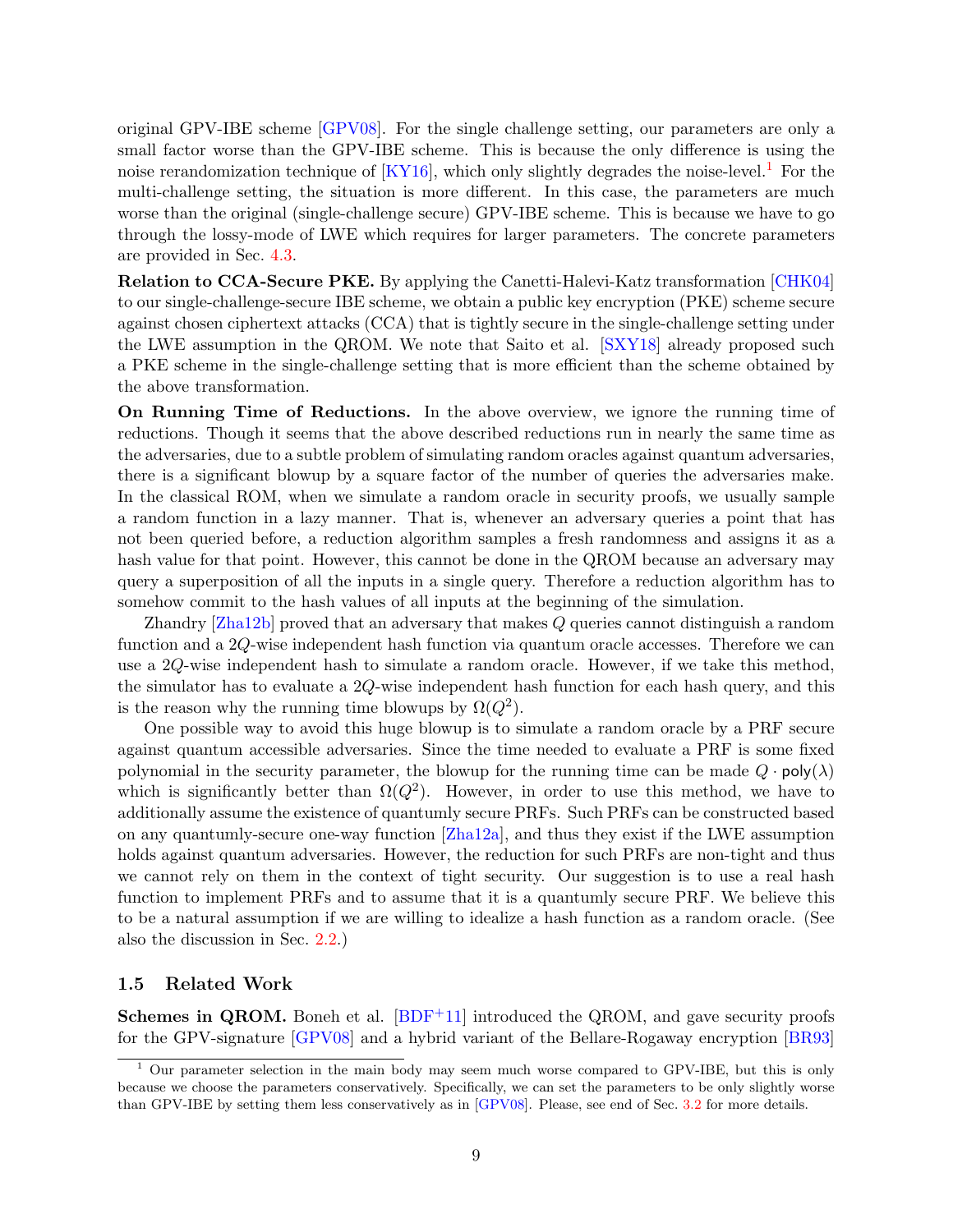<span id="page-9-2"></span>in the QROM. We note that their security proof for the GPV-signature is tight. Zhandry [\[Zha12b\]](#page-37-1) proved that GPV-IBE and full-domain hash signatures are secure in the QROM. Targhi and Unruh [\[TU16\]](#page-37-5) proposed variants of Fujisaki-Okamoto transformation and OAEP that are CCA secure in the QROM. Jiang et al.  $[JZC+18]$  $[JZC+18]$  gave tighter security proofs for some variants of Fujisaki-Okamoto transformation. Some researchers studied the security of the Fiat-Shamir transform in the QROM [\[ARU14,](#page-34-7) [Unr15,](#page-37-6) [Unr17\]](#page-37-7). Unruh [\[Unr14b\]](#page-37-8) proposed a revocable quantum timed-release encryption scheme in the QROM. Unruh [\[Unr14a\]](#page-37-9) proposed a position verification scheme in the  $\alpha$ ROM. Recently, some researchers studied tight securities in the  $\alpha$ ROM. Alkim et al. [\[ABB](#page-34-8)+17] proved that the signature scheme known as TESLA [\[BG14\]](#page-34-9) is tightly secure under the LWE assumption. Saito et al. [\[SXY18\]](#page-37-4) proposed a tightly CCA secure variant of the Bellare-Rogaway encryption. Kiltz et al. [\[KLS18\]](#page-36-7) gave a tight reduction for the Fiat-Shamir transform in the QROM.

Tightly Secure IBEs. The first tightly secure IBE scheme from lattices in the single challenge setting and in the standard model was proposed by Boyen and Li [\[BL16\]](#page-34-10). Recently, they extended their results to the multi-challenge setting [\[BL18\]](#page-34-11). While both constructions are theoretically interesting and elegant, they are very inefficient and requires LWE assumption with super-polynomial approximation factors. As for the construction from bilinear maps, the first tightly secure IBE from standard assumptions in the single challenge setting and in the random oracle model was proposed by Katz and Wang [\[KW03\]](#page-36-5). Coron [\[Cor09\]](#page-35-8) gave a tight reduction for a variant of the original Boneh-Franklin IBE [\[BF01\]](#page-34-12). Later, the first realization in the standard model was proposed by Chen and Wee [\[CW13\]](#page-35-9). In the subsequent works, it is further extended to the multi-challenge setting [\[HKS15,](#page-36-8) [AHY15,](#page-34-13) [GDCC16\]](#page-35-10). They are efficient but are not secure against quantum computers.

# <span id="page-9-0"></span>2 Preliminaries

**Notations.** For  $n \in \mathbb{N}$ , denote [n] as the set  $\{1, \dots, n\}$ . For a finite set S, we let  $U(S)$  denote the uniform distribution over S. For a distribution D and integer  $k > 0$ , define  $(D)^k$  as the distribution  $\prod_{i\in[k]} D$ . For a distribution or random variable X we write  $x \leftarrow X$  to denote the operation of sampling a random x according to X. For a set S, we write  $s \leftarrow S$  as a shorthand for  $s \leftarrow U(S)$ . Let X and Y be two random variables over some finite set  $S_X, S_Y$ , respectively. The *statistical* distance  $\Delta(X, Y)$  between X and Y is defined as  $\Delta(X, Y) = \frac{1}{2} \sum_{s \in S_X \cup S_Y} |\Pr[X = s] - \Pr[Y = s]|$ . The min-entropy of a random variable X is defined as  $\mathbf{H}_{\infty}(X) = -\log(\max_{x} \Pr[X=x])$ , where the base of the logarithm is taken to be 2 throughout the paper. For a bit  $b \in \{0, 1\}$ ,  $\bar{b}$  denotes  $1-b$ . For sets X and Y, Func $(X, Y)$  denotes the set of all functions from X to Y. For a vector  $\mathbf{v} \in \mathbb{R}^n$ , denote  $\|\mathbf{v}\|$  as the standard Euclidean norm. For a matrix  $\mathbf{R} \in \mathbb{R}^{n \times n}$ , denote  $\|\mathbf{R}\|$  as the length of the longest column and  $\|\mathbf{R}\|_{\text{cs}}$  as the longest column of the Gram-Schmidt orthogonalization of R.

### <span id="page-9-1"></span>2.1 Quantum Computation

We briefly give some backgrounds on quantum computation. We refer to [\[NC00\]](#page-36-9) for more details. A state  $|\psi\rangle$  of *n* qubits is expressed as  $\sum_{x \in \{0,1\}^n} \alpha_x |x\rangle \in \mathbb{C}^{2^n}$  where  $\{\alpha_x\}_{x \in \{0,1\}^n}$  is a set of complex numbers such that  $\sum_{x \in \{0,1\}^n} |\alpha_x|^2 = 1$  and  $\{|x\rangle\}_{x \in \{0,1\}^n}$  is an orthonormal basis on  $\mathbb{C}^{2^n}$ (which is called a computational basis). If we measure  $|\psi\rangle$  in the computational basis, then the outcome is a classical bit string  $x \in \{0,1\}^n$  with probability  $|\alpha_x|^2$ , and the state becomes  $|x\rangle$ . An evolution of quantum state can be described by a unitary matrix U, which transforms  $|x\rangle$  to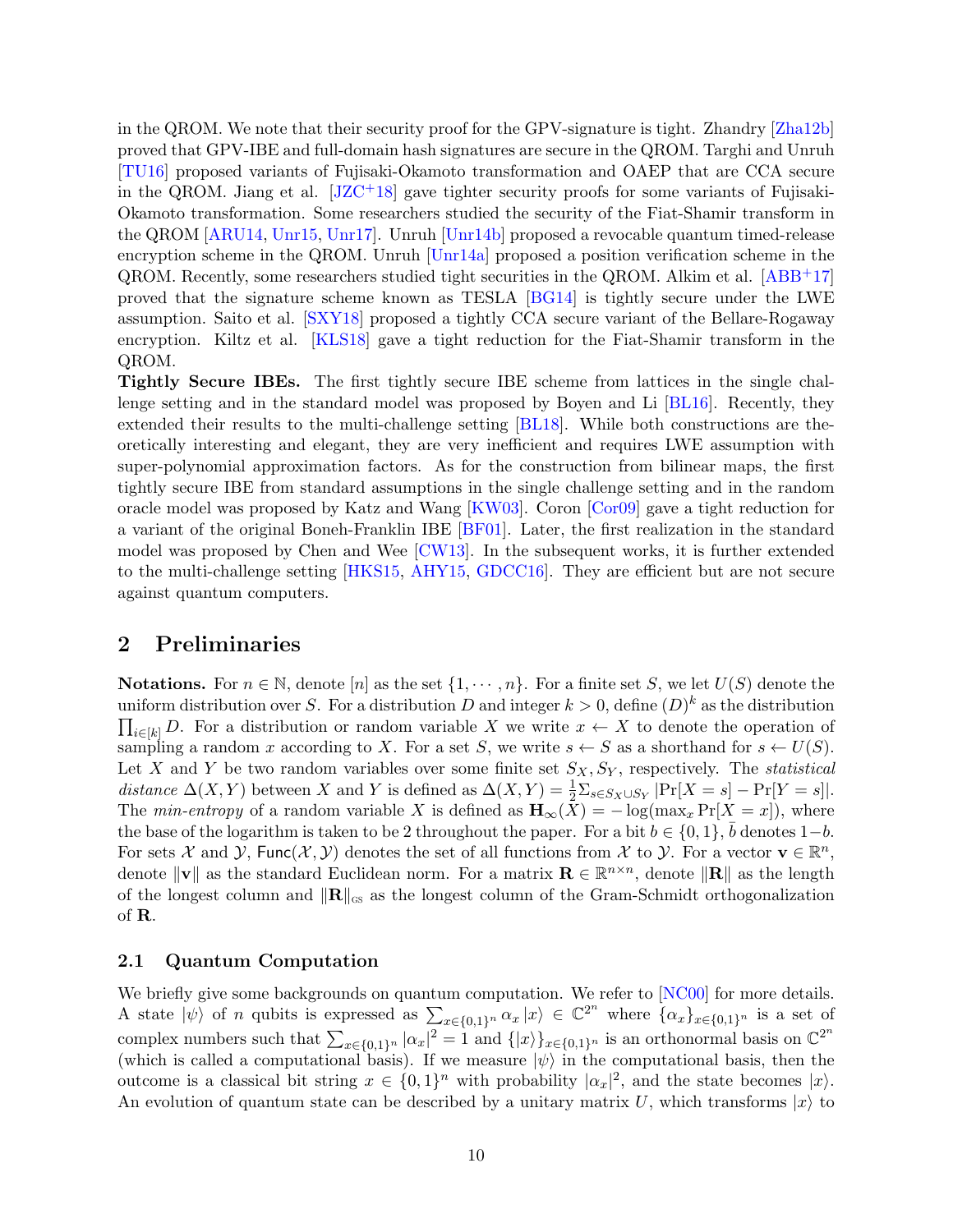<span id="page-10-3"></span> $U|x\rangle$ . A quantum algorithm is composed of quantum evolutions described by unitary matrices and measurements. We also consider a quantum oracle algorithm, which can quantumly access to certain oracles. The running time  $\textsf{Time}(\mathcal{A})$  of a quantum algorithm  $\mathcal{A}$  is defined to be the number of universal gates (e.g., Hadamard, phase, CNOT, and  $\pi/8$  gates) and measurements required for running  $\mathcal A$ . (An oracle query is counted as a unit time if  $\mathcal A$  is an oracle algorithm.) Any efficient classical computation can be realized by a quantum computation efficiently. That is, for any function f that is classically computable, there exists a unitary matrix  $U_f$  such that  $U_f |x, y\rangle = |x, f(x) \oplus y\rangle$ , and the number of universal gates to express  $U_f$  is linear in the size of a classical circuit that computes  $f$ .

**Quantum random oracle model.** Boneh et al.  $[BDF^+11]$  $[BDF^+11]$  introduced the quantum random oracle model (QROM), which is an extension of the usual random oracle model to the quantum setting. Roughly speaking, the QROM is an idealized model where a hash function is idealized to be a quantumly accessible oracle that simulates a random function. More precisely, in security proofs in the QROM, a random function  $H : \mathcal{X} \to \mathcal{Y}$  is uniformly chosen at the beginning of the experiment, and every entity involved in the system is allowed to access to an oracle that is given  $\sum_{x,y} \alpha_{x,y} |x,y\rangle$  and returns  $\sum_{x,y} \alpha_{x,y} |x, \mathsf{H}(x) \oplus y\rangle$ . We denote a quantum algorithm A that accesses to the oracle defined as above by  $\mathcal{A}^{|H\rangle}$ . In the QROM, one query to the random oracle is counted as one unit time. As in the classical case, we can implement two random oracles  $H_0$  and H<sub>1</sub> from one random oracle H by defining  $H_0(x) := H(0||x)$  and  $H_1(x) := H(1||x)$ . More generally, we can implement n random oracles from one random oracle by using the  $\log n$ -bit prefix of an input as indices of random oracles.

As shown by Zhandry [\[Zha12b\]](#page-37-1), a quantum random oracle can be simulated by a family of 2Q-wise independent hash functions against an adversary that quantumly accesses the oracle at most Q times. As a result, he obtained the following lemma.

<span id="page-10-1"></span>**Lemma 1.** ( $\boxed{\text{Zha12b}}$ , Thereom 6.1.) Any quantum algorithm A making quantum queries to random oracles can be efficiently simulated by a quantum algorithm B, which has the same output distribution, but makes no queries. Especially, if A makes at most Q queries to a random oracle  $H: \{0,1\}^a \to \{0,1\}^b$ , then  $\mathsf{Time}(\mathcal{B}) \approx \mathsf{Time}(\mathcal{A}) + Q \cdot T_{a,b}^{2Q\textrm{-wise}}$  where  $T_{a,b}^{2Q\textrm{-wise}}$  denotes the time to evaluate a 2Q-wise independent hash function from  $\{0,1\}^a$  to  $\{0,1\}^b$ .

The following lemma was shown by Boneh et al.  $[BDF^+11]$  $[BDF^+11]$ . Roughly speaking, this lemma states that if an oracle outputs independent and almost uniform value for all inputs, then it is indistinguishable from a random oracle even with quantum oracle accesses.

<span id="page-10-2"></span>**Lemma 2.** ( $|BDF^+11$ , Lem. 3.) Let A be a quantum algorithm that makes at most Q oracle queries, and X and Y be arribitrary sets. Let H be a distribution over  $\text{Func}(\mathcal{X}, \mathcal{Y})$  such that when we take  $H \leftarrow H$ , for each  $x \in \mathcal{X}$ ,  $H(x)$  is identically and independently distributed according to a distribution D whose statistical distance is within  $\epsilon$  from uniform. Then for any input z. we have

$$
\Delta(\mathcal{A}^{|\mathsf{RF}\rangle}(z),\mathcal{A}^{|\mathsf{H}\rangle}(z)) \le 4Q^2\sqrt{\epsilon}
$$

where  $RF \leftarrow Func(\mathcal{X}, \mathcal{Y})$  and  $H \leftarrow \mathcal{H}$ .

### <span id="page-10-0"></span>2.2 Pseudorandom Function.

We review the definition of quantum-accessible pseudorandom functions  $(PRFs)$  [\[BDF](#page-34-0)<sup>+</sup>11].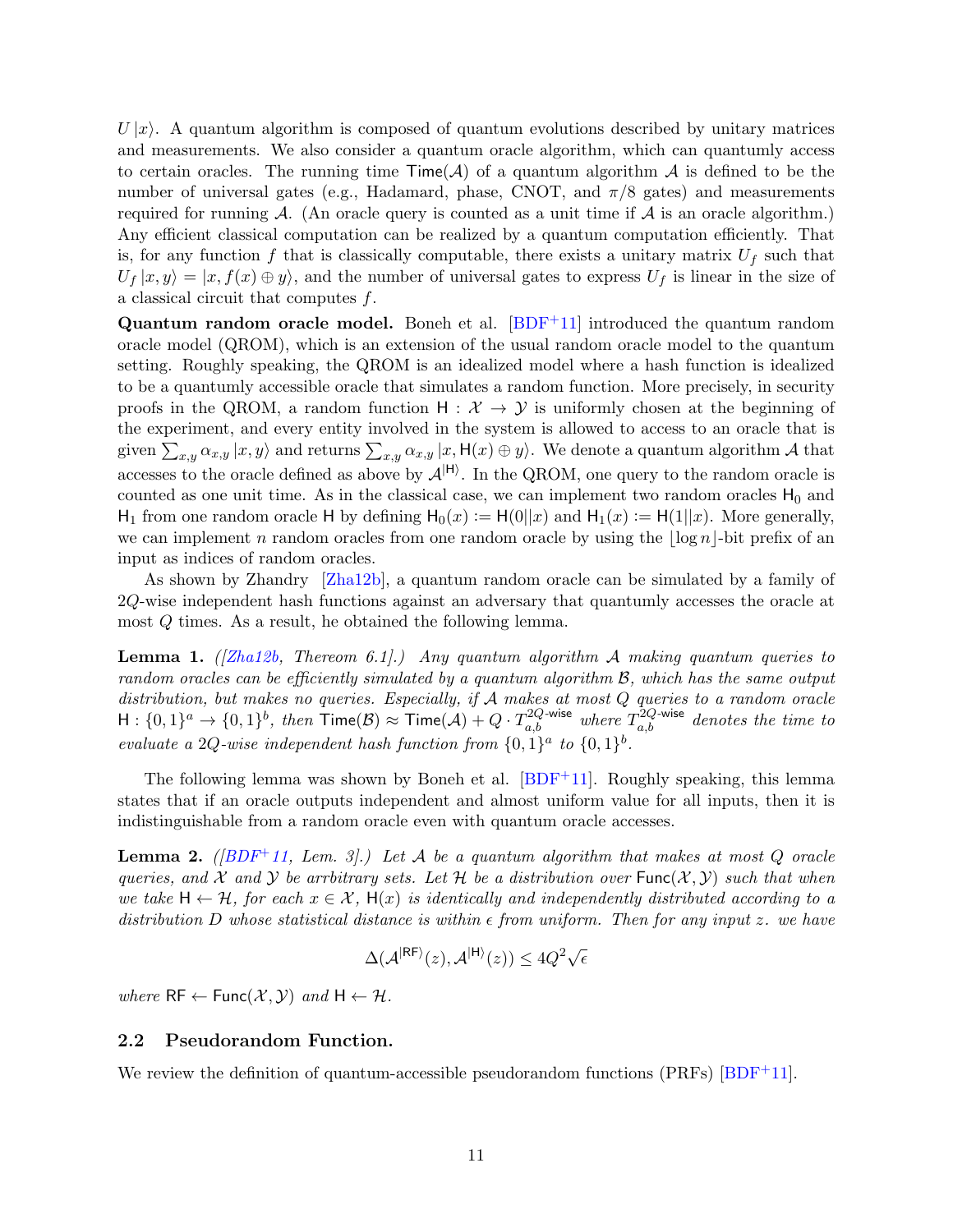<span id="page-11-2"></span>**Definition 1** (Quantum-accessible PRF). We say that a function  $F: K \times \mathcal{X} \rightarrow \mathcal{Y}$  is a quantumaccessible pseudorandom function if for all quantum polynomial time adversaries A, its advantage defined below is negligible:

$$
Adv_{\mathcal{A},F}^{\mathsf{PRF}}(\lambda) := \left| \Pr \left[ \mathcal{A}^{\mathsf{IRF}}(1^{\lambda}) = 1 \right] - \Pr \left[ \mathcal{A}^{\mathsf{|F(K,\cdot)}\rangle}(1^{\lambda}) = 1 \right] \right|
$$

where  $RF \leftarrow Func(\mathcal{X}, \mathcal{Y})$  and  $K \leftarrow \mathcal{K}$ .

Zhandry [\[Zha12a\]](#page-37-2) proved that some known constructions of classical PRFs including the treebased construction [\[GGM86\]](#page-35-11) and lattice-based construction [\[BPR12\]](#page-35-12) are also quantum-accessible PRFs. However, these reductions are non-tight, and thus we cannot rely on these results when aiming for tight security. Fortunately, we can use the following lemma which states that we can use a quantum random oracle as a PRF similarly to the classical case.

<span id="page-11-1"></span>**Lemma 3.** ([\[SXY18,](#page-37-4) Lem. 2.2]) Let  $\ell$  be an integer. Let  $H: \{0,1\}^{\ell} \times \mathcal{X} \to \mathcal{Y}$  and  $H': \mathcal{X} \to \mathcal{Y}$  be two independent random functions. If an unbounded time quantum adversary A makes a query to H at most  $Q_H$  times, then we have

$$
\left|\Pr[\mathcal{A}^{|\mathsf{H}\rangle,|\mathsf{H}(K,\cdot)}(1^{\lambda})=1 \mid K \leftarrow \{0,1\}^{\ell}]-\Pr[\mathcal{A}^{|\mathsf{H}\rangle,|\mathsf{H}'\rangle}(1^{\lambda})=1]\right| \leq Q_{\mathsf{H}} \cdot 2^{\frac{-\ell+1}{2}}.
$$

### <span id="page-11-0"></span>2.3 Identity-Based Encryption

**Syntax.** We use the standard syntax of IBE [\[BF01\]](#page-34-12). Let  $ID$  be the ID space of the scheme. If a collision resistant hash function  $CRH : \{0,1\}^* \to \mathcal{ID}$  is available, one can use an arbitrary string as an identity. An IBE scheme is defined by the following four algorithms.

- Setup( $1^{\lambda}$ )  $\rightarrow$  (mpk, msk): The setup algorithm takes as input a security parameter  $1^{\lambda}$  and outputs a master public key mpk and a master secret key msk.
- KeyGen(mpk, msk, ID)  $\rightarrow$  sk<sub>ID</sub>: The key generation algorithm takes as input the master public key mpk, the master secret key msk, and an identity  $ID \in \mathcal{ID}$ . It outputs a private key sk<sub>ID</sub>. We assume that ID is implicitly included in  $sk_{ID}$ .
- Encrypt(mpk, ID, M)  $\rightarrow$  C: The encryption algorithm takes as input a master public key mpk, an identity  $ID \in \mathcal{ID}$ , and a message M. It outputs a ciphertext C.
- Decrypt(mpk, sk<sub>ID</sub>,  $C$ )  $\rightarrow$  M or  $\perp$ : The decryption algorithm takes as input the master public key mpk, a private key sk<sub>ID</sub>, and a ciphertext C. It outputs the message M or  $\perp$ , which means that the ciphertext is not in a valid form.

**Correctness.** We require correctness of decryption: that is, for all  $\lambda$ , all ID  $\in \mathcal{ID}$ , and all M in the specified message space,

$$
\Pr[\mathsf{Decrypt}(\mathsf{mpk},\mathsf{sk}_{\mathsf{ID}},\mathsf{Encrypt}(\mathsf{mpk},\mathsf{ID},\mathsf{M}))=\mathsf{M}]=1-\mathsf{negl}(\lambda)
$$

holds, where the probability is taken over the randomness used in  $(\text{mpk}, \text{msk}) \leftarrow \text{Setup}(1^{\lambda}),$  $sk_{ID} \leftarrow KeyGen(mpk, msk, ID),$  and  $Energy(mpk, ID, M)$ .

Security. We now define the security for an IBE scheme Π. This security notion is defined by the following game between a challenger and an adversary  $A$ . Let  $CTSam(\cdot)$  be a sampling algorithm that takes as input a master public key of the scheme and outputs an element in the ciphertext space.

- Setup. At the outset of the game, the challenger runs Setup( $1^{\lambda}$ )  $\rightarrow$  (mpk, msk) and gives mpk to A. The challenger also picks a random coin  $\leftarrow \{0,1\}$  and keeps it secretly. After given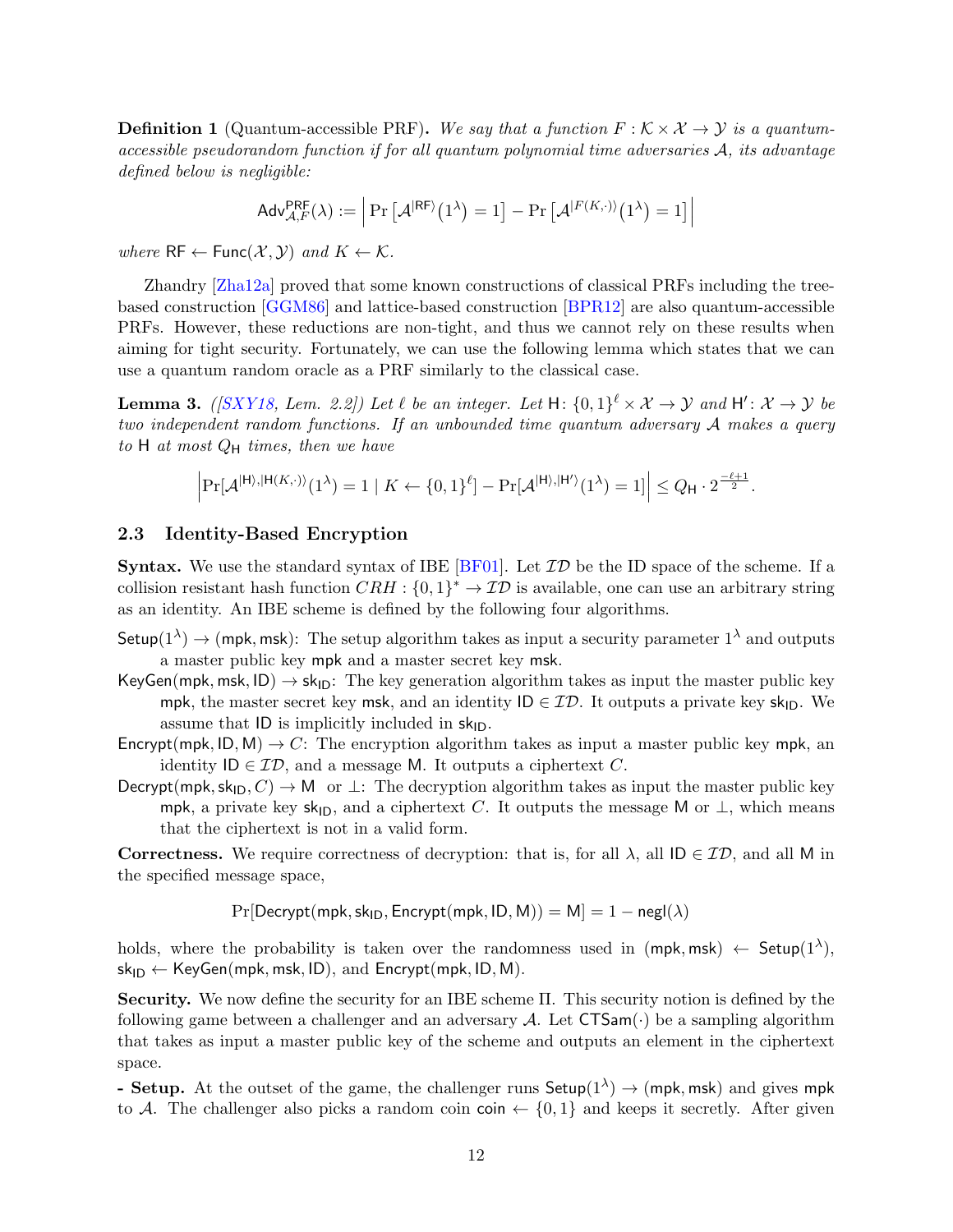<span id="page-12-2"></span>mpk,  $A$  can adaptively make the following two types of queries to the challenger. These queries can be made in any order and arbitrarily many times.

**Secret Key Queries.** If A submits  $ID \in ID$  to the challenger, the challenger returns  $sk_{ID} \leftarrow$ KeyGen(mpk, msk, ID).

Challenge Queries. If A submits a message  $M^*$  and an identity  $ID^* ∈ ID$  to the challenger, the challenger proceeds as follows. If coin = 0, it runs  $\mathsf{Encrypt}(\mathsf{mpk}, \mathsf{ID}^*, \mathsf{M}^*) \to C^*$  and gives the challenge ciphertext  $C^*$  to A. If coin = 1, it chooses the challenge ciphertext  $C^*$  from the distribution CTSam(mpk) as  $C^* \leftarrow \text{CTSam(mpk)}$  at random and gives it to A.

We prohibit  $A$  from making a challenge query for an identity  $ID^*$  such that it has already made a secret key query for the same  $ID = ID^*$  and vice versa.

- Guess. Finally,  $A$  outputs a guess coin for coin. The advantage of  $A$  is defined as

$$
Adv_{\mathcal{A},\Pi}^{\mathsf{IBE}}(\lambda) = \left| \Pr[\widehat{\text{coin}} = \text{coin}] - \frac{1}{2} \right|.
$$

We say that Π is adaptively-anonymous secure, if there exists efficiently sampleable distribution CTSam(mpk) and the advantage of any PPT  $\mathcal A$  is negligible in the above game. The term anonymous captures the fact that the ciphertext does not reveal the identity for which it was sent to. (Observe that CTSam(mpk) depends on neither of ID<sup>∗</sup> nor M<sup>∗</sup> .)

Single Challenge Security. We can also consider a variant of the above security definition where we restrict the adversary to make the challenge query only once during the game. We call this security notion "single challenge adaptive anonymity", and call the notion without the restriction "multi challenge security". By a simple hybrid argument, we can show that these definitions are in fact equivalent in the sense that one implies another. However, the proof that the former implies the latter incurs a huge security reduction loss that is linear in the number of challenge queries. Since the focus of this paper is on tight security reductions, we typically differentiate these two notions.

<span id="page-12-1"></span>**Remark 1.** We say that an IBE scheme is stateful if the key generation algorithm has to record all previously issued secret keys, and always outputs the same secret key for the same identity. By the technique by Goldreich [\[Gol86\]](#page-35-13), a stateful scheme can be converted to a stateless one (in which the key generation algorithm need not remember previous executions) by using PRFs. Since PRFs exist in the QROM without assuming any computational assumption as shown in Lem. [3,](#page-11-1) if we make the key size of PRFs sufficiently large, this conversion hardly affects the tightness. Therefore in this paper, we concentrate on constructing tightly secure stateful IBE schemes for simplicity.

### <span id="page-12-0"></span>2.4 Background on Lattices

A (full-rank-integer) m-dimensional lattice  $\Lambda$  in  $\mathbb{Z}^m$  is a set of the form  $\{\sum_{i\in[m]}x_i\mathbf{b}_i|x_i\in\mathbb{Z}\},$ where  $\mathbf{B} = \{\mathbf{b}_1, \cdots, \mathbf{b}_m\}$  are m linearly independent vectors in  $\mathbb{Z}^m$ . We call **B** the basis of the lattice  $\Lambda$ . For any positive integers  $n, m$  and  $q \geq 2$ , a matrix  $\mathbf{A} \in \mathbb{Z}_q^{n \times m}$  and a vector  $\mathbf{u} \in \mathbb{Z}_q^n$ , we define  $\Lambda^{\perp}(\mathbf{A}) = \{ \mathbf{z} \in \mathbb{Z}^m | \mathbf{A} \mathbf{z} = \mathbf{0} \mod q \},\$ and  $\Lambda^{\perp}_{\mathbf{u}}(\mathbf{A}) = \{ \mathbf{z} \in \mathbb{Z}^m | \mathbf{A} \mathbf{z} = \mathbf{u} \mod q \}.$ 

Gaussian Measures. For an m-dimensional lattice  $\Lambda$ , the discrete Gaussian distribution over  $\Lambda$ with center **c** and parameter  $\sigma$  is defined as  $D_{\Lambda,\sigma,\mathbf{c}}(\mathbf{x}) = \rho_{\sigma,\mathbf{c}}(\mathbf{x})/\rho_{\sigma,\mathbf{c}}(\Lambda)$  for all  $\mathbf{x} \in \Lambda$ , where  $\rho_{\sigma,\mathbf{c}}(\mathbf{x})$ is a Gaussian function defined as  $\exp(-\pi ||\mathbf{x}-\mathbf{c}||^2/\sigma^2)$  and  $\rho_{\sigma,\mathbf{c}}(\Lambda) = \sum_{\mathbf{x} \in \Lambda} \rho_{\sigma,\mathbf{c}}(\mathbf{x})$ . Further for an m-dimensional shifted lattice  $\Lambda + t$ , we define the Gaussian distribution  $D_{\Lambda + t, \sigma}$  with parameter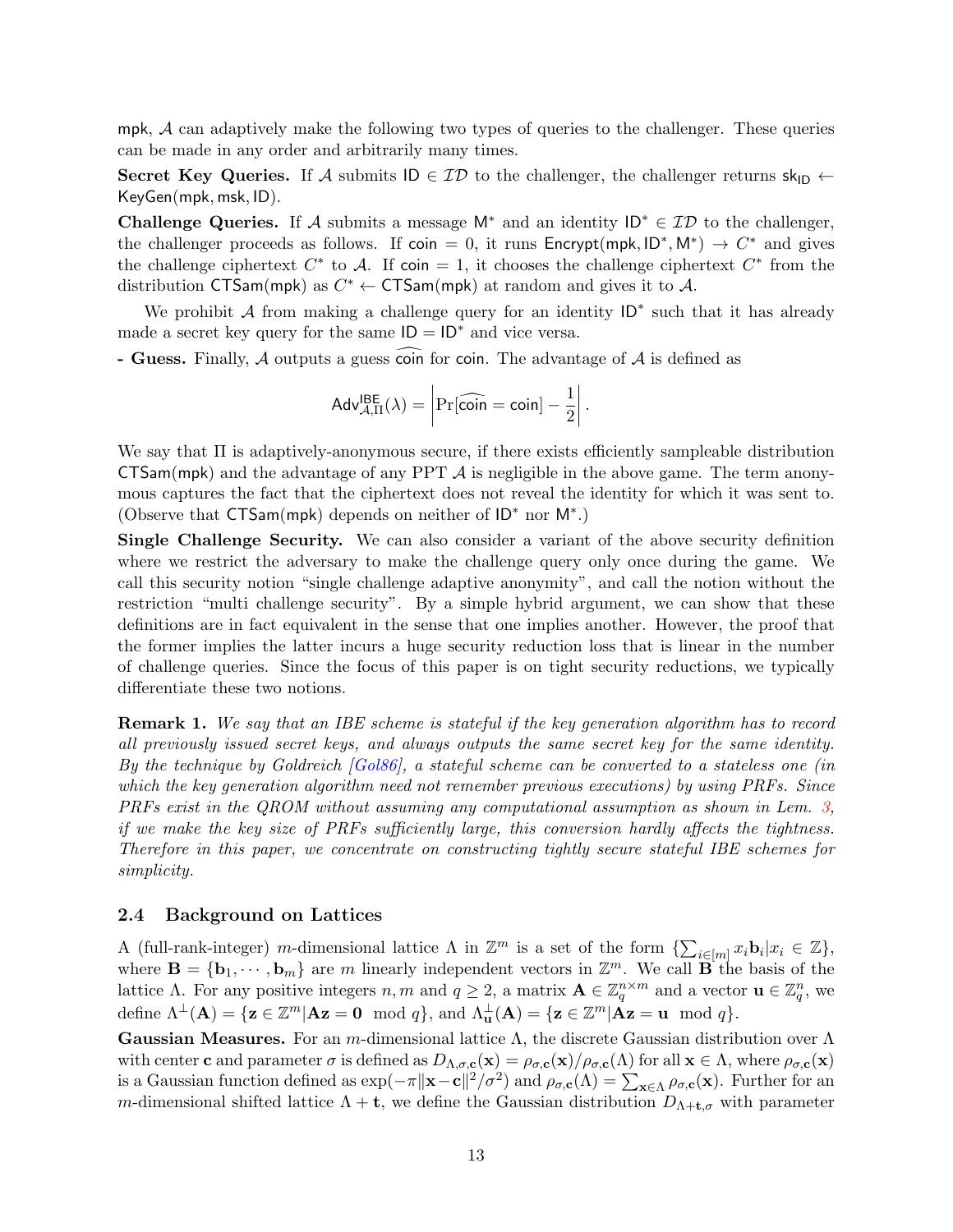<span id="page-13-6"></span> $\sigma$  as the process of adding the vector **t** to a sample from  $D_{\Lambda,\sigma,-\mathbf{t}}$ . Finally, we call D a B-bounded distribution, if all the elements in the support of  $D$  have absolute value smaller than  $B$ .

Discrete Gaussian Lemmas. The following lemmas are used to manipulate and obtain meaningful bounds on discrete Gaussian vectors.

<span id="page-13-3"></span>**Lemma 4** (Adopted from [\[GPV08\]](#page-35-1), Lem. 5.2). Let  $n, m, q$  be positive integers such that  $m \geq 0$  $2n \log q$  and q a prime. Let  $\sigma$  be any positive real such that  $\sigma \geq \sqrt{n + \log m}$ . Then for all but  $2^{-\Omega(n)}$  fraction of  $A \in \mathbb{Z}_q^{n \times m}$ , we have that the distribution of  $u = Ae \mod q$  for  $e \leftarrow D_{\mathbb{Z}^m, \sigma}$  is  $2^{-\Omega(n)}$ -close to uniform distribution over  $\mathbb{Z}_q^n$ . Furthermore, for a fixed  $\mathbf{u}\in\mathbb{Z}_q^n$ , the conditional distribution of  $\mathbf{e} \leftarrow D_{\mathbb{Z}^m,\sigma}$ , given  $\mathbf{A}\mathbf{e} = \mathbf{u} \mod q$  is  $D_{\Lambda_{\mathbf{u}}^{\perp}(\mathbf{A}),\sigma}$ .

The following lemma is obtained by combining Lem. 4.4 in [\[MR07\]](#page-36-10) and Lem. 5.3 in [\[GPV08\]](#page-35-1).

<span id="page-13-2"></span>**Lemma 5** ([\[MR07\]](#page-36-10), [\[GPV08\]](#page-35-1)). Let  $\sigma > 16\sqrt{\log 2m/\pi}$  and **u** be any vector in  $\mathbb{Z}_q^n$ . Then, for all but  $q^{-n}$  fraction of  $\mathbf{A} \in \mathbb{Z}_q^{n \times m}$ , we have that

$$
\Pr_{\mathbf{x} \leftarrow D_{\Lambda_{\mathbf{u}}^{\perp},\sigma}(\mathbf{A})} [\|\mathbf{x}\| > \sigma \sqrt{m}] < 2^{-(m-1)}.
$$

The following lemma can be obtained by a straightforward combination of Lem. 2.6, Lem. 2.10, and Lem.  $5.3$  in [\[GPV08\]](#page-35-1) (See also [\[PR06,](#page-36-11) [Pei07\]](#page-36-12)).

<span id="page-13-4"></span>**Lemma 6** ([\[PR06,](#page-36-11) [Pei07,](#page-36-12) [GPV08\]](#page-35-1)). Let  $\sigma > 16\sqrt{\log 2m/\pi}$  and **u** be any vector in  $\mathbb{Z}_q^n$ . Then, for all but  $q^{-n}$  fraction of  $\mathbf{A} \in \mathbb{Z}_q^{n \times m}$ , we have

$$
\mathbf{H}_{\infty}(D_{\Lambda_{\mathbf{u}}^{\perp}(\mathbf{A}),\sigma}) \geq m-1.
$$

The following is a useful lemma used during the security proof. It allows the simulator to create new LWE samples from a given set of LWE samples (i.e., the LWE challenge provided to the simulator) for which it does not know the associating secret vector.<sup>[2](#page-13-0)</sup> We would like to note that the following lemma is built on top of many previous results  $[Reg05, Pei10, BLP<sup>+</sup>13]$  $[Reg05, Pei10, BLP<sup>+</sup>13]$  $[Reg05, Pei10, BLP<sup>+</sup>13]$  $[Reg05, Pei10, BLP<sup>+</sup>13]$  $[Reg05, Pei10, BLP<sup>+</sup>13]$  $[Reg05, Pei10, BLP<sup>+</sup>13]$  and is formatted in a specific way to be useful in the security proof for LWE-based cryptosystems.

<span id="page-13-5"></span>**Lemma 7** (Noise Rerandomization, [\[KY16\]](#page-36-2), Lem. 1). Let  $q, \ell, m$  be positive integers and r a **Definite real satisfying r** >  $\Omega(\sqrt{n})$ . Let  $\mathbf{b} \in \mathbb{Z}_q^m$  be arbitrary and **z** chosen from  $D_{\mathbb{Z}^m,r}$ . Then there positive real satisfying  $r > \Omega(\sqrt{n})$ . Let  $\mathbf{b} \in \mathbb{Z}_q^m$  be arbitrary and **z** chosen from  $D$ exists a PPT algorithm ReRand such that for any  $V \in \mathbb{Z}^{m \times \ell}$  and positive real  $\sigma > s_1(V)$ , the output of ReRand $(\mathbf{V}, \mathbf{b} + \mathbf{z}, r, \sigma)$  is distributed as  $\mathbf{b}' = \mathbf{V}^\top \mathbf{b} + \mathbf{z}' \in \mathbb{Z}_q^\ell$  where the distribution of  $\mathbf{z}'$ is within  $2^{-\Omega(n)}$  statistical distance of  $D_{\mathbb{Z}^{\ell},2r\sigma}$ .

Sampling Algorithms. The following lemma states useful algorithms for sampling short vectors from lattices. In particular, the second preimage sampler is the exact gaussian sampler of [\[BLP](#page-35-14)+13], Lem. 2.3.

<span id="page-13-1"></span>**Lemma 8.** ([\[GPV08,](#page-35-1) [MP12,](#page-36-14) [BLP](#page-35-14)<sup>+</sup>13]) Let  $n, m, q > 0$  be integers with  $m > 3n \lceil \log q \rceil$ .

 $-$  TrapGen(1<sup>n</sup>, 1<sup>m</sup>, q) → (**A**, **T**<sub>A</sub>): a PPT algorithm that outputs a matrix **A** ∈  $\mathbb{Z}_q^{n \times m}$  and a fullrank matrix  $\mathbf{T_A} \in \mathbb{Z}^{m \times m}$ , where  $\mathbf{T_A}$  is a basis for  $\Lambda^{\perp}(\mathbf{A})$ , the distribution of  $\mathbf{A}$  is  $2^{-\Omega(n)}$ -close to uniform and  $\|\mathbf{T}_\mathbf{A}\|_{\text{cs}} = O(\sqrt{n \log q}).$ 

<span id="page-13-0"></span><sup>&</sup>lt;sup>2</sup> Compared to [\[KY16\]](#page-36-2) our choice of parameter is more conservative since we consider  $2^{-\Omega(n)}$  statistical distance rather than  $2^{-\omega(\log n)}$ .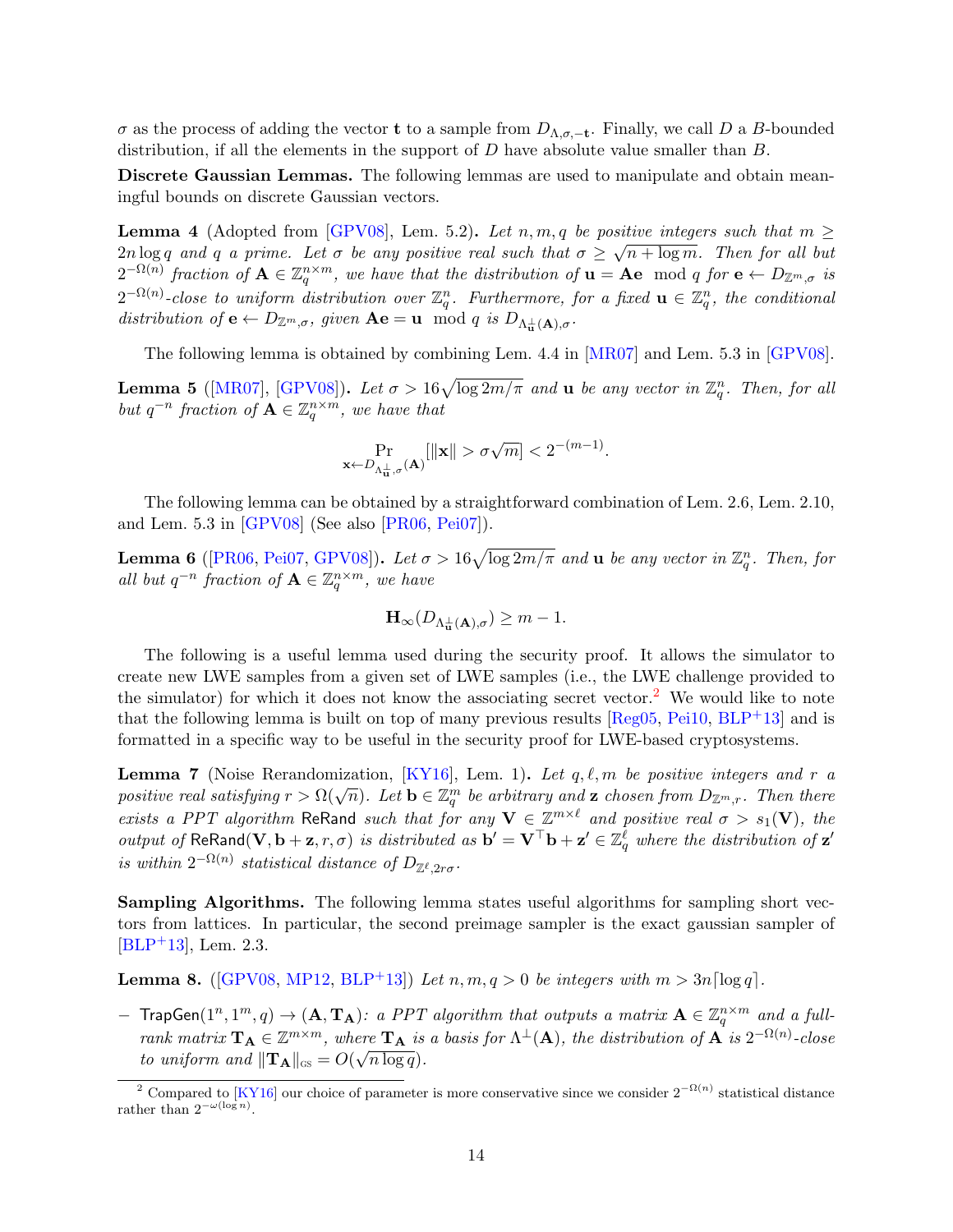- <span id="page-14-2"></span> $-$  SamplePre( $\mathbf{A}, \mathbf{T_A}, \mathbf{u}, \sigma$ ) : a PPT algorithm that, given a matrix  $\mathbf{A} \in \mathbb{Z}_q^{n \times m}$ , a basis  $\mathbf{T_A} \in \mathbb{Z}^{m \times m}$ for  $\Lambda^{\perp}(\mathbf{A})$ , a vector  $\mathbf{u} \in \mathbb{Z}_q^n$  and a Gaussian parameter  $\sigma > ||\mathbf{T}_\mathbf{A}||_{\text{cs}} \cdot \sqrt{\log(2m+4)/\pi}$ , outputs a vector  $\mathbf{e} \in \mathbb{Z}^m$  sampled from a distribution  $2^{-\Omega(n)}$ -close to  $D_{\Lambda_{\mathbf{u}}^{\perp}(\mathbf{A}),\sigma}$ .
- $-$  Sample $\mathbb{Z}(\sigma)$ : a PPT algorithm that, given a Gaussian parameter  $\sigma > 16(\sqrt{\log 2m/\pi})$ , outputs a vector  $\mathbf{e} \in \mathbb{Z}^m$  sampled from a distribution  $2^{-\Omega(n)}$ -close to  $D_{\mathbb{Z}^m,\sigma}$ .

Hardness Assumptions. We define the Learning with Errors (LWE) problem introduced by Regev [\[Reg05\]](#page-36-0).

<span id="page-14-0"></span>**Definition 2** (Learning with Errors). For integers  $n = n(\lambda)$ ,  $m = m(n)$ , a prime  $q = q(n) > 2$ , and error distribution  $\chi = \chi(n)$  over  $\mathbb{Z}$ , and a quantum polynomial time algorithm A, the advantage for the learning with errors problem  $LWE_{n,m,q,\chi}$  of A is defined as follows:

$$
Adv_{\mathcal{A}}^{LWE_{n,m,q,\chi}} = \left| \Pr \left[ \mathcal{A}(\mathbf{A}, \mathbf{A}^{\top} \mathbf{s} + \mathbf{z}) = 1 \right] - \Pr \left[ \mathcal{A}(\mathbf{A}, \mathbf{w} + \mathbf{z}) = 1 \right] \right|
$$

where  $\mathbf{A} \leftarrow \mathbb{Z}_q^{n \times m}$ ,  $\mathbf{s} \leftarrow \mathbb{Z}_q^n$ ,  $\mathbf{w} \leftarrow \mathbb{Z}_q^m$ ,  $\mathbf{z} \leftarrow \chi^m$ . We say that the LWE assumption holds if  $\mathsf{Adv}_{\mathcal{A}}^{\mathsf{LWE}_{n,m,q,\chi}}$  is negligible for all quantum polynomial time algorithm  $\mathcal{A}.$ 

The (decisional) LWE<sub>n,m,q,D<sub>Z, $\alpha$ q</sub> for  $\alpha q > 2\sqrt{n}$  has been shown by Regev [\[Reg05\]](#page-36-0) via a quantum</sub> reduction to be as hard as approximating the worst-case SIVP and GapSVP problems to within  $O(n/\alpha)$  factors in the  $\ell_2$ -norm in the worst case. In the subsequent works, (partial) dequantumization of the reduction were achieved  $[Pei09, BLP^+13]$  $[Pei09, BLP^+13]$  $[Pei09, BLP^+13]$  $[Pei09, BLP^+13]$ .

We also define the LWE assumption against adversaries that can access to a quantum random oracle as is done by Boneh et al.  $[BDF^+11]$  $[BDF^+11]$ .

**Definition 3** (Learning with Errors relative to Quantum Random Oracle). Let n, m, q and  $\chi$ be the same as in Def. [2,](#page-14-0) and  $a, b$  be some positive integers. For a quantum polynomial time algorithm A, the advantage for the learning with errors problem  $LWE_{n,m,q,\chi}$  of A relative to a quantum random oracle is defined as follows:

$$
Adv_{\mathcal{A},QRO_{a,b}}^{LWE_{n,m,q,\chi}}(\lambda) = \left| \Pr\left[\mathcal{A}^{|H\rangle}\left(\mathbf{A},\mathbf{A}^{\top}\mathbf{s}+\mathbf{z}\right)=1\right] - \Pr\left[\mathcal{A}^{|H\rangle}\left(\mathbf{A},\mathbf{w}+\mathbf{z}\right)=1\right] \right|
$$

where  $\mathbf{A} \leftarrow \mathbb{Z}_q^{n \times m}$ ,  $\mathbf{s} \leftarrow \mathbb{Z}_q^n$ ,  $\mathbf{w} \leftarrow \mathbb{Z}_q^m$ ,  $\mathbf{z} \leftarrow \chi^m$ ,  $\mathsf{H} \leftarrow \mathsf{Func}(\{0,1\}^a,\{0,1\}^b)$ . We say that the LWE assumption relative to an  $(a, b)$ -quantum random oracle holds if  $\text{Adv}_{\mathcal{A},\text{QRO}_{a,b}}^{\text{LWE}_{n,m,q,\chi}}(\lambda)$  is negligible for all quantum polynomial time algorithm A.

It is easy to see that the LWE assumption relative to a quantum random oracle can be reduced to the LWE assumption with a certain loss of the time for the reduction by Lem. [1.](#page-10-1) Alternatively, if we assume the existence of a quantumly-accessible PRF, then the reduction loss can be made smaller. Namely, we have the following lemmas.

<span id="page-14-1"></span>**Lemma 9.** For any n, m, q,  $\chi$ , a, b, and a quantum polynomial time algorithm A making at most  $Q$  oracle queries, there exists a quantum polynomial time algorithm  $B$  such that

$$
\mathsf{Adv}_{\mathcal{A},\mathsf{QRO}_{a,b}}^{\mathsf{LWE}_{n,m,q,\chi}}(\lambda)=\mathsf{Adv}_{\mathcal{B}}^{\mathsf{LWE}_{n,m,q,\chi}}(\lambda)
$$

and  $\textsf{Time}(\mathcal{B}) \approx \textsf{Time}(\mathcal{A}) + Q \cdot T_{a,b}^{2Q\text{-wise}}$  where  $T_{a,b}^{2Q\text{-wise}}$  denotes the time to evaluate a 2Q-wise independent hash function from  $\{0,1\}^a$  to  $\{0,1\}^b$ .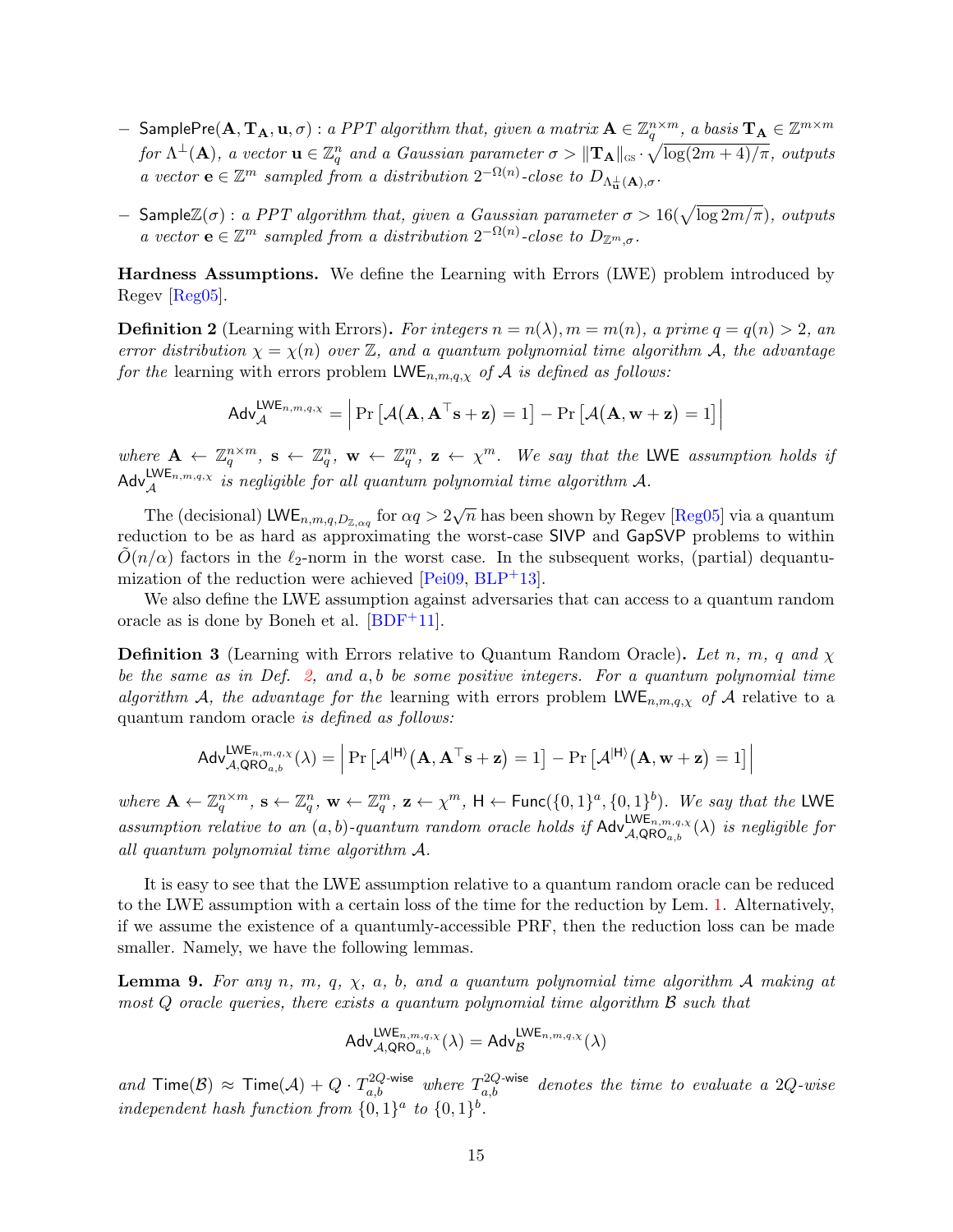<span id="page-15-3"></span><span id="page-15-2"></span>**Lemma 10.** Let  $F: K \times \{0,1\}^a \to \{0,1\}^b$  be a quantumly-accessible PRF. For any n, m, q,  $\chi$ ,  $a, b$  and a quantum polynomial time algorithm  $A$  making at most  $Q$  oracle queries, there exists quantum polynomial time algorithms  $\beta$  and  $\beta$  such that

$$
\mathsf{Adv}_{\mathcal{A},\mathsf{QRO}_{a,b}}^{\mathsf{LWE}_{n,m,q,\chi}}(\lambda) \leq \mathsf{Adv}_{\mathcal{B}}^{\mathsf{LWE}_{n,m,q,\chi}}(\lambda) + \mathsf{Adv}_{\mathcal{C},F}^{\mathsf{PRF}}(\lambda)
$$

and  $\text{Time}(\mathcal{B}) \approx \text{Time}(\mathcal{A}) + Q \cdot T_F$  and  $\text{Time}(\mathcal{C}) \approx \text{Time}(\mathcal{A})$  where  $T_F$  denotes the time to evaluate  $F$ .

In this paper, we give reductions from the security of IBE schemes to the LWE assumption relative to a quantrum random oracle. Given such reductions, we can also reduce them to the LWE assumption or to the LWE assumption plus the security of quantumly-accessible PRFs by Lem. [9](#page-14-1) or [10,](#page-15-2) respectively. The latter is tighter than the former at the cost of assuming the existence of quantumly-accessible PRFs.

**Remark 2.** A keen reader may wonder why we have to require the extra assumption on the existence of PRFs when we are working in the QROM, since as we mentioned earlier in Sec. [2.2,](#page-10-0) it seems that we can use a QRO as a PRF. The point here is that during the security reduction, the simulator (which is given the classical LWE instance) must simulate the QRO query to the adversary against the LWE problem relative to a quantum random oracle query, hence, the simulator is not in possession of the QRO. Note that the reason why we are able to use the QRO as a PRF as mentioned in Rem. [1](#page-12-1) is because the simulator is aiming to reduce the LWE problem relative to a quantum random oracle query to the IBE scheme. Specifically, in this case the simulator can use the QRO provided by its challenge to simulate a PRF.

# <span id="page-15-0"></span>3 Tightly Secure Single Challenge GPV-IBE

In this section, we show that we can give a tight security proof for the original GPV-IBE [\[GPV08\]](#page-35-1) in the single-challenge setting if we set the parameters appropriately. Such proofs can be given in both the classical ROM and QROM settings.

### <span id="page-15-1"></span>3.1 Construction

Let the identity space  $\mathcal{ID}$  of the scheme be  $\mathcal{ID} = \{0,1\}^{\ell_{\text{ID}}}$ , where  $\ell_{\text{ID}}(\lambda)$  denotes the identitylength. Let also  $H: \{0,1\}^{\ell_{\text{ID}}} \to \mathbb{Z}_q^n$  be a hash function treated as a random oracle during security analysis. The IBE scheme GPV is given as follows. For simplicity, we describe the scheme as a stateful one. As remarked in Rem. [1,](#page-12-1) we can make the scheme stateless without any additional assumption in the QROM.

Setup(1<sup> $\lambda$ </sup>): On input 1<sup> $\lambda$ </sup>, it first chooses a prime q, positive integers n, m, and Gaussian parameters  $\alpha', \sigma$ , where all these values are implicitly a function of the security parameter  $\lambda$ . The precise parameter selection is specified in the following section. It then runs  $(A, T_A) \leftarrow$ TrapGen $(1^n,1^m,q)$  to generate a matrix  $\mathbf{A}\in\mathbb{Z}_q^{n\times m}$  with a trapdoor  $\mathbf{T}_\mathbf{A}\in\mathbb{Z}^{m\times m}$  such that  $\|\mathbf{T_A}\|_{\text{GS}} \leq O(n \log q)$ . Then it outputs

$$
\mathsf{mpk} = \mathbf{A} \quad \text{and} \quad \mathsf{msk} = \mathbf{T_A}
$$

KeyGen(mpk, msk, ID): If sk<sub>ID</sub> is already generated, then this algorithm returns the same sk<sub>ID</sub>. Otherwise it computes  $\mathbf{u}_{\mathsf{ID}} = \mathsf{H}(\mathsf{ID})$  and samples  $\mathbf{e}_{\mathsf{ID}} \in \mathbb{Z}^m$  such that

$$
\mathbf{A}\mathbf{e}_{\mathsf{ID}} = \mathbf{u}_{\mathsf{ID}} \mod q
$$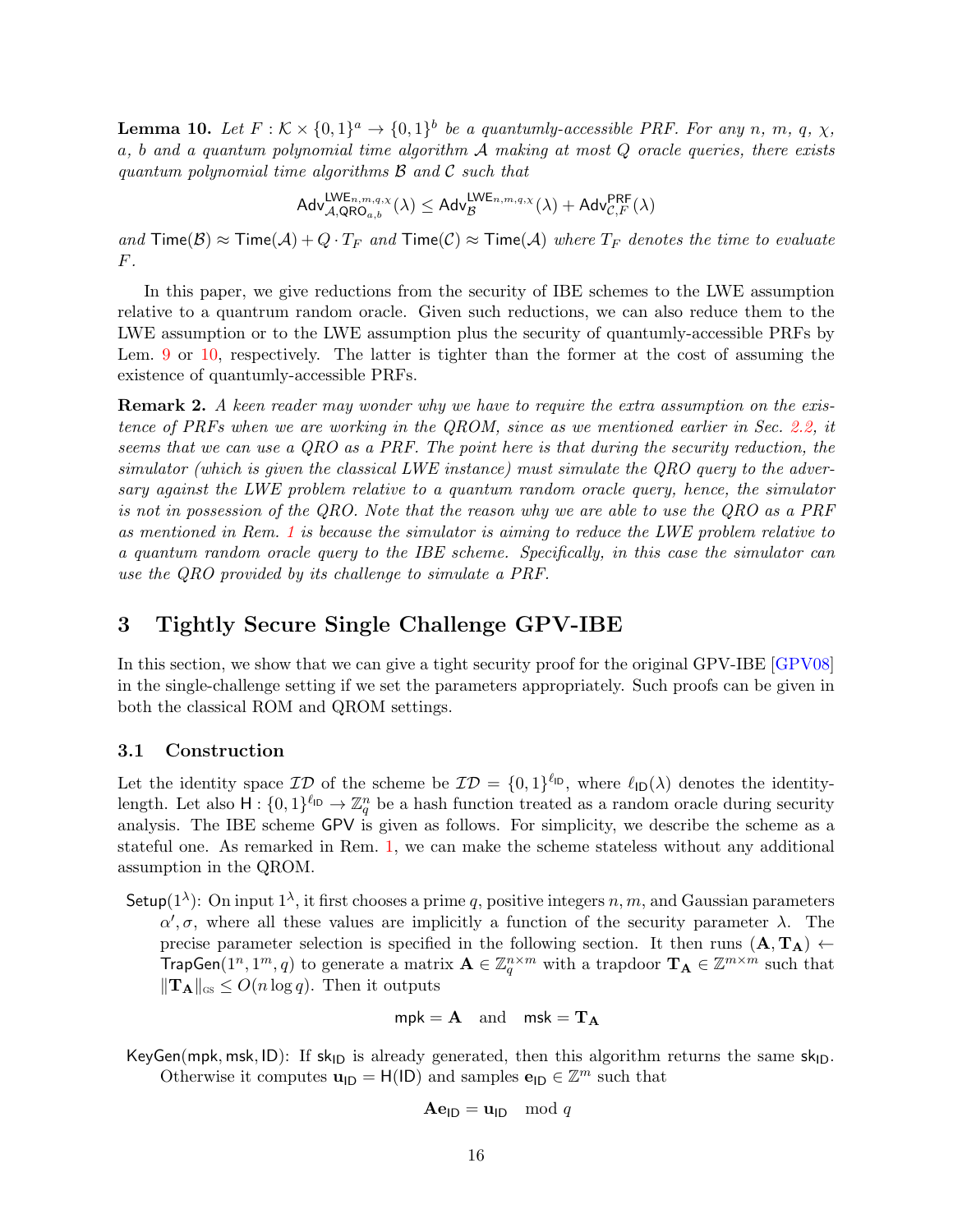using  $e_{ID} \leftarrow$  SamplePre $(A, T_A, u_{ID}, \sigma)$ . It returns  $sk_{ID} = e_{ID}$  as the secret key.

Enc(mpk, ID, M): To encrypt a message  $M \in \{0, 1\}$ , it first samples  $\mathbf{s} \leftarrow \mathbb{Z}_q^n$ ,  $\mathbf{x} \leftarrow D_{\mathbb{Z}^m, \alpha'q}$  and  $x \leftarrow D_{\mathbb{Z}, \alpha'q}$ . Then it sets  $\mathbf{u}_{ID} = H(ID)$  and computes

$$
c_0 = \mathbf{u}_{\mathsf{ID}}^\top \mathbf{s} + x + \mathsf{M}[q/2], \quad \mathbf{c}_1 = \mathbf{A}^\top \mathbf{s} + \mathbf{x}.
$$

Finally, it outputs the ciphertext  $C = (c_0, \mathbf{c}_1) \in \mathbb{Z}_q \times \mathbb{Z}_q^m$ .

Dec(mpk, sk<sub>ID</sub>, C): To decrypt a ciphertext  $C = (c_0, c_1)$  with a secret key sk<sub>ID</sub>, it computes  $w = c_0 - \mathbf{c}_1^{\top} \mathbf{e}_{\mathsf{ID}} \in \mathbb{Z}_q$  and outputs 0 if w is closer to 0 than to  $\lfloor q/2 \rfloor$  modulo q. Otherwise it outputs 1.

### <span id="page-16-0"></span>3.2 Correctness and Parameter Selection

The following shows correctness of the above IBE scheme.

<span id="page-16-1"></span>**Lemma 11 (Correctness).** Suppose the parameters q,  $\sigma$ , and  $\alpha'$  are such that

 $\sigma > \|{\bf T}_{\bf A}\|_{\scriptscriptstyle{\mathsf{GS}}} \cdot \sqrt{\log(2m+4)/\pi}, \qquad \alpha' < 1/8\sigma m.$ 

Let  $e_{ID} \leftarrow \text{KeyGen}(A, T_A, ID), C \leftarrow \text{Enc}(A, ID', M \in \{0, 1\})$  and  $M' \leftarrow \text{Dec}(A, e_{ID}, C)$ . If  $ID = ID',$ then with overwhelming probability we have  $M' = M$ .

Proof. When the Dec algorithm operates as specified, we have

$$
w = c_0 - \mathbf{e}_{\mathsf{ID}}^{\top} \mathbf{c}_1 = \mathsf{M}[q/2] + \underbrace{x + \mathbf{e}_{\mathsf{ID}}^{\top} \mathbf{x}}_{\text{error term}}.
$$

By Lem. [8](#page-13-1) and the condition posed on the choice of  $\sigma$ , we have that the distribution of  $e_{\text{ID}}$ is  $2^{-\Omega(n)}$  close to  $D_{\Lambda_{\mathbf{u}}^{\perp}(\mathbf{A}),\sigma}$ . Therefore, by Lem. [5,](#page-13-2) we have  $|x| \leq \alpha'q\sqrt{m}$ ,  $\|\mathbf{x}\| \leq \alpha'q\sqrt{m}$ , and  $||e_{\text{ID}}|| \leq \sigma \cdot \sqrt{m}$  except for  $2^{-\Omega(n)}$  probability. Then, the error term is bounded by

$$
|x + \mathbf{e}_{\mathsf{ID}}^{\top} \mathbf{x}| \le |x| + ||\mathbf{e}_{\mathsf{ID}}|| \cdot ||\mathbf{x}|| \le 2\alpha' q \sigma m.
$$

Hence, for the error term to have absolute value less than  $q/4$ , it suffices to choose q and  $\alpha'$  as in the statement of the lemma.  $\Box$ 

Parameter Selection. For the system to satisfy correctness and make the security proof work, we need the following restrictions. Note that we will prove the security of the scheme under the LWE assumption whose noise rate is  $\alpha$ , which is lower than  $\alpha'$  that is used in the encryption algorithm.

- The error term is less than  $q/4$  (i.e.,  $\alpha' < 1/8m\sigma$  by Lem. [11\)](#page-16-1)
- TrapGen operates properly (i.e.,  $m > 3n \log q$  by Lem. [8\)](#page-13-1)
- Samplable from  $D_{\Lambda_{\mathbf{u}}^{\perp}(\mathbf{A}),\sigma}$  (i.e.,  $\sigma > ||\mathbf{T}_{\mathbf{A}}||_{\text{cs}} \cdot \sqrt{\log(2m+4)/\pi} = O(m)$ √  $\overline{n \log m \log q}$  by Lem. [8\)](#page-13-1),
- $\sigma$  is sufficiently large so that we can apply Lem. [4](#page-13-3) and [6](#page-13-4) (i.e.,  $\sigma > \sqrt{n + \log m}$ ,  $16\sqrt{\log 2m/\pi}$ ),
- We can apply Lem. [7](#page-13-5) (i.e.,  $\alpha'/2\alpha > \sqrt{n(\sigma^2 m + 1)}$ ),
- LWE<sub>n,m,q,D<sub>Z, $\alpha$ q</sub> is hard (i.e.,  $\alpha q > 2\sqrt{n}$ ).</sub>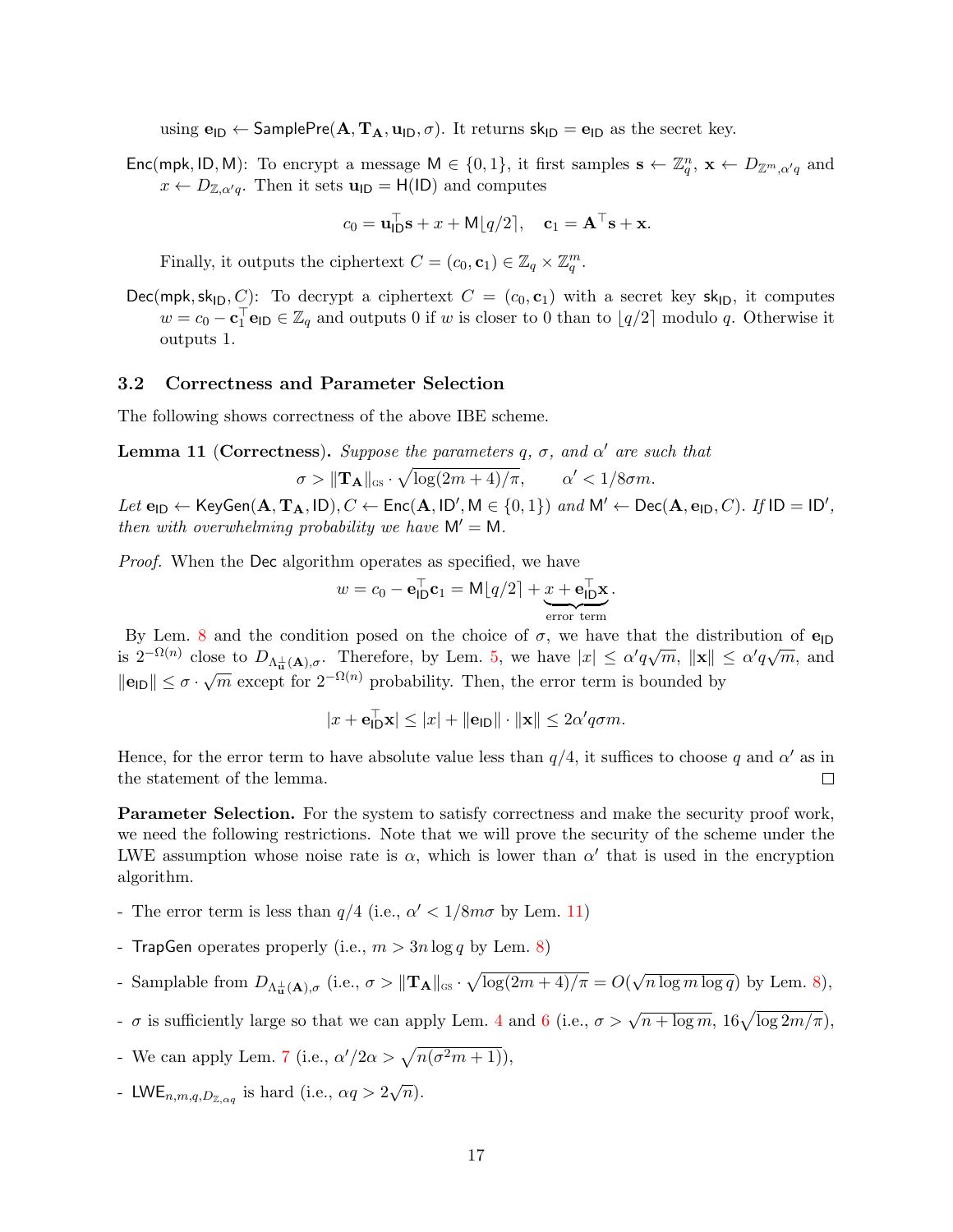<span id="page-17-2"></span>To satisfy these requirements, for example, we can set the parameters  $m, q, \sigma, \alpha, \alpha'$  as follows:

$$
m = n^{1+\kappa}, \qquad q = 10n^{3.5+4\kappa}, \qquad \sigma = n^{0.5+\kappa},
$$
  
\n
$$
\alpha'q = n^{2+2\kappa}, \qquad \alpha q = 2\sqrt{n},
$$

where  $\kappa > 0$  is a constant that can be set arbitrarily small. To withstand attacks running in time  $2^{\lambda}$ , we may set  $n = \tilde{\Omega}(\lambda)$ . In the above, we round up m to the nearest integer and q to the nearest largest prime. We remark that though the above parameter is worse compared to the original GPV-IBE scheme, this is due to our conservative choice of making the statistical error terms appearing in the reduction cost  $2^{-\Omega(n)}$  rather than the standard negligible notion  $2^{-\omega(\log \lambda)}$ . The latter choice of parameters will lead to better parameters, which may be as efficient as the original GPV-IBE.

## <span id="page-17-0"></span>3.3 Security Proof in ROM

The following theorem addresses the security of GPV in the classical ROM setting. Our analysis departs from the original one [\[GPV08\]](#page-35-1) and as a consequence results in a much tighter reduction.

<span id="page-17-1"></span>Theorem 1. The IBE scheme GPV is adaptively-anonymous single-challenge secure in the random oracle model assuming the hardness of  $LWE_{n,m,q,D_{\mathbb{Z},\alpha q}}$ . Namely, for any classical PPT adversary A making at most  $Q_H$  random oracle queries to H and  $Q_{ID}$  secret key queries, there exists a classical PPT algorithm B such that

$$
\mathsf{Adv}_{\mathcal{A},\mathsf{GPV}}^{\mathsf{IBE}}(\lambda) \leq \mathsf{Adv}_{\mathcal{B}}^{\mathsf{LWE}_{n,m,q,D_{\mathbb{Z},\alpha q}}}(\lambda) + (Q_{\mathsf{H}} + Q_{\mathsf{ID}}) \cdot 2^{-\Omega(n)}
$$

and

$$
Time(\mathcal{B}) = Time(\mathcal{A}) + (Q_{\mathsf{H}} + Q_{\mathsf{ID}}) \cdot \mathsf{poly}(\lambda).
$$

Proof of Theorem [1.](#page-17-1) Let CTSam(mpk) be an algorithm that outputs a random element from  $\mathbb{Z}_q \times \mathbb{Z}_q^m$  and A be a classical PPT adversary that attacks the adaptively-anonymous security of the IBE scheme. Without loss of generality, we make some simplifying assumptions on A. First, we assume that whenever  $A$  queries a secret key or asks for a challenge ciphertext, the corresponding ID has already been queried to the random oracle H. Second, we assume that  $A$ makes the same query for the same random oracle at most once. Third, we assume that  $A$  does not repeat secret key queries for the same identity more than once. We show the security of the scheme via the following games. In each game, we define  $X_i$  as the event that the adversary  $A$ wins in  $\mathsf{Game}_i$ .

Game<sub>0</sub>: This is the real security game. At the beginning of the game,  $(A, T_A) \leftarrow$  TrapGen $(1^n, 1^m, q)$ is run and the adversary A is given A. The challenger then samples coin  $\leftarrow \{0,1\}$  and keeps it secret. During the game, A may make random oracle queries, secret key queries, and the challenge query. These queries are handled as follows:

- $\bullet\,$  When  ${\mathcal A}$  makes a random oracle query to  ${\mathsf H}$  on  ${\mathsf ID},$  the challenger chooses a random vector  $\mathbf{u}_{\mathsf{ID}} \leftarrow \mathbb{Z}_q^n$  and locally stores the tuple  $(\mathsf{ID}, \mathbf{u}_{\mathsf{ID}}, \perp)$ , and returns  $\mathbf{u}_{\mathsf{ID}}$  to A.
- When the adversary A queries a secret key for ID, the challenger computes  $e_{ID} =$  SamplePre $(A, T_A, u_{ID}, \sigma)$ and returns  $e_{\text{ID}}$  to A.
- When the adversary makes the challenge query for ID<sup>∗</sup> and a message M<sup>∗</sup> , the challenger returns  $(c_0, c_1) \leftarrow$  Encrypt(mpk, ID, M) if coin = 0 and  $(c_0, c_1) \leftarrow$  CTSam(mpk) if coin = 1.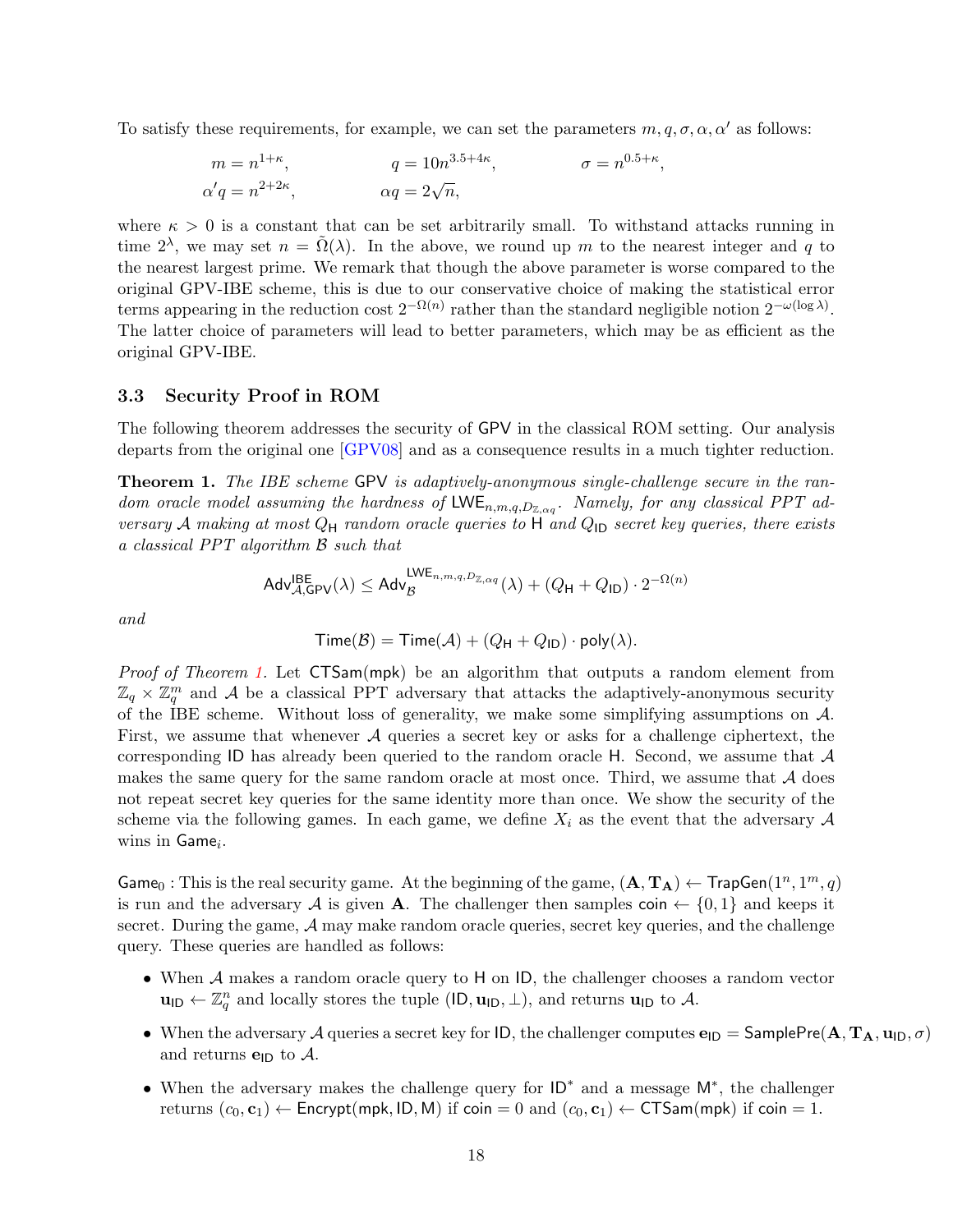At the end of the game, A outputs a guess coin for coin. Finally, the challenger outputs coin. By definition, we have  $\left| \Pr[X_0] - \frac{1}{2} \right|$  $\frac{1}{2}$  =  $\left| \Pr[\widehat{\text{coin}} - \text{coin}] - \frac{1}{2} \right|$  $\frac{1}{2}$  = Adv<sup>IBE</sup><sub>A,GPV</sub>( $\lambda$ ).

 $Game<sub>1</sub>$ : In this game, we change the way the random oracle queries to H are answered. When A queries the random oracle H on ID, the challenger generates a pair  $(\mathbf{u}_{\mathsf{ID}}, \mathbf{e}_{\mathsf{ID}})$  by first sampling  $e_{ID} \leftarrow \mathcal{D}_{\mathbb{Z}^m,\sigma}$  and setting  $\mathbf{u}_{ID} = \mathbf{A}e_{ID}$ . Then it locally stores the tuple  $(ID, \mathbf{u}_{ID}, \bot)$ , and returns  $\mathbf{u}_{ID}$ to A. Here, we remark that when A makes a secret key query for  $ID$ , the challenger returns  $e'_{ID} \leftarrow$ SamplePre( $\mathbf{A}, \mathbf{T_A}, \mathbf{u}_{\vert D}, \sigma$ ), which is independent from  $\mathbf{e}_{\vert D}$  that was generated in the simulation of the random oracle  $H$  on input ID. Note that in this game, we only change the distribution of  $\mathbf{u}_{\text{ID}}$ for each identity. Due to Lem. [4,](#page-13-3) the distribution of  ${\bf u}_{\sf ID}$  in <code>Game $_2$ </code> is  $2^{-\Omega(n)}$ -close to that of <code>Game $_1$ </code> for each identity. Due to Lem. 4, the distribution of  $d_0$  in Galleg is 2 and 2-Close to that of Galleg except for  $2^{-\Omega(n)}$  fraction of **A** since we choose  $\sigma > \sqrt{n + \log m}$ . Therefore, the statistical distance between the view of  ${\cal A}$  in  ${\sf Game}_1$  and  ${\sf Game}_2$  is  $2^{-\Omega(n)}+Q_{\sf H}\cdot 2^{-\Omega(n)}< Q_{\sf H}\cdot 2^{-\Omega(n)}.$  Therefore, we have  $|\Pr[X_1]-\Pr[X_2]|=Q_{\mathsf{H}}\cdot 2^{-\Omega(n)}$ .

 $Game_2$ : In this game, we change the way secret key queries are answered. By the end of this game, the challenger will no longer require the trapdoor  $T_A$  to generate the secret keys. When  $A$ queries the random oracle on ID, the challenger generates a pair  $(\mathbf{u}_{\vert \mathbf{D}}, \mathbf{e}_{\vert \mathbf{D}})$  as in the previous game. Then it locally stores the tuple (ID,  $\mathbf{u}_{\text{ID}}, \mathbf{e}_{\text{ID}}$ ) and returns  $\mathbf{u}_{\text{ID}}$  to A. When A queries a secret key for ID, the challenger retrieves the unique tuple  $(ID, u<sub>ID</sub>, e<sub>ID</sub>)$  from local storage and returns  $e<sub>ID</sub>$ . For any fixed  $\mathbf{u}_{\mathsf{ID}} \in \mathbb{Z}_q^n$ , let  $\mathbf{e}_{\mathsf{ID},\mathsf{ID}}^{(1)}$  $_{\mathsf{ID},\mathbf{u}_{\mathsf{ID}}}^{(1)}$  and  $\mathbf{e}_{\mathsf{ID},\mathsf{ID}}^{(2)}$  $\sum_{n=0}^{(2)}$  be random variables that are distributed according to the distributions of  $sk_{ID}$  conditioning on  $H(ID) = u_{ID}$  in Game<sub>1</sub> and Game<sub>2</sub>, respectively. Due to Lem. [8,](#page-13-1) we have  $\Delta(\mathbf{e}_{\mathsf{ID}}^{(1)})$  $I_{\mathsf{ID},\mathbf{u}_{\mathsf{ID}}}(L)$ ,  $D_{\Lambda_{\mathbf{u}}(\mathbf{A}),\sigma}$   $\leq 2^{-\Omega(n)}$ . On the other hand, due to Lem. [4,](#page-13-3) we have  $\Delta(\mathbf{e}_{\mathsf{ID}}^{(2)}$  $I_{\text{ID},\text{u}_D}^{(2)}, D_{\Lambda_{\text{u}}^{\perp}(\textbf{A}),\sigma} \leq 2^{-\Omega(n)}$ . Since A obtains at most  $Q_{\text{ID}}$  user secret keys sk<sub>ID</sub>, we have  $|Pr[X_1] - Pr[X_2]| = Q_{\text{ID}} \cdot 2^{-\Omega(n)}$ .

Game<sub>3</sub> : In this game, we change the way the matrix  $A$  is generated. Concretely, the challenger chooses  $\mathbf{A} \leftarrow \mathbb{Z}_q^{n \times m}$  without generating the associated trapdoor  $\mathbf{T}_\mathbf{A}$ . By Lem. [8,](#page-13-1) this makes only  $2^{-\Omega(n)}$ -statistical difference. Since the challenger can answer all the secret key queries without the trapdoor due to the change we made in the previous game, the view of  $A$  is altered only negligibly. Therefore, we have  $|Pr[X_2] - Pr[X_3]| = 2^{-\Omega(n)}$ .

 $Game<sub>4</sub>$ : In this game, we change the way the challenge ciphertext is created when  $coin = 0$ . Recall in the previous games when  $\dot{\rm coin} = 0$ , the challenger created a valid challenge ciphertext as in the real scheme. In this game, to create the challenge ciphertext for identity ID<sup>∗</sup> and message bit M<sup>∗</sup>, the challenger first retrieves the unique tuple (ID<sup>∗</sup>, **u**<sub>ID<sup>∗</sup>, **e**<sub>ID<sup>∗</sup></sub>) from local storage. Then the</sub> challenger picks  $\mathbf{s} \leftarrow \mathbb{Z}_q^n$ ,  $\bar{\mathbf{x}} \leftarrow D_{\mathbb{Z}^m, \alpha q}$  and computes  $\mathbf{v} = \mathbf{A}^\top \mathbf{s} + \bar{\mathbf{x}} \in \mathbb{Z}_q^m$ . It then runs

$$
\mathsf{ReRand}([\mathbf{e}_{\mathsf{ID}^*}|\mathbf{I}_m],\mathbf{v},\alpha q,\frac{\alpha'}{2\alpha})\rightarrow \mathbf{c'}\in \mathbb{Z}_q^{m+1}
$$

from Lem. [7,](#page-13-5) where  $I_m$  is the identity matrix with size m. Let  $c'_0 \in \mathbb{Z}_q$  denote the first entry of  $\mathbf{c}'$  and  $\mathbf{c}_1 \in \mathbb{Z}_q^m$  denote the remaining entries of  $\mathbf{c}'$ . Finally, the challenger outputs the challenge ciphertext as

<span id="page-18-0"></span>
$$
C^* = (c_0 = c'_0 + \mathsf{M}^* \lfloor q/2 \rfloor, \mathbf{c}_1). \tag{1}
$$

We now proceed to bound  $|Pr[X_3]-Pr[X_4]|$ . We apply the noise rerandomization lemma (Lem. [7\)](#page-13-5) with  $\mathbf{V} = [\mathbf{e}_{\mathsf{ID}^*}|\mathbf{I}_m], \mathbf{b} = \mathbf{A}^\top \mathbf{s}$  and  $\mathbf{z} = \bar{\mathbf{x}}$  to see that the distribution of  $\mathbf{c}'$  is negligibly close to the following:

$$
\mathbf{c}' = \mathbf{V}^\top \mathbf{b} + \mathbf{x}' = \left(\mathbf{A} \cdot [\mathbf{e}_{\mathsf{ID}^*}|\mathbf{I}_m]\right)^\top \mathbf{s} + \mathbf{x}' = [\mathbf{u}_{\mathsf{ID}^*}|\mathbf{A}]^\top \mathbf{s} + \mathbf{x}'
$$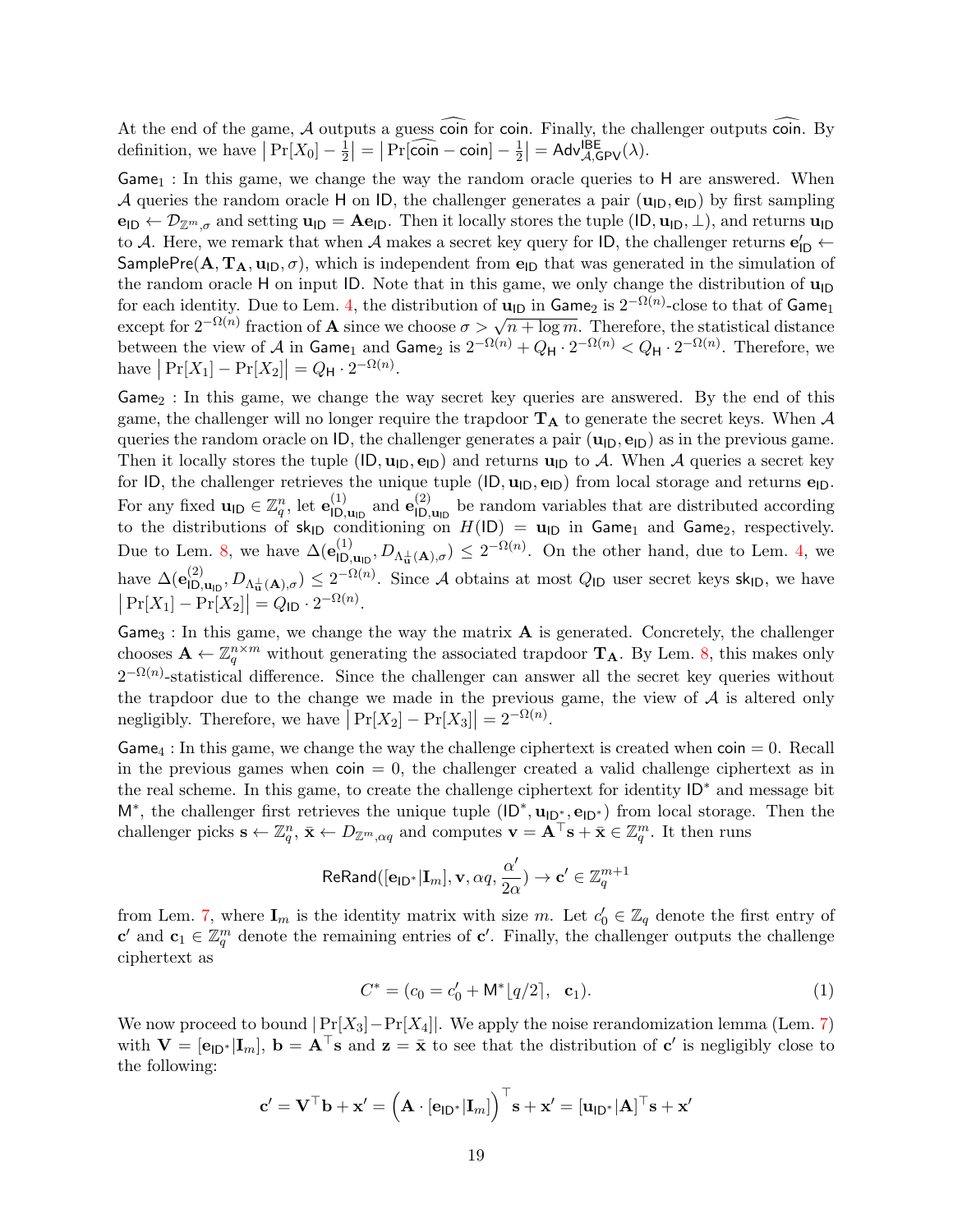where the distribution of  $\mathbf{x}'$  is  $2^{-\Omega(n)}$ -close to  $D_{\mathbb{Z}^{m+1},\alpha'q}$ . Here, the last equality follows from  $Ae_{D^*} = u_{D^*}$  and we can appropriately apply the noise rerandomization lemma since we have the following for our parameter selection:

$$
\alpha'/2\alpha > \sqrt{n(\sigma^2 m + 1)} \ge \sqrt{n(||\mathbf{e}_{\mathsf{ID}^*}||^2 + 1)} \ge \sqrt{n} \cdot s_1([\mathbf{e}_{\mathsf{ID}^*}|\mathbf{I}_m]),
$$

where the second inequality holds with  $1 - 2^{-\Omega(n)}$  probability. It can be seen that the challenge ciphertext is distributed statistically close to that in Game3. Therefore, we may conclude that  $|Pr[X_3] - Pr[X_4]| = 2^{-\Omega(n)}$ .

 $Game_5$ : In this game, we further change the way the challenge ciphertext is created when coin = 0. If coin = 0, to create the challenge ciphertext the challenger first picks  $\mathbf{b} \leftarrow \mathbb{Z}_q^m$ ,  $\bar{\mathbf{x}} \leftarrow D_{\mathbb{Z}^m, \alpha q}$ and computes  $\mathbf{v} = \mathbf{b} + \bar{\mathbf{x}} \in \mathbb{Z}_q^m$ . It then sets  $\mathbf{V} = [\mathbf{e}_{|\mathbf{D}^*}|\mathbf{I}_m]$  and runs the ReRand algorithm as in Game<sub>3</sub>. Finally, it sets the challenge ciphertext as in Eq. [\(1\)](#page-18-0). We claim that  $|\Pr[X_4] - \Pr[X_5]|$ is negligible assuming the hardness of the  $LWE_{n,m,q,D_{\mathbb{Z},\alpha q}}$  problem. To show this, we use A to construct an LWE adversary  $\beta$  as follows:

B is given a problem instance of LWE as  $(\mathbf{A}, \mathbf{v} = \mathbf{b} + \bar{\mathbf{x}}) \in \mathbb{Z}_q^{n \times m} \times \mathbb{Z}_q^m$  where  $\bar{\mathbf{x}} \leftarrow D_{\mathbb{Z}^m, \alpha q}$ . The task of  $\mathcal B$  is to distinguish whether  $\mathbf{b} = \mathbf{A}^\top \mathbf{s}$  for some  $\mathbf{s} \leftarrow \mathbb{Z}_q^n$  or  $\mathbf{b} \leftarrow \mathbb{Z}_q^m$ . **B** sets the master public key mpk to be the LWE matrix A. Note that unlike the real IBE scheme, B does not require the master secret key  $T_A$  due to the modification we made in Game<sub>3</sub>. To generate the challenge ciphertext, B first picks coin  $\leftarrow \{0,1\}$ . If coin = 0, it generates the challenge ciphertext as in Eq. [\(1\)](#page-18-0) using v, and returns it to A. We emphasize that all  $\beta$  needs to do to generate the ciphertext is to run the ReRand algorithm, which it can do without the knowledge of the secret randomness s and  $\bar{x}$ . If coin = 1, B returns a random ciphertext using CTSam(mpk). At the end of the game, A outputs coin. Finally, B outputs 1 if coin  $=$  coin and 0 otherwise. It can be seen that if  $\mathbf{A}, \mathbf{v}$  is a valid LWE sample (i.e.,  $\mathbf{v} = \mathbf{A}^T \mathbf{s}$ ), the view of the adversary corresponds to Game<sub>4</sub>. Otherwise (i.e.,  $\mathbf{v} \leftarrow \mathbb{Z}_q^m$ ), it corresponds to Game<sub>5</sub>. We therefore conclude that assuming the hardness of  $LWE_{n,m,q,D_{\mathbb{Z},\alpha q}}$  problem we have  $|Pr[X_4] - Pr[X_5]| =$  negl.

Game<sub>6</sub> : In this game, we change the way the challenge ciphertext is created once more. If coin = 0, to create the challenge ciphertext the challenger first picks  $\mathbf{b} \leftarrow \mathbb{Z}_q^m$ ,  $\bar{\mathbf{x}}' \leftarrow D_{\mathbb{Z}^m, \alpha'q}$  and computes

$$
\mathbf{c}' = [\mathbf{e}_{\mathsf{ID}^*}|\mathbf{I}_m]^\top \mathbf{b} + \mathbf{x}'.
$$

It then parses  $c'$  into  $c'_0$  and  $c_1$  (as in Game<sub>4</sub>) and sets the challenge ciphertext as Eq. [\(1\)](#page-18-0). Similarly to the change from Game<sub>3</sub> to Game<sub>4</sub>, we have  $|Pr[X_5] - Pr[X_6]| = 2^{-\Omega(n)}$  by Lem. [7.](#page-13-5)

It remains to show that no adversary has negligible chance in winning  $\mathsf{Game}_6$ . Notice that when  $\text{coin} = 0$ , the challenge ciphertext can be written as

$$
c_0 = \mathbf{e}_{\mathsf{ID}^*}^\top \mathbf{b} + x_0' + \mathsf{M}[q/2], \quad \mathbf{c}_1 = \mathbf{b} + \mathbf{x}_1',
$$

where  $x'_0$  is the first entry of  $x'$  and  $x'_1$  is the remaining entries. It suffices to show that the joint distribution of  $(\mathbf{b}, \mathbf{e}_{\mathsf{ID}^*}^{\top} \mathbf{b})$  is negligibly close to the uniform distribution over  $\mathbb{Z}_q^m \times \mathbb{Z}_q$ , conditioned on  $\mathbf{u}_{\mathsf{ID}^*}$ . From the view of  $\mathcal{A}$ ,  $\mathbf{e}_{\mathsf{ID}^*}$  is distributed as  $D_{\Lambda_{\mathbf{u}_{\mathsf{ID}^*}}^{\perp}(\mathbf{A}),\sigma}$ . By Lem. [6,](#page-13-4) we have

$$
\mathbf{H}_{\infty}(\mathbf{e}_{\mathsf{ID}^*}) \geq m - 1
$$

for all but  $2^{-\Omega(n)}$  fraction of **A**. Now we can apply the leftover hash lemma since **b** is distributed uniformly at random over  $\mathbb{Z}_q^m$  and conclude that  $(\mathbf{b}, \mathbf{e}_{\mathsf{ID}^*}^{\top} \mathbf{b})$  is  $\sqrt{q/2^{m-1}}$ -close to the uniform distribution. Hence, we have  $Pr[X_6] \leq 2^{-\Omega(n)} + \sqrt{q/2^{m-1}} < 2^{-\Omega(n)}$ .

 $\Box$ 

Therefore, combining everything together, the theorem is proven.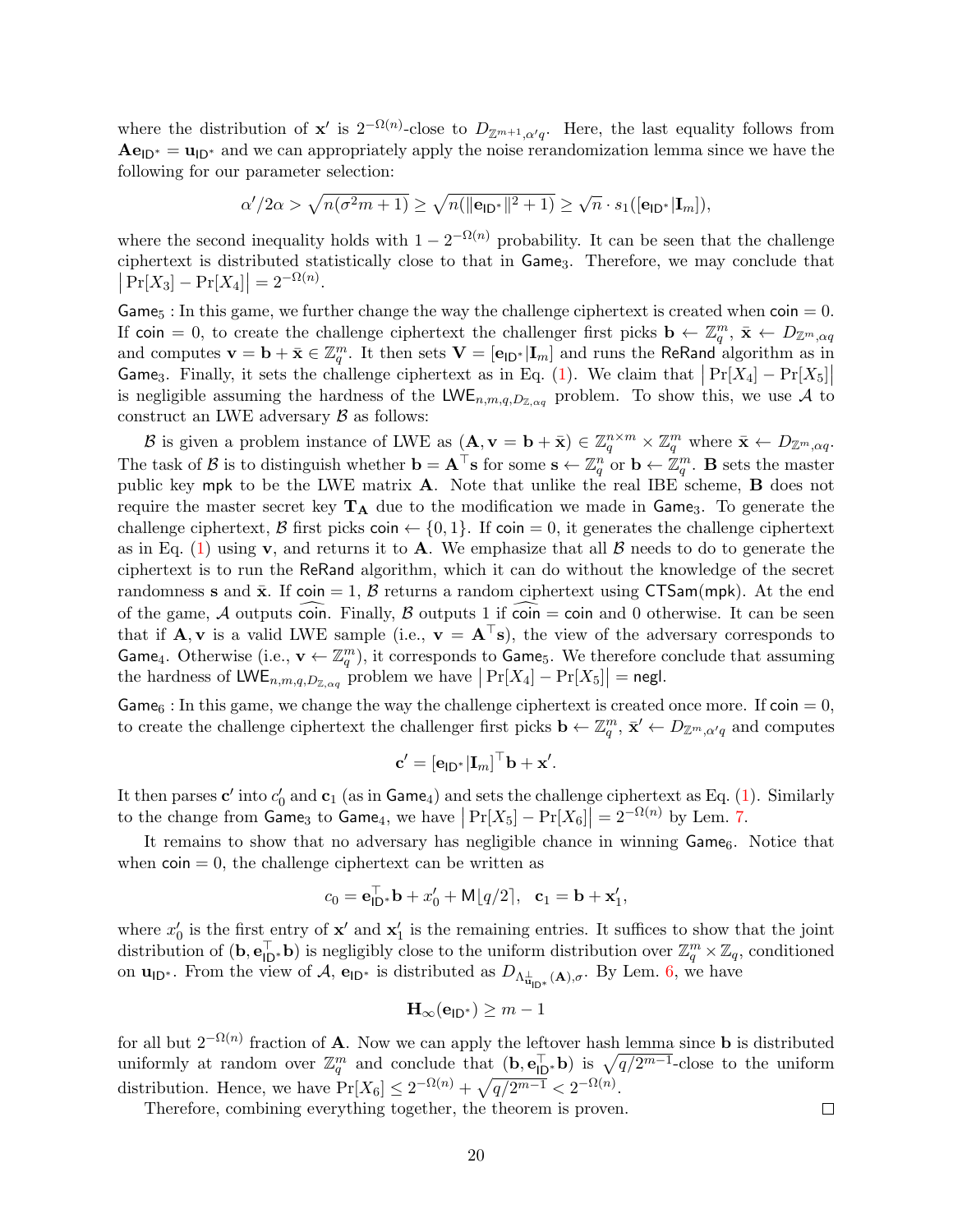### <span id="page-20-2"></span><span id="page-20-0"></span>3.4 Security Proof in QROM

As we explained in the introduction, our analysis in the ROM can be easily be extended to the QROM setting. We can prove the following theorem that addresses the security of the GPV-IBE scheme in the QROM setting. The analysis here is different from that by Zhandry [\[Zha12b\]](#page-37-1), who gave the first security proof for the GPV-IBE scheme in the QROM setting and our analysis here is much tighter.

<span id="page-20-1"></span>Theorem 2. The IBE scheme GPV is adaptively-anonymous single-challenge secure assuming the hardness of  $\text{LWE}_{n,m,q,D_{\mathbb{Z},\alpha q}}$  in the quantum random oracle model. Namely, for any quantum adversary A making at most  $Q_H$  queries to  $|H\rangle$  and  $Q_{ID}$  secret key queries, there exists a quantum algorithm B making  $Q_H + Q_{ID}$  quantum random oracle queries such that

$$
\mathsf{Adv}_{\mathcal{A},\mathsf{GPV}}^{\mathsf{IBE}}(\lambda) \leq \mathsf{Adv}_{\mathcal{B},\mathsf{QRO}_{\ell_{\mathsf{ID}},\ell_r}}^{\mathsf{LWE}_{n,m,q,D_{\mathbb{Z},\alpha q}}}(\lambda) + (Q_{\mathsf{H}}^2 + Q_{\mathsf{ID}}) \cdot 2^{-\Omega(n)}
$$

and

 $Time(B) = Time(A) + (Q_H + Q_{ID}) \cdot poly(\lambda)$ 

where  $\ell_r$  denotes the length of the randomness for SampleZ.

*Proof of Theorem [2.](#page-20-1)* Let CTSam(mpk) be an algorithm that outputs a random element from  $\mathbb{Z}_q \times \mathbb{Z}_q^m$  and A be a quantum adversary that attacks the adaptively-anonymous security of the IBE scheme. Without loss of generality, we can assume that A makes secret key queries on the same identity at most once. We show the security of the scheme via the following games. In each game, we define  $X_i$  as the event that the adversary  $A$  wins in Game<sub>i</sub>.

 $Game_0$ : This is the real security game for the adaptively-anonymous security. At the beginning of the game, the challenger chooses a random function  $H: \{0,1\}^{\ell_{\text{ID}}} \to \mathbb{Z}_q^n$ . Then it generates  $(A, T_A) \leftarrow$  TrapGen $(1^n, 1^m, q)$  and gives A to A. Then it samples coin  $\leftarrow \{0, 1\}$  and keeps it secret. During the game,  $A$  may make (quantum) random oracle queries, secret key queries, and a challenge query. These queries are handled as follows:

- When A makes a random oracle query on a quantum state  $\sum_{\mathsf{ID},y} \alpha_{\mathsf{ID},y} | \mathsf{ID} \rangle |y\rangle$ , the challenger returns  $\sum_{\mathsf{ID},y} \alpha_{\mathsf{ID},y} | \mathsf{ID}\rangle |\mathsf{H}(\mathsf{ID}) \oplus y\rangle.$
- When A makes a secret key query on ID, the challenger samples  $e_{ID} =$  SamplePre $(A, T_A, u_{ID}, \sigma)$ and returns  $e_{\text{ID}}$  to A.
- When A makes a challenge query for  $ID^*$  and a message  $M^*$ , the challenger returns  $(c_0, c_1) \leftarrow$ Encrypt(mpk, ID, M) if coin = 0 and  $(c_0, c_1) \leftarrow \text{CTSam(mpk)}$  if coin = 1.

At the end of the game,  $A$  outputs a guess coin for coin. Finally, the challenger outputs coin. By definition, we have  $\left| \Pr[X_0] - \frac{1}{2} \right|$  $\frac{1}{2}$  =  $\Pr[\widehat{\text{coin}} - \text{coin}] - \frac{1}{2}$  $\frac{1}{2}$  = Adv<sup>IBE</sup><sub>A,GPV</sub>( $\lambda$ ).

 $Game_1$ : In this game, we change the way the random oracle H is simulated. Namely, the challenger first chooses another random function  $\hat{\mathsf{H}} \leftarrow \mathsf{Func}(\{0, 1\}^{\ell_{\mathsf{D}}}, \{0, 1\}^{\ell_{\mathsf{F}}})$ . Then we define  $\mathsf{H}(\mathsf{ID}) := \mathbf{Ae}_{\mathsf{ID}}$ where  $e_{ID} :=$  Sample $\mathbb{Z}(\sigma; H(ID))$ , and use this H throughout the game. For any fixed ID, the distribution of H(ID) is identical and its statistical distance from the uniform distribution is  $2^{-\Omega(n)}$ for all but  $2^{-\Omega(n)}$  fraction of **A** due to Lem. [4](#page-13-3) since we choose  $\sigma > \sqrt{n + \log m}$ . Note that in this game, we only change the distribution of  $\mathbf{u}_{\text{ID}}$  for each identity, and the way we create secret keys are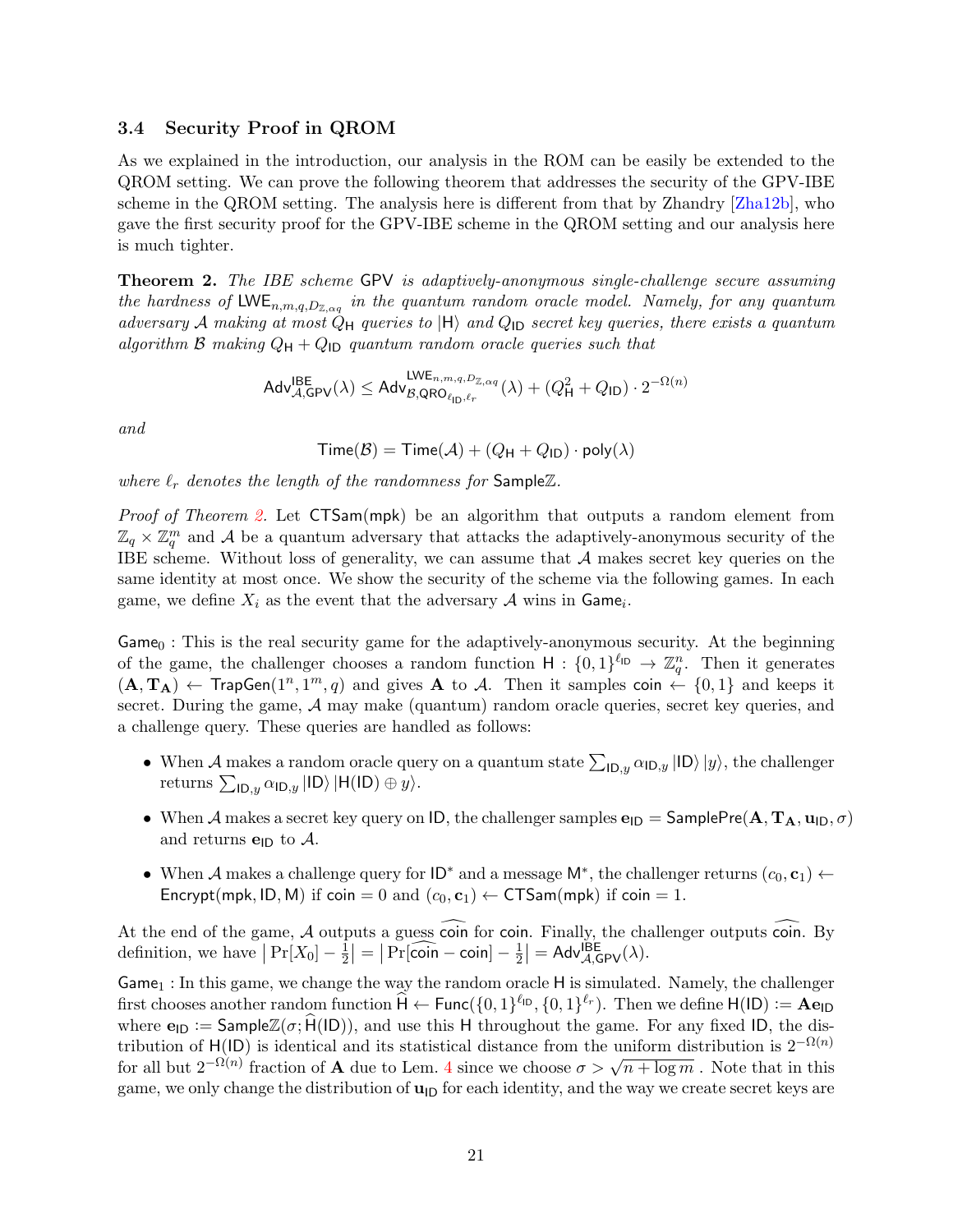unchanged. Then due to Lem. [2,](#page-10-2) we have  $|Pr[X_0] - Pr[X_1]| = 2^{-\Omega(n)} + 4Q_{\rm H}^2$ √  $\overline{2^{-\Omega(n)}} = Q_H^2 \cdot 2^{-\Omega(n)}.$ 

 $Game<sub>2</sub>$ : In this game, we change the way secret key queries are answered. By the end of this game, the challenger will no longer require the trapdoor  $T_A$  to generate the secret keys. When A queries a secret key for ID, the challenger returns  $e_{ID} := Sample\mathbb{Z}(\sigma; H(ID)).$  For any fixed  $\mathbf{u}_{\mathsf{ID}} \in \mathbb{Z}_q^n$ , let  $\mathbf{e}_{\mathsf{ID},n}^{(1)}$  $_{\text{ID},\textbf{u}_{\text{ID}}}^{(1)}$  and  $\mathbf{e}_{\text{ID},}^{(2)}$  $\mathbf{I}_{\mathsf{ID},\mathbf{u}_{\mathsf{ID}}}^{(2)}$  be random variables that are distributed according to the distributions of  $e_{\text{ID}}$  conditioning on  $H(\text{ID}) = u_{\text{ID}}$  in Game<sub>1</sub> and Game<sub>2</sub>, respectively. Due to Lem. [8,](#page-13-1) we have  $\Delta(\mathbf{e}_{\mathsf{ID}}^{(1)})$  $I_{\mathsf{ID},\mathsf{u}_{\mathsf{ID}}(D,\mathsf{u}_{\mathsf{ID}})}^{(1)}$ ,  $D_{\Lambda_{\mathsf{u}_{\mathsf{ID}}}^{\perp}(\mathbf{A}),\sigma$  and  $2^{-\Omega(n)}$ . On the other hand, due to Lem. [4,](#page-13-3) we have  $\Delta(\mathbf{e}_{\mathsf{ID}}^{(2)}% )^{1/2}$  $I_{\text{ID},\text{u}_D}^{(2)}, D_{\Lambda_{\text{u}_D}^{\perp}(\mathbf{A}),\sigma} \leq 2^{-\Omega(n)}$ . Since A obtains at most  $Q_{\text{ID}}$  user secret keys  $\mathbf{e}_{\text{ID}}$ , we have  $|Pr[X_1] - Pr[X_2]| = Q_{\text{ID}} \cdot 2^{-\Omega(n)}$ .

 $Game_3$ : In this game, we change the way the matrix  $\bf{A}$  is generated. Concretely, the challenger chooses  $\mathbf{A} \leftarrow \mathbb{Z}_q^{n \times m}$  without generating the associated trapdoor  $\mathbf{T}_\mathbf{A}$ . By Lem. [8,](#page-13-1) the distribution of **A** differs at most by  $2^{-\Omega(n)}$ . Since the challenger can answer all the secret key queries without the trapdoor due to the change we made in the previous game, the view of  $A$  is altered only by  $2^{-\Omega(n)}$ . Therefore, we have  $|Pr[X_2] - Pr[X_3]| = 2^{-\Omega(n)}$ .

 $Game_4$ : In this game, we change the way the challenge ciphertext is created when  $coin = 0$ . Recall in the previous games when  $\dot{\rm coin} = 0$ , the challenger created a valid challenge ciphertext as in the real scheme. In this game, to create the challenge ciphertext for identity ID<sup>\*</sup> and message bit M<sup>\*</sup>, the challenger first computes  $\mathbf{e}_{\mathsf{ID}^*} := \mathsf{SampleZ}(\sigma; \widehat{\mathsf{H}}(\mathsf{ID}^*))$  and  $\mathbf{u}_{\mathsf{ID}^*} := \mathbf{A}\mathbf{e}_{\mathsf{ID}^*}$ . Then the challenger picks  $\mathbf{s} \leftarrow \mathbb{Z}_q^n$ ,  $\bar{\mathbf{x}} \leftarrow D_{\mathbb{Z}^m, \alpha q}$  and computes  $\mathbf{v} = \mathbf{A}^\top \mathbf{s} + \bar{\mathbf{x}} \in \mathbb{Z}_q^m$ . It then runs

$$
\mathsf{ReRand}([\mathbf{e}_{\mathsf{ID}^*}|\mathbf{I}_m],\mathbf{v},\alpha q,\frac{\alpha'}{2\alpha})\rightarrow \mathbf{c'}\in \mathbb{Z}_q^{m+1}
$$

from Lem. [7,](#page-13-5) where  $I_m$  is the identity matrix with size m. Let  $c'_0 \in \mathbb{Z}_q$  denote the first entry of  $\mathbf{c}'$  and  $\mathbf{c}_1 \in \mathbb{Z}_q^m$  denote the remaining entries of  $\mathbf{c}'$ . Finally, the challenger outputs the challenge ciphertext as

<span id="page-21-0"></span>
$$
C^* = (c_0 = c'_0 + \mathsf{M}^* \lfloor q/2 \rfloor, \mathbf{c}_1). \tag{2}
$$

We now proceed to bound  $|Pr[X_3]-Pr[X_4]|$ . We apply the noise rerandomization lemma (Lem. [7\)](#page-13-5) with  $\mathbf{V} = [\mathbf{e}_{\mathsf{ID}^*}|\mathbf{I}_m], \mathbf{b} = \mathbf{A}^\top \mathbf{s}$  and  $\mathbf{z} = \bar{\mathbf{x}}$  to see that the following equation holds:

$$
\mathbf{c}' = \mathbf{V}^\top \mathbf{b} + \mathbf{x}' = \left(\mathbf{A} \cdot [\mathbf{e}_{\mathsf{ID}^*}|\mathbf{I}_m]\right)^\top \mathbf{s} + \mathbf{x}' = [\mathbf{u}_{\mathsf{ID}^*}|\mathbf{A}]^\top \mathbf{s} + \mathbf{x}'
$$

where  $\mathbf{x}'$  is distributed according to a distribution whose statistical distance is at most  $2^{-\Omega(n)}$ from  $D_{\mathbb{Z}^{m+1},\alpha'q}$ . Here, the last equality follows from  $\mathbf{Ae}_{\mathsf{ID}^*} = \mathbf{u}_{\mathsf{ID}^*}$  and we can appropriately apply the noise rerandomization lemma since we have the following for our parameter selection:

$$
\alpha'/2\alpha > \sqrt{n(\sigma^2 m + 1)} \geq \sqrt{n(\|\mathbf{e}_{\mathsf{ID}^*}\|^2 + 1)} \geq \sqrt{n} \cdot s_1([\mathbf{e}_{\mathsf{ID}^*}|\mathbf{I}_m]),
$$

where the second inequality holds with  $1 - 2^{-\Omega(n)}$  probability. It therefore follows that the statistical distance between the distributions of the challenge ciphertext in  $\mathsf{Game}_3$  and  $\mathsf{Game}_4$  is at most  $2^{-\Omega(n)}$ . Therefore, we may conclude that  $|Pr[X_3] - Pr[X_4]| = 2^{-\Omega(n)}$ .

 $\mathsf{Game}_5$ : In this game, we further change the way the challenge ciphertext is created when  $\mathsf{coin} = 0$ . If coin = 0, to create the challenge ciphertext the challenger first picks  $\mathbf{b} \leftarrow \mathbb{Z}_q^m$ ,  $\bar{\mathbf{x}} \leftarrow D_{\mathbb{Z}^m, \alpha q}$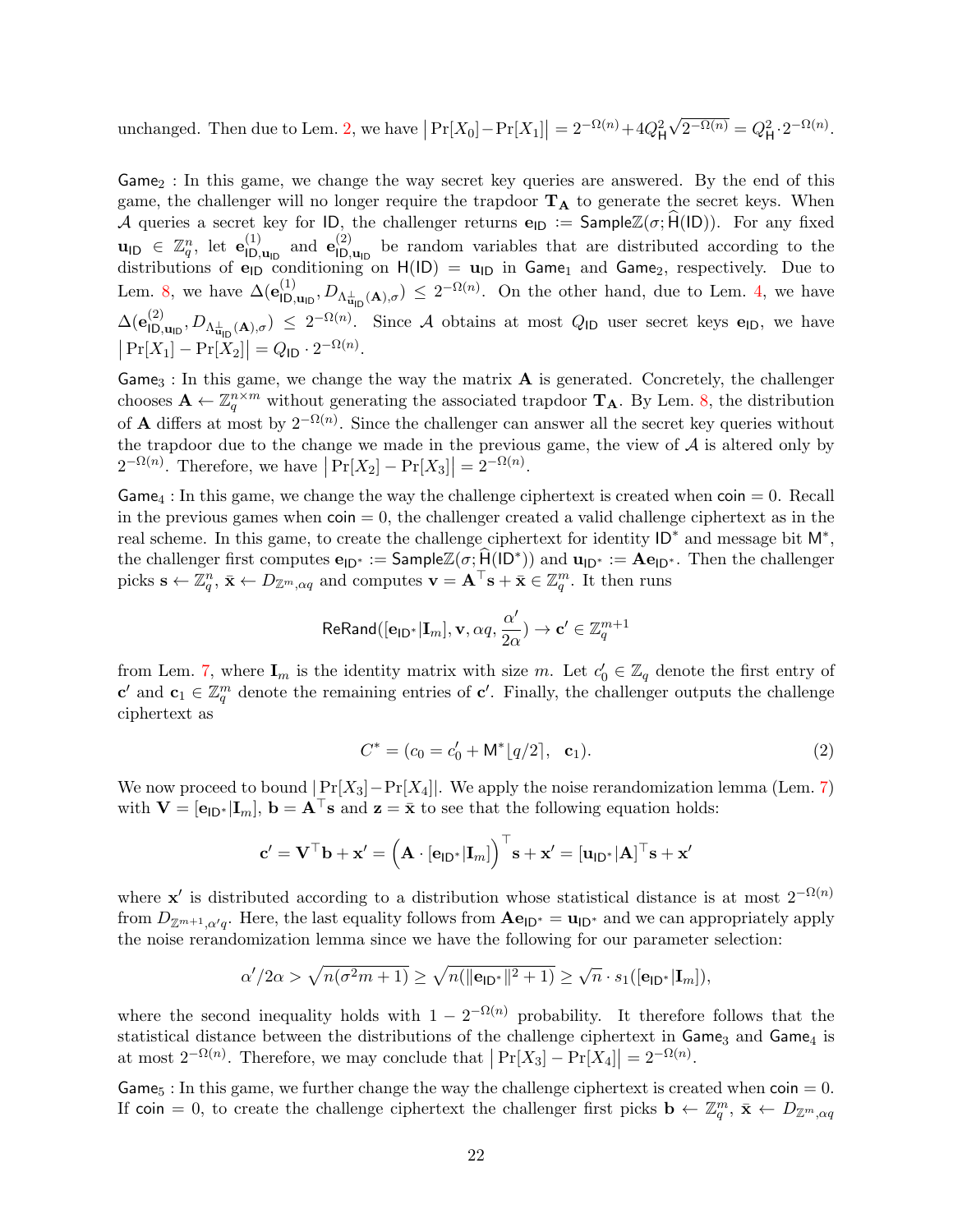and computes  $\mathbf{v} = \mathbf{b} + \bar{\mathbf{x}} \in \mathbb{Z}_q^m$ . It then runs the ReRand algorithm as in Game<sub>4</sub>. Finally, it sets the challenge ciphertext as in Eq. [\(2\)](#page-21-0). We claim that  $\left|\Pr[X_4] - \Pr[X_5]\right|$  is negligible assuming the hardness of the LWE<sub>n,m,q,D<sub>Z, $\alpha$ q</sub> problem relative to a quantum random oracle  $|\hat{H}\rangle : \{0, 1\}^{\ell_{\text{ID}}} \to$ </sub>  $\{0,1\}^{\ell_r}$ . To show this, we use A to construct an adversary B that breaks the LWE assumption relative to  $|H\rangle$ .

B is given a problem instance of LWE as  $(A, v = b + \bar{x}) \in \mathbb{Z}_q^{n \times m} \times \mathbb{Z}_q^m$  where  $\bar{x} \leftarrow D_{\mathbb{Z}^m, \alpha q}$ . The task of  $\mathcal B$  is to distinguish whether  $\mathbf{b} = \mathbf{A}^\top \mathbf{s}$  for some  $\mathbf{s} \leftarrow \mathbb{Z}_q^n$  or  $\mathbf{b} \leftarrow \mathbb{Z}_q^m$ . First, we remark that B can simulate the quantum random oracle  $|H\rangle$  for A by using its own random oracle  $|H\rangle$  because H is programmed as  $H(ID) := Ae_{ID}$  where  $e_{ID} := Sample\mathbb{Z}(\sigma; H(ID))$  by the modification we made in Game<sub>1</sub>. B sets the master public key mpk to be the LWE matrix  $\bf{A}$ . Note that unlike the real IBE scheme,  $\beta$  does not require the master secret key  $T_A$  due to the modification we made in Game<sub>3</sub>. Namely, when A queries ID for the key oracle, B just returns  $e_{ID} := Sample\mathbb{Z}(\sigma; H(ID)).$ To generate the challenge ciphertext, B first picks coin  $\leftarrow \{0,1\}$ . If coin = 0, it generates the challenge ciphertext as in Eq. [\(2\)](#page-21-0) using v, and returns it to A. We emphasize that all  $\beta$  needs to do to generate the ciphertext is to run the ReRand algorithm, which it can do without the knowledge of the secret randomness **s** and  $\bar{x}$ . If coin = 1, B returns a random ciphertext using CTSam(mpk). At the end of the game, A outputs coin. Finally, B outputs 1 if coin = coin and 0 otherwise.

It can be seen that if  $\mathbf{A}, \mathbf{v}$  is a valid LWE sample (i.e.,  $\mathbf{v} = \mathbf{A}^{\top} \mathbf{s}$ ), the view of the adversary corresponds to  $\mathsf{Game}_4$ . Otherwise (i.e.,  $\mathbf{v} \leftarrow \mathbb{Z}_q^m$ ), it corresponds to  $\mathsf{Game}_5$ . Therefore we have  $\left|\Pr[X_4]\!-\!\Pr[X_5]\right| = \mathsf{Adv}_{\mathcal{B},\mathsf{QRO}_{\ell_{\mathsf{ID}},\ell_r}}^{\mathsf{LWE}_{n,m,q,D_{\mathbb{Z},\alpha q}}}$  $B_{\alpha}(\mathcal{B}) = \text{Time}(\mathcal{A}) + B_{\beta}(\mathcal{B}(\mathcal{B}_{\mathsf{ID}},\ell_r))$ . As for the running time, we have  $\text{Time}(\mathcal{B}) = \text{Time}(\mathcal{A}) + B_{\beta}(\mathcal{B}(\mathcal{B}_{\mathsf{ID}},\ell_r))$  $(Q_H + Q_{ID}) \cdot \text{poly}(\lambda)$  since all B has to do is to run A once plus to compute some additional computations that can be done in a fixed polynomial time whenever  $A$  makes a quantum random oracle or secret key query.

Game<sub>6</sub>: In this game, we further change the way the challenge ciphertext is created. If coin = 0, to create the challenge ciphertext the challenger first picks  $\mathbf{b} \leftarrow \mathbb{Z}_q^m$ ,  $\mathbf{x}' \leftarrow D_{\mathbb{Z}^m, \alpha'q}$  and computes

$$
\mathbf{c}' = [\mathbf{e}_{\mathsf{ID}^*}|\mathbf{I}_m]^\top \mathbf{b} + \mathbf{x}'.
$$

It then parses  $c'$  into  $c'_0$  and  $c_1$  (as in Game<sub>4</sub>) and sets the challenge ciphertext as Eq. [\(2\)](#page-21-0). Similarly to the change from Game<sub>3</sub> to Game<sub>4</sub>, we have  $|Pr[X_5] - Pr[X_6]| = 2^{-\Omega(n)}$  by Lem. [7.](#page-13-5)

It remains to show that no adversary has non-negligible chance in winning  $\mathsf{Game}_6$ . Notice that when  $\text{coin} = 0$ , the challenge ciphertext can be written as

$$
c_0 = \mathbf{e}_{\mathsf{ID}^*}^{\top} \mathbf{b} + x_0' + \mathsf{M}[q/2], \ \mathbf{c}_1 = \mathbf{b} + \mathbf{x}_1',
$$

where  $x'_0$  is the first entry of  $x'$  and  $x'_1$  is the remaining entries. It suffices to show that the joint distribution of  $(\mathbf{b}, \mathbf{e}_{\mathsf{ID}^*}^\top \mathbf{b})$  is statistically close to the uniform distribution over  $\mathbb{Z}_q^m \times \mathbb{Z}_q$ , conditioned on  $u_{\mathsf{ID}^*}$ . From the view of  $\mathcal{A}$ ,  $e_{\mathsf{ID}^*}$  is distributed as  $D_{\Lambda_{\mathbf{u}(\mathsf{ID}^*)}^{\perp}(\mathbf{A}),\sigma}$  because all information of  $e_{\mathsf{ID}^*}$ revealed to A is  $H(ID^*) = Ae_{ID^*}$  where  $e_{ID^*} = SampleZ(\sigma; \hat{H}(ID^*))$  and  $\hat{H}(ID^*)$  is completely random from the view of A. (Remark that  $\widehat{H}(ID^*)$  is used in the game only when A queries  $ID^*$  to the key generation oracle, which is prohibited in the adaptively-anonymous security game.) By Lem. [6,](#page-13-4) we have

$$
\mathbf{H}_{\infty}(\mathbf{e}_{\mathsf{ID}^*}) \geq m - 1
$$

for all but  $2^{-\Omega(n)}$  fraction of **A**. Now we can apply the leftover hash lemma since **b** is distributed uniformly at random over  $\mathbb{Z}_q^m$  and conclude that  $(\mathbf{b}, \mathbf{e}_{\mathsf{ID}^*}^{\top} \mathbf{b})$  is  $\sqrt{q/2^{m-1}}$ -close to the uniform distribution by the leftover hash lemma. Hence, we have  $Pr[X_6] \leq 2^{-\Omega(n)} + \sqrt{q/2^{m-1}} < 2^{-\Omega(n)}$ .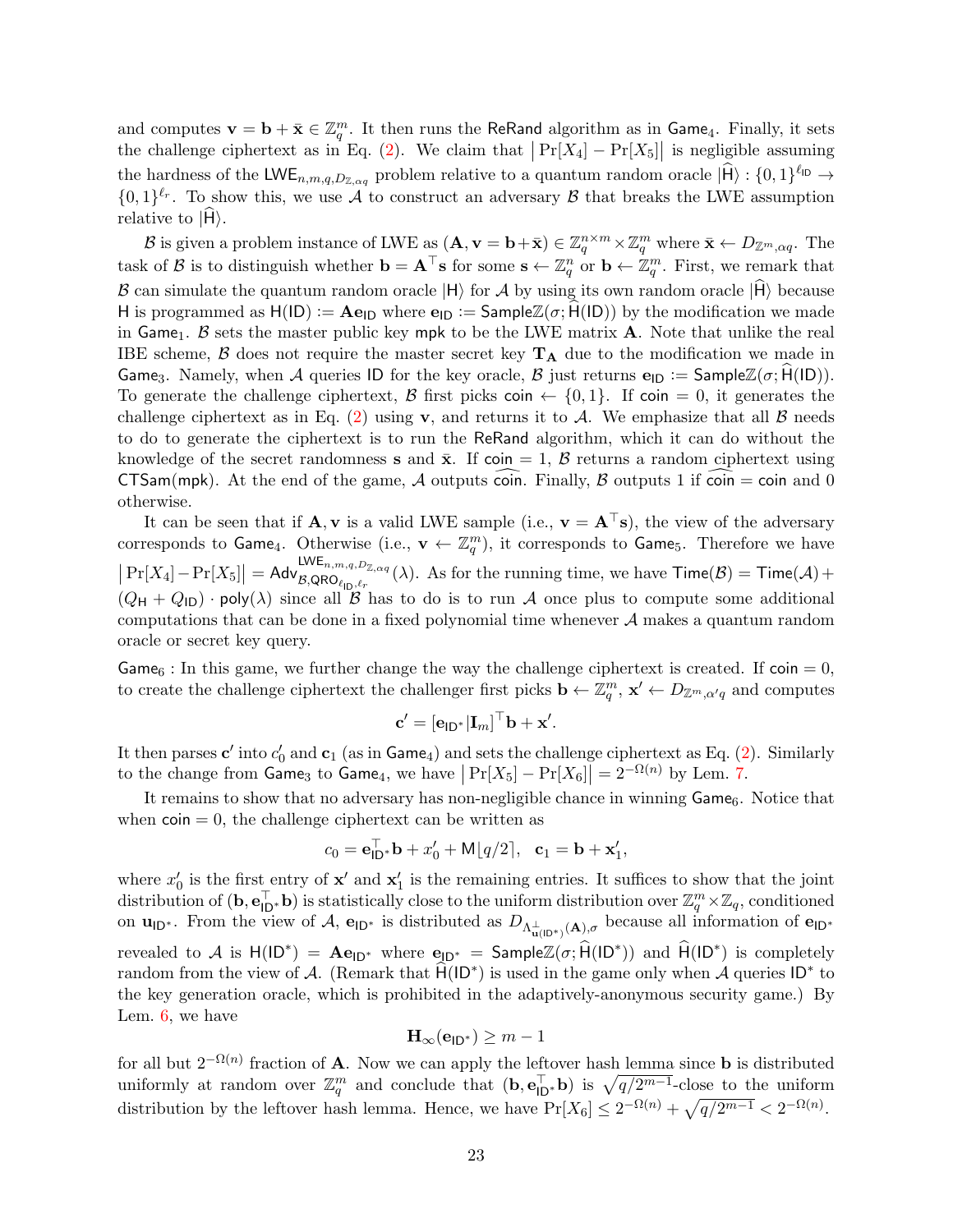## <span id="page-23-4"></span><span id="page-23-0"></span>4 (Almost) Tightly Secure Multi-Challenge IBE

In this section, we propose an IBE scheme that is (almost) tightly secure in the multi-challenge setting. The security of the scheme is proven both in the classical ROM and QROM settings. Our construction is obtained by applying the Katz-Wang [\[KW03\]](#page-36-5) technique to the original GPV-IBE scheme. Since the proofs require some previous results on random extractions and lossy mode LWE, we first review them below.

### <span id="page-23-1"></span>4.1 Randomness Extraction

We recap some definitions and results on randomness extraction. As we have already introduced in the preliminaries, the min-entropy of a random variable X was defined as  $\mathbf{H}_{\infty}(X) =$  $-\log(\max_x \Pr[X = x])$ . A similar notion called the *average min-entropy*, as introduced by Dodis et al. [\[DORS04\]](#page-35-15), is defined as follows:

$$
\tilde{\mathbf{H}}_{\infty}(X|I) = -\log(\mathbb{E}_{i \leftarrow I}[2^{-H_{\infty}(X|I=i)}]).
$$

The average min-entropy corresponds to the optimal probability of guessing  $X$ , given knowledge of I. Min-entropy is a rather fragile notion, since a single high-probability element can ruin the minentropy of an otherwise good distribution. Therefore, it is often more beneficial to work with the  $\epsilon$ -smooth min-entropy introduced by Renner and Wolf [\[RW04\]](#page-37-10), which considers all distributions that are  $\epsilon$ -close to X, but which has higher entropy:

$$
\mathbf{H}_{\infty}^{\epsilon}(X) = \max_{Y: \ \Delta(X,Y) \leq \epsilon} \mathbf{H}_{\infty}(Y).
$$

Similarly, a smooth version of average min-entropy can be defined as follows:

$$
\tilde{\mathbf{H}}_{\infty}^{\epsilon}(X|I) = \max_{(Y,J): \Delta((X,I),(Y,J)) \leq \epsilon} \tilde{\mathbf{H}}_{\infty}(Y|J).
$$

We recall the definition of universal hash functions and provide an elementary construction of them that will be used in our construction of multi-insatnce secure IBE schemes.

**Definition 4** (Universal Hash Functions). A family of functions  $\mathcal{H} = \{h : \mathcal{X} \to \mathcal{D}\}_h$  is called a family of universal hash functions, if for all  $x, x' \in \mathcal{X}$  with  $x \neq x'$ , we have  $Pr_{h \leftarrow H}[h(x) =$  $h(x') \leq \frac{1}{|D|}.$ 

<span id="page-23-3"></span>Fact 1. Let  $q > 2$ . Let  $\mathcal{H} = {\mathbf{u} : \mathbb{Z}_q^n \to \mathbb{Z}_q}$  be a family of hash functions, where  $\mathbf{u}(s)$  is defined as  $\mathbf{u}(\mathbf{s}) = \mathbf{u}^\top \mathbf{s} \mod q$ . Then, H is a family of universal hash functions.

The following lemma gives a lower bound for the smooth average min-entropy of some random variable when partial related information is leaked.

<span id="page-23-2"></span>**Lemma 12** ( $[AKPW13]$ , Lem. 2.4). Let X, Y, and Z be correlated random variables and Z be some set such that  $Pr[Z \in \mathcal{Z}] \leq \epsilon$  and  $|\mathcal{Z}| \leq 2^z$ . Then, for any  $\epsilon' > 0$ ,  $\tilde{H}_{\infty}^{\epsilon+\epsilon'}(X|(Y,Z)) \geq$  $\tilde{\mathbf H}^{\epsilon'}_\infty(X|Y) - z.$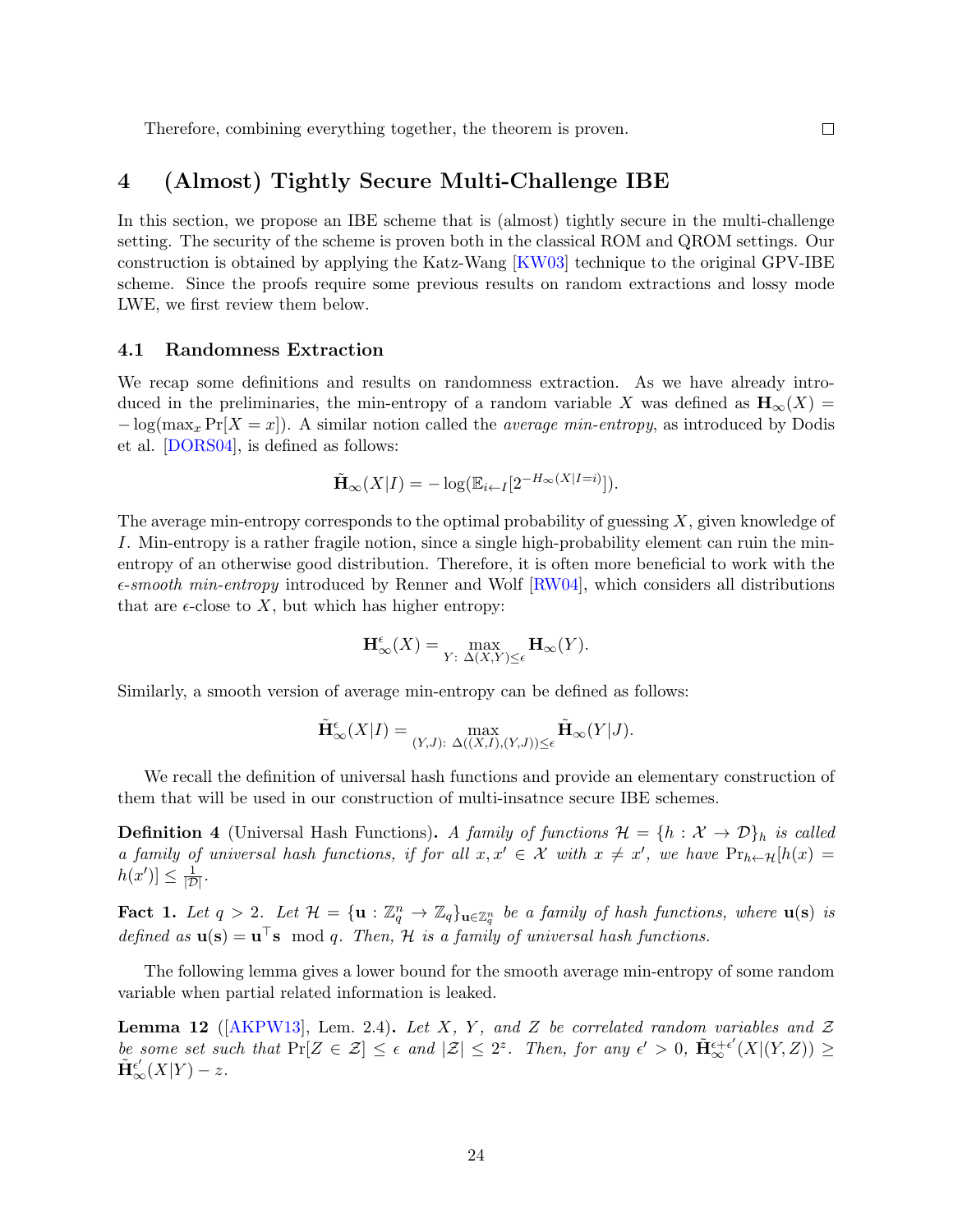<span id="page-24-3"></span>The following is a generalization of the leftover hash lemma due to [\[DORS04\]](#page-35-15). Here, we provide the smoothed-variant of the lemma. Roughly, this relates to the number of extractable bits that look nearly uniform to the adversary who knows some value that is  $\epsilon$ -close to the random variable I.

<span id="page-24-2"></span>**Lemma 13** (Generalized Leftover Hash Lemma). Let  $\mathcal{H} = \{h : \mathcal{X} \to \mathcal{D}\}\$  be a family of universal hash functions. Let X be an independent random variable with values in  $\mathcal{X}$ , let I be any random variable. Then, for any  $\epsilon \geq 0$ , we have

$$
\Delta\big((h, h(X), I), (h, U(\mathcal{D}), I\big) \leq 2\epsilon + \frac{1}{2} \cdot \sqrt{2^{-\tilde{\mathbf{H}}_{\infty}^{\epsilon}(X|I)} \cdot |\mathcal{D}|}.
$$

*Proof.* Let  $(Y, J)$  be random variables such that

<span id="page-24-0"></span>
$$
(Y, J) = \arg \max_{(Y, J): \Delta((X, I), (Y, J)) \le \epsilon} \tilde{\mathbf{H}}_{\infty}(Y | J).
$$

Here, note that we have  $\Delta(I, J) \leq \epsilon$ . Then,

$$
\Delta((h, h(X), I), (h, U(\mathcal{D}), I)\leq \Delta((h, h(X), I), (h, h(Y), J)) + \Delta((h, h(Y), J), (h, U(\mathcal{D}), J))+\Delta((h, U(\mathcal{D}), J), (h, U(\mathcal{D}), I))\leq 2\epsilon + \frac{1}{2} \cdot \sqrt{2^{-\tilde{\mathbf{H}}_{\infty}(Y|J)} \cdot |\mathcal{D}|}
$$
\n(3)

In the above derivation, Eq. [\(3\)](#page-24-0) follows from the standard generalized leftover hash lemma of [\[DORS04\]](#page-35-15) and the definition of smooth average min-entropy. This completes the proof.  $\Box$ 

**Lossy Mode for LWE.** It is well known that the secret vector  $\mathbf{s} \in \mathbb{Z}_q^n$  is uniquely defined (with all but negligible probability) given an LWE instance  $(A, A^\top s+x) \in \mathbb{Z}_q^{n \times m} \times \mathbb{Z}_q^m$  when  $A$  is uniformly chosen from  $\mathbb{Z}_q^{n \times m}$  for sufficiently large m. On the other hand, if we sample **A** from a special distribution which is computationally indistinguishable from the uniform distribution over  $\mathbb{Z}_q^{n \times m}$ , then the pair  $(A, A^T s + x)$  leaks almost no information of the secret s. Since the LWE problem of this version does not reveal much information about the secret s, this instance is often referred to as the "lossy mode". A series of works, e.g., [\[GKPV10,](#page-35-5) [BKPW12,](#page-34-2) [AKPW13,](#page-34-3) [LSSS17\]](#page-36-4) have investigated the lossy nature of the problem. We first formally describe the procedure SampleLossy to sample **A** in the lossy mode. Let n, m,  $\ell$  be positive integers, and  $\chi$  be a distribution over  $\mathbb{Z}$ .

SampleLossy
$$
(n, m, \ell, \chi)
$$
: It samples  $\mathbf{C} \leftarrow U(\mathbb{Z}_q^{n \times \ell})$ ,  $\mathbf{B} \leftarrow U(\mathbb{Z}_q^{\ell \times m})$ , and  $\mathbf{F} \leftarrow \chi^{n \times m}$ , and outputs  $\mathbf{A} = \mathbf{C}\mathbf{B} + \mathbf{F}$ .

It is easy to see that A in the lossy mode is indistinguishable from random under the LWE assumption by a standard hybrid argument.

<span id="page-24-1"></span>Lemma 14. For any quantum polynomial time algorithm A, there exists a quantum polynomial algorithm B such that

$$
\left| \Pr[\mathcal{A}(\mathbf{A}_0) = 1] - \Pr[\mathcal{A}(\mathbf{A}_1) = 1] \right| \le n \cdot \mathsf{Adv}_{\mathcal{B}}^{\mathsf{LWE}_{\ell,m,q,\chi^m}}(\lambda)
$$

and  $\textsf{Time}(\mathcal{B}) \approx \textsf{Time}(\mathcal{A})$  where  $\mathbf{A}_0 \leftarrow \mathbb{Z}_q^{n \times m}$  and  $\mathbf{A}_1 \leftarrow \textsf{SampleLossy}(n, m, \ell, \chi)$ . If A has access to a quantum random oracle from  $\{0,1\}^a$  to  $\{0,1\}^b$ , then the right hand side is replaced by n.  $\mathsf{Adv}_{\mathcal{B},\mathsf{QRO}_{a,b}}^{\mathsf{LWE}_{\ell,n,q,\chi}}(\lambda)$ , and the number of quantum random oracle queries by A and B are the same.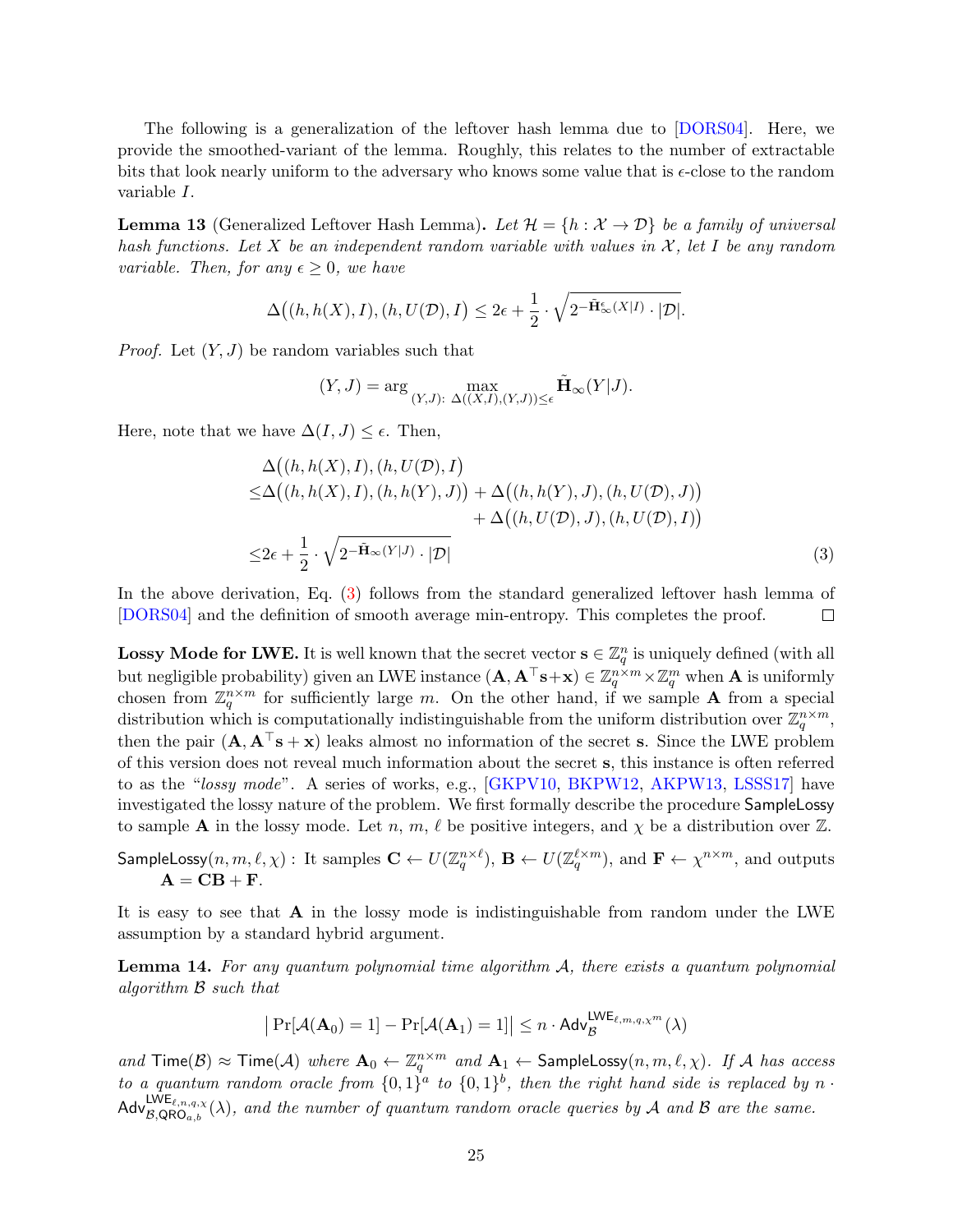<span id="page-25-2"></span>We will be using the following lemma slightly adapted from the works of [\[AKPW13\]](#page-34-3). In particular, we consider the smooth average min-entropy rather than the smooth min-entropy.

<span id="page-25-1"></span>**Lemma 15** (Adapted from [\[AKPW13\]](#page-34-3), Lem. B.4). Let  $n, \ell, m, q, \gamma$  be positive integer parameters,  $\alpha, \beta$  be some Gaussian parameters, and  $\chi$  be a distribution (all parameterized by the security parameter  $\lambda$ ), such that  $Pr_{x \leftarrow \chi}[|x| \geq \beta q] \leq$  negl $(\lambda)$  and  $\alpha \geq \beta \gamma nm$ . Let s and e be random variables distributed according to  $U((-\gamma, \gamma]^n)$  and  $D_{\mathbb{Z}^m, \alpha q}$ , respectively. Furthermore, let **A** be a matrix sampled by SampleLossy $(n, m, \ell, \chi)$ . Then, for any  $\epsilon \geq 2^{-\lambda}$ , we have the following:

$$
\tilde{\mathbf{H}}_{\infty}^{\epsilon}(\mathbf{s}|\mathbf{A}, \mathbf{A}^{\top}\mathbf{s} + \mathbf{e}) \geq \mathbf{H}_{\infty}(\mathbf{s}) - (\ell + 2\lambda) \log q - \mathsf{negl}(\lambda).
$$

**Remark 3.** In [\[AKPW13\]](#page-34-3), they do not consider the average over  $(A, A^T s + e)$ , i.e., they only prove the above lemma for  $H_{\infty}^{\epsilon}(s|A, A^{\top}s + e)$ . However, their proof actually works for the above statement as well. This change will be useful during the security proof when we apply the (smoothed) generalized leftover hash lemma, which works for smooth-average min-entropies.

### <span id="page-25-0"></span>4.2 Construction

Let the identity space  $\mathcal{ID}$  of the scheme be  $\mathcal{ID} = \{0,1\}^{\ell_{\text{ID}}}$ , where  $\ell_{\text{ID}}(\lambda)$  denotes the identitylength. Let also  $H: \{0,1\}^{\ell_{\text{ID}}+1} \to \mathbb{Z}_q^n$  be a hash function treated as a random oracle during the security analysis where  $\ell_{\text{ID}}$  denotes the identity-length. The IBE scheme GPV<sub>mult</sub> is given as follows. For simplicity, we describe the scheme as a stateful one. As remarked in Rem. [1,](#page-12-1) we can make the scheme stateless without any additional assumption in the QROM.

Setup(1<sup> $\lambda$ </sup>): On input 1<sup> $\lambda$ </sup>, it first chooses a prime q, positive integers  $n, m, \gamma$ , and Gaussian parameters  $\alpha, \sigma$ , where all these values are implicitly a function of the security parameter  $\lambda$ . The precise parameter selection is specified in the following section. It then runs  $(A, \mathrm{T_A}) \leftarrow \mathsf{TrapGen}(1^n, 1^m, q)$  to generate a matrix  $\mathbf{A} \in \mathbb{Z}_q^{n \times m}$  with a trapdoor  $\mathbf{T_A} \in \mathbb{Z}^{m \times m}$ such that  $\|\mathbf{T}_A\|_{\text{gs}} \leq O(n \log q)$ . Then it outputs

$$
\mathsf{mpk} = \mathbf{A} \quad \text{and} \quad \mathsf{msk} = \mathbf{T_A}
$$

KeyGen(mpk, msk, ID): If  $sk_{ID}$  is already generated, then this algorithm returns it. Otherwise it picks  $b_{\text{ID}} \leftarrow \{0, 1\}$ , computes  $\mathbf{u}_{\text{ID}||b_{\text{ID}}} = \mathsf{H}(\mathsf{ID}||b_{\text{ID}})$ , and samples  $\mathbf{e}_{\text{ID}||b_{\text{ID}}} \in \mathbb{Z}^m$  such that

$$
\mathbf{A}\mathbf{e}_{\mathsf{ID}||b_{\mathsf{ID}}} = \mathbf{u}_{\mathsf{ID}||b_{\mathsf{ID}}} \mod q
$$

as  $e_{|D||b_{|D}} \leftarrow$  SamplePre $(A, T_A, u_{|D||b_{|D}}, \sigma)$ . It returns  $sk_{|D} = (b_{|D}, e_{|D||b_{|D}})$  as the secret key.

Enc(mpk, ID, M): To encrypt a message  $M \in \{0, 1\}$ , it first samples  $s \leftarrow U([-\gamma, \gamma]), x \leftarrow D_{\mathbb{Z}^m, \alpha q}$ . Then it computes  $\mathbf{u}_{\text{ID||0}} = H(\text{ID}||0)$  and  $\mathbf{u}_{\text{ID}||1} = H(\text{ID}||1)$  and sets the ciphertext as

$$
c_0 = \mathbf{u}_{\mathsf{ID}||0}^\top \mathbf{s} + \mathsf{M}[q/2], \quad c_1 = \mathbf{u}_{\mathsf{ID}||1}^\top \mathbf{s} + \mathsf{M}[q/2], \quad \mathbf{c}_2 = \mathbf{A}^\top \mathbf{s} + \mathbf{x}.
$$

Finally, it outputs the ciphertext  $C = (c_0, c_1, \mathbf{c}_2) \in \mathbb{Z}_q \times \mathbb{Z}_q \times \mathbb{Z}_q^m$ .

Dec(mpk, sk<sub>ID</sub>, C): To decrypt a ciphertext  $C = (c_0, c_1, c_2)$  with a secret key sk<sub>ID</sub>, it computes  $w = c_{b_{\text{ID}}} - \mathbf{c}_2^{\top} \mathbf{e}_{\text{ID} || b_{\text{ID}}} \in \mathbb{Z}_q$  and outputs 0 if w is closer to 0 than to  $\lfloor q/2 \rfloor$  modulo q. Otherwise it outputs 1.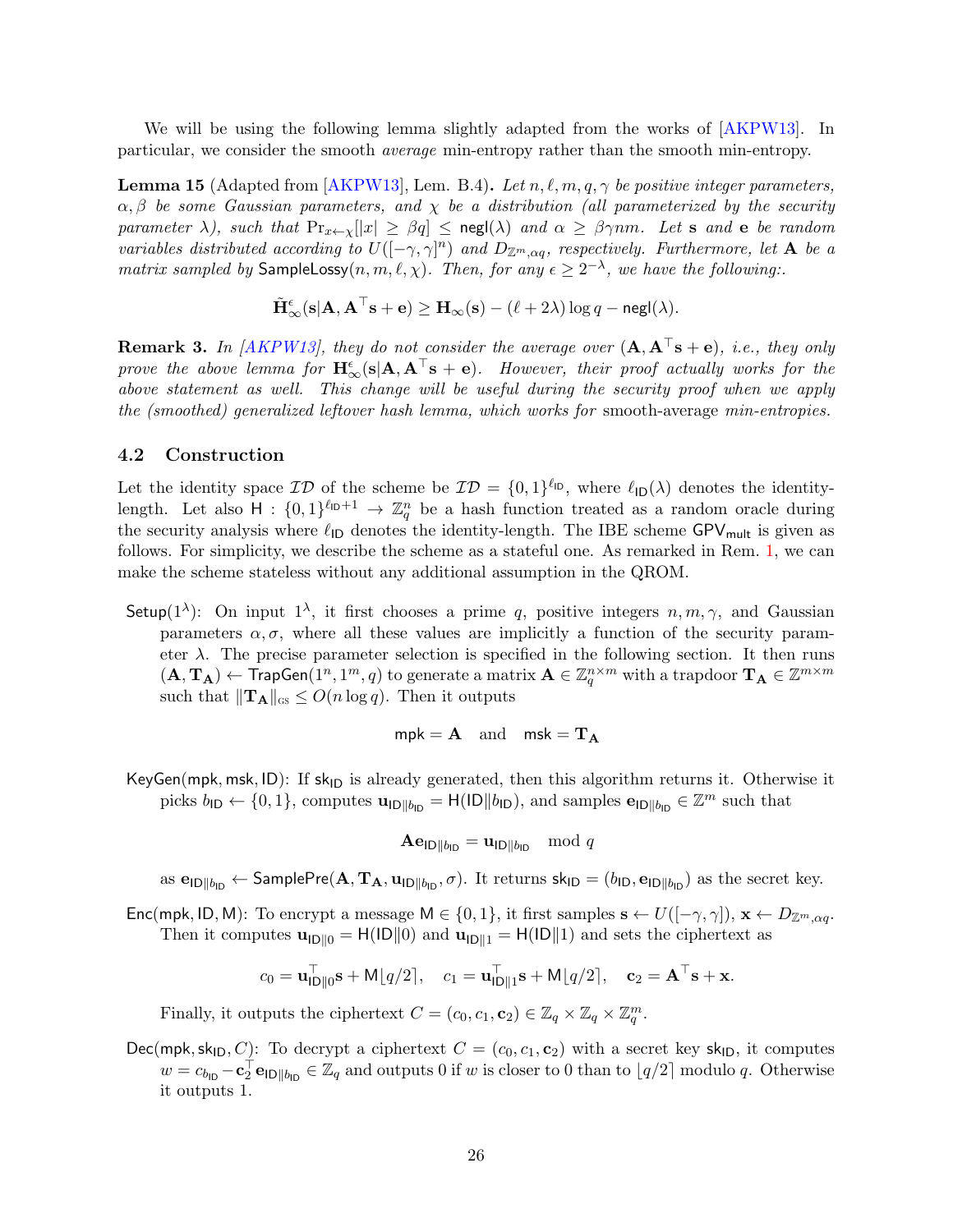### <span id="page-26-0"></span>4.3 Correctness and Parameter Selection

The following shows correctness of the above IBE scheme.

<span id="page-26-1"></span>**Lemma 16 (Correctness).** Suppose the parameters  $q, \sigma$ , and  $\alpha$  are such that

$$
\sigma > ||\mathbf{T_A}||_{\text{cs}} \cdot \sqrt{\log(2m+4)/\pi}, \qquad \alpha < 1/4\sigma m.
$$

 $Let$   $e_{ID||b_{ID}} \leftarrow$  KeyGen $(A, T_A, ID), C \leftarrow$  Enc $(A, ID', M \in \{0, 1\})$  and  $M' \leftarrow$  Dec $(A, e_{ID||b_{ID}}, C)$ . If  $ID = ID'$ , then with overwhelming probability we have  $M' = M$ .

Proof. When the Dec algorithm operates as specified, we have

$$
w = c_{b_{\text{ID}}} - \mathbf{e}_{\text{ID} \parallel b_{\text{ID}}}^{\top} \mathbf{c}_2 = \mathsf{M} \lfloor q/2 \rceil + \underbrace{\mathbf{e}_{\text{ID} \parallel b_{\text{ID}}}^{\top} \mathbf{x}}_{\text{error term}}.
$$

By Lem. [8](#page-13-1) and the condition posed on the choice of  $\sigma$ , we have that the distribution of  $e_{\text{ID}||b_{\text{ID}}}$  is  $2^{-\Omega(n)}$  close to  $D_{\Lambda_{\mathbf{u}_{|\mathcal{D}|}|\mathcal{b}_{|\mathcal{D}}}}(\mathbf{A}),\sigma$ . Therefore, by Lem. [5,](#page-13-2) we have  $\|\mathbf{x}\| \leq \alpha q\sqrt{m}$ , and  $\|\mathbf{e}_{|\mathcal{D}||\mathcal{b}_{|\mathcal{D}}}\| \leq \sigma \cdot \sqrt{m}$ except for  $2^{-\Omega(n)}$  probability. Then, the error term is bounded by

$$
|\mathbf{e}_{\mathsf{ID}||b_{\mathsf{ID}}}^{\top} \mathbf{x}| \leq ||\mathbf{e}_{\mathsf{ID}||b_{\mathsf{ID}}}|| \cdot ||\mathbf{x}|| \leq \alpha q \sigma m.
$$

Hence, for the error term to have absolute value less than  $q/4$ , it suffices to choose q and  $\alpha$  as in the statement of the lemma.  $\Box$ 

Parameter Selection. For the system to satisfy correctness and make the security proof work, we need the following restrictions. Note that we will prove the security of the scheme under  $LWE_{\ell,m,q,\chi^m}$ , where  $\ell$  is specified in the following.

- The error term is less than  $q/4$  (i.e.,  $\alpha < 1/4m\sigma$  by Lem. [16\)](#page-26-1)
- TrapGen operates properly (i.e.,  $m > 3n \log q$  by Lem. [8\)](#page-13-1)
- Samplable from  $D_{\Lambda_{\mathbf{u}_{|\mathbf{D}||b_{\mathbf{I}\mathbf{D}}}}(\mathbf{A}),\sigma}$  (i.e.,  $\sigma > ||\mathbf{T}_{\mathbf{A}}||_{\text{cs}} \cdot \sqrt{\log((2m+4)/\pi)} = O(m)$ √  $\sqrt{n \log m \log q}$  by Lem. [8\)](#page-13-1),
- LWE<sub> $\ell,n,q,\chi$ </sub> is hard so that we can use the lossy mode in the proof by Lem. [14](#page-24-1) (i.e.,  $\chi = D_{\mathbb{Z},2\sqrt{\ell}}$ ),
- $\sigma$  is sufficiently large so that we can apply Lem. [4](#page-13-3) (i.e.,  $\sigma > \sqrt{n + \log m}$ ),
- we can apply to Lem. [15](#page-25-1) in the proof (i.e.,  $\alpha > \beta \gamma nm$  for  $\beta$  such that  $Pr_{x \leftarrow \chi}[|x| \geq \beta q] \leq \mathsf{negl}(\lambda)),$
- we can apply the generalized leftover hash lemma (Lem. [13\)](#page-24-2) in the proof (i.e.,  $n \log(2\gamma) (\ell +$  $3\lambda$ ) log  $q \ge \log q + \Omega(n)$ ).

To satisfy these requirements, for example, we can set the parameters  $\ell, n, m, q, \sigma, \alpha, \beta, \gamma$  as follows:

$$
n = 25\ell, \qquad m = n^{1+\kappa}, \qquad \sigma = n^{0.5+\kappa}, \qquad q = 5n^{5.5+3\kappa},
$$
  

$$
\alpha q = n^{4+\kappa}, \qquad \beta q = n, \qquad \gamma = n,
$$

where  $\kappa > 0$  is a constant that can be set arbitrarily small. To withstand attacks running in time  $2^{\lambda}$ , we may set  $\ell = \tilde{\Omega}(\lambda)$ . In the above, we round up m to the nearest integer and q to the nearest largest prime. As the case with the single-challenge setting, if we make the more aggressive choice of using the negligible notion  $2^{-\omega(\log \lambda)}$ , we will be able to obtain better parameter selections.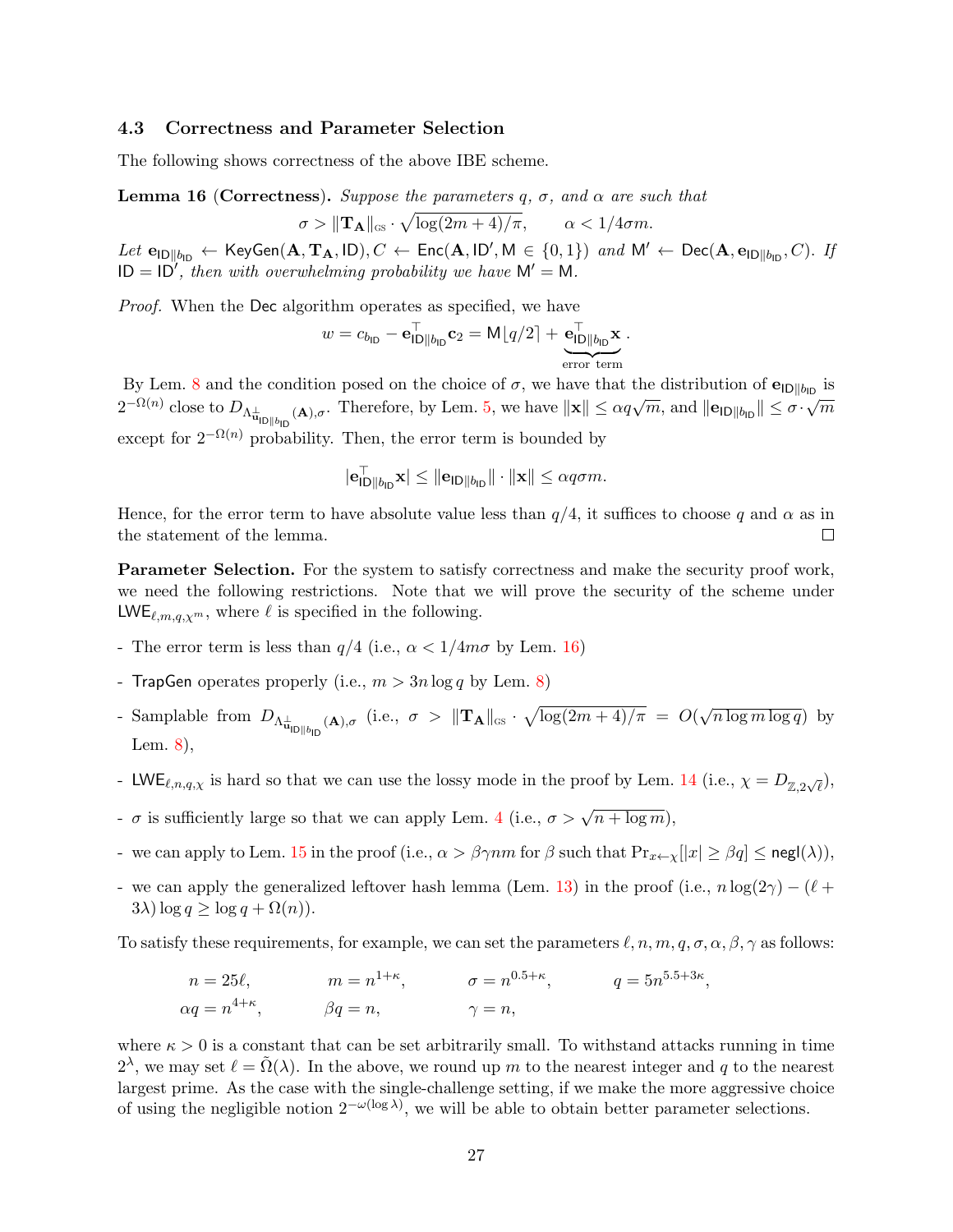### <span id="page-27-0"></span>4.4 Security Proof in ROM

We can (almost) tightly prove the security of our IBE scheme  $GPV_{mult}$  both in the classical ROM and QROM settings. The following theorem addresses the security of  $GPV_{mult}$  in the classical ROM setting.

<span id="page-27-1"></span>**Theorem 3.** The IBE scheme  $GPV_{mult}$  is adaptively-anonymous multi-challenge secure assuming the hardness of LWE<sub> $\ell,m,q,\chi$ </sub> in the random oracle model, where  $\chi = D_{\mathbb{Z},\alpha q}$ . Namely, for any classical PPT adversary  $A$  making at most  $Q_H$  queries to H,  $Q_{ch}$  challenge queries, and  $Q_{ID}$  secret key queries, there exists a classical PPT algorithm B such that

$$
\mathsf{Adv}_{\mathcal{A},\mathsf{GPV}_{\mathsf{mult}}}^{\mathsf{IBE}}(\lambda) \leq 3n \cdot \mathsf{Adv}_{\mathcal{B}}^{\mathsf{LWE}_{\ell,m,q,D_{\mathbb{Z},\alpha q}}}(\lambda) + (Q_{\mathsf{H}} + Q_{\mathsf{ID}} + Q_{\mathsf{ch}}) \cdot 2^{-\Omega(n)}
$$

and

$$
\mathsf{Time}(\mathcal{B}) = \mathsf{Time}(\mathcal{A}) + (Q_{\mathsf{H}} + Q_{\mathsf{ID}} + Q_{\mathsf{ch}}) \cdot \mathsf{poly}(\lambda).
$$

*Proof of Theorem [3.](#page-27-1)* Let CTSam(mpk) be an algorithm that outputs  $(c_0, c_1, c_2)$  such that  $c_0 \leftarrow \mathbb{Z}_q$ ,  $c_1 \leftarrow \mathbb{Z}_q$ , and  $\mathbf{c}_2 = \mathbf{A}^\top \mathbf{s} + \mathbf{x}$  for  $\mathbf{s} \leftarrow U([-\gamma, \gamma])$  and  $\mathbf{x} \leftarrow D_{\mathbb{Z}^m, \alpha q}$ . Let also A be a classical PPT adversary that attacks the (multi-challenge) adaptively-anonymous security of the IBE scheme. Without loss of generality, we make some simplifying assumptions on  $A$ . First, we assume that whenever A queries a secret key or asks for a challenge ciphertext,  $|D||0$  and  $|D||1$  for the corresponding ID has already been queried to the random oracle H. We also assume that whenever  $A$ queries H on input  $\text{ID} \| b$ , it also queries H on input  $\text{ID} \| \bar{b}$  as well. Furthermore, we assume that A makes the same query for the random oracle or secret key oracle at most once. We show the security of the scheme via the following games. In each game, we define  $X_i$  as the event that the adversary  $\mathcal A$  wins in Game<sub>i</sub>.

Game<sub>0</sub>: This is the real security game. At the beginning of the game,  $(A, T_A) \leftarrow$  TrapGen $(1^n, 1^m, q)$ is run and the adversary A is given A. The challenger then samples coin  $\leftarrow \{0,1\}$  and keeps it secret. During the game,  $A$  may make random oracle queries, secret key queries, and challenge queries. These queries are handled as follows:

- When A queries the random oracle H on  $\text{ID} \parallel 0$  and  $\text{ID} \parallel 1$ , the challenger samples  $\mathbf{u}_{\text{ID} \parallel 0} \leftarrow \mathbb{Z}_q^n$ and  $\mathbf{u}_{\text{ID}\parallel1} \leftarrow \mathbb{Z}_q^n$  and returns  $\mathbf{u}_{\text{ID}\parallel0}$  and  $\mathbf{u}_{\text{ID}\parallel1}$ .
- When A queries a secret key for ID, the challenger first computes  $b_{ID} \leftarrow \{0, 1\}$  and returns  $e_{\text{ID}||b_{\text{ID}}}$  = SamplePre( $A, T_A, u_{\text{ID}||b_{\text{ID}}}, \sigma$ ) to A where  $u_{\text{ID}||b_{\text{ID}}}$  is the vector chosen during the simulation of the random oracle.
- When the adversary makes the challenge query for ID<sup>∗</sup> and a message M<sup>∗</sup> , the challenger returns  $(c_0, c_1, \mathbf{c}_2) \leftarrow \mathsf{Encryption}(\mathsf{mpk}, \mathsf{ID}^*, \mathsf{M}^*)$  if  $\mathsf{coin} = 0$  and  $(c_0, c_1, \mathbf{c}_2) \leftarrow \mathsf{CTSam}(\mathsf{mpk})$  if coin = 1. It then returns  $C^* = (c_0, c_1, \mathbf{c}_2)$  to A.

At the end of the game,  $A$  outputs a guess coin for coin. Finally, the challenger outputs coin. By definition, we have  $\left| \Pr[X_0] - \frac{1}{2} \right|$  $\frac{1}{2}$  =  $\left| \Pr[\widehat{\text{coin}} - \text{coin}] - \frac{1}{2} \right|$  $\frac{1}{2}$  = Adv<sup>IBE</sup><sub>A,GPV<sub>mult</sub>( $\lambda$ ).</sub>

Game<sub>1</sub> : In this game, we change the game so that  $b_{\text{ID}}$  is chosen when A queries the random oracle H on input  $\text{ID} \parallel 0$  and  $\text{ID} \parallel 1$  rather than when A queries a secret key for ID. It is clear that this is only a conceptual change and we have  $Pr[X_0] = Pr[X_1]$ .

 $Game_2$ : In this game, we change the way the random oracle queries to H are answered. When A queries H on inputs  $\text{ID} \| 0$  and  $\text{ID} \| 1$ , the challenger first samples  $b_{\text{ID}} \leftarrow \{0, 1\}$  as specified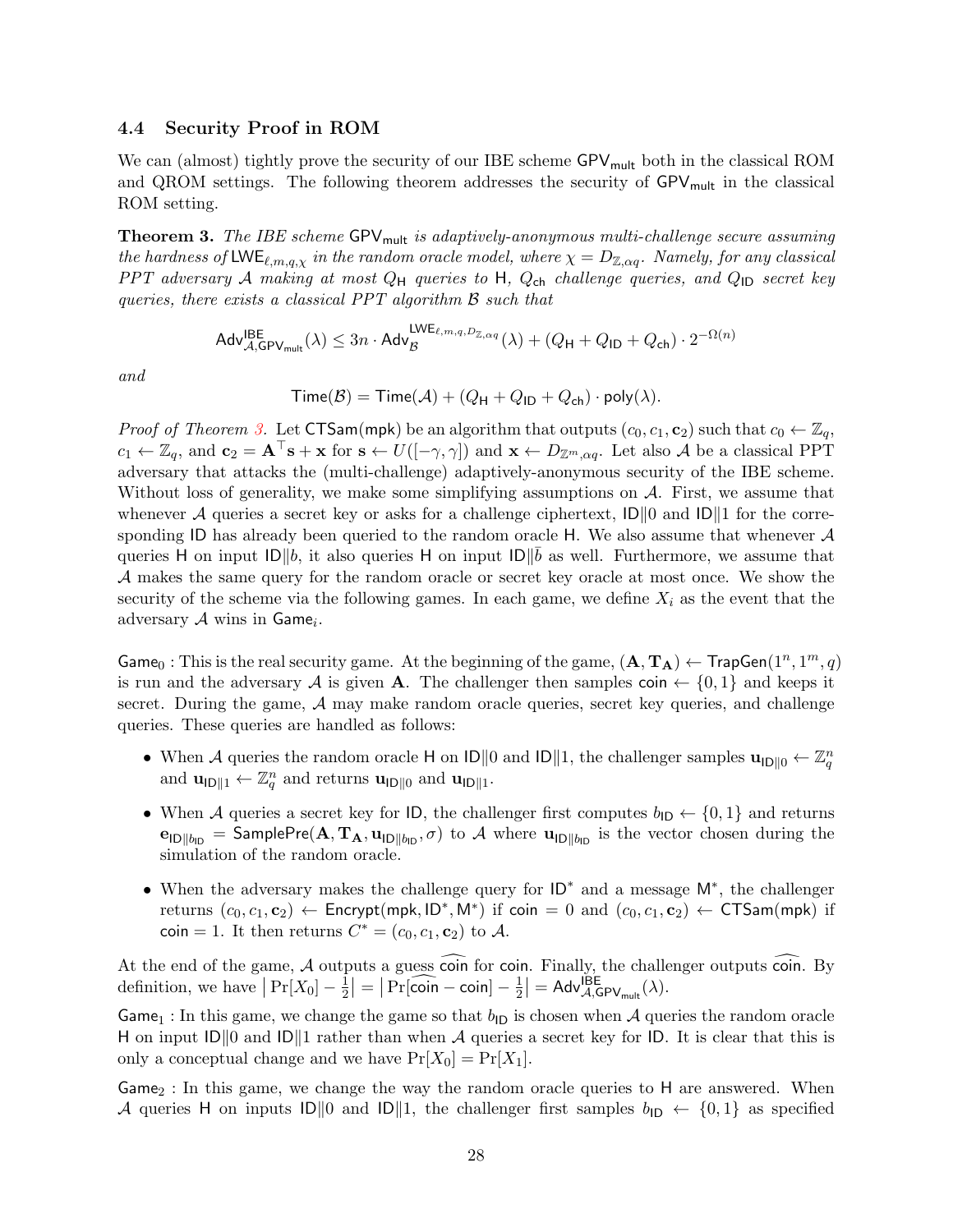in the previous game. Then, it generates a pair  $(\mathbf{u}_{\vert \mathsf{D} \vert \vert b_{\vert \mathsf{D}}}, \mathbf{e}_{\vert \mathsf{D} \vert \vert b_{\vert \mathsf{D}}})$  by first sampling  $\mathbf{e}_{\vert \mathsf{D} \vert \vert b_{\vert \mathsf{D}}}$   $\leftarrow$  $\mathcal{D}_{\mathbb{Z}^m,\sigma}$  and setting  $\mathbf{u}_{|\mathsf{D}||b_{|\mathsf{D}}} = \mathbf{A}\mathbf{e}_{|\mathsf{D}||b_{|\mathsf{D}}}$ . It also samples  $\mathbf{u}_{|\mathsf{D}||\bar{b}_{|\mathsf{D}}} \leftarrow \mathbb{Z}_q^n$ . Then it locally stores the tuples  $(\text{ID} || b_{\text{ID}}, \mathbf{u}_{\text{ID}} ||_{b_{\text{ID}}}, \perp)$  and  $(\text{ID} || \bar{b}_{\text{ID}}, \mathbf{u}_{\text{ID}} ||_{\bar{b}_{\text{ID}}}, \perp)$ , and returns  $\mathbf{u}_{\text{ID} || 0}$  and  $\mathbf{u}_{\text{ID} || 1}$  to A. Here, we remark that when  $\mathcal{A}$  makes a secret key query for ID, the challenger returns  $\mathbf{e}'_{\text{ID}||b_{\text{ID}}}$ SamplePre( $\mathbf{A}, \mathbf{T_A}, \mathbf{u}_{|\mathbf{D}||b_{\mathbf{ID}}}, \sigma$ ), which is independent from  $\mathbf{e}_{|\mathbf{D}||b_{\mathbf{ID}}|}$  that was generated in the simulation of the random oracle H on input  $\text{ID} \parallel 0$  and  $\text{ID} \parallel 1$ . Note that in this game, we only change the distribution of  $\mathbf{u}_{\vert \text{D} \vert \vert b_{\vert \text{D}}}$  for each identity. Due to Lem. [4,](#page-13-3) the distribution of  $\mathbf{u}_{\vert \text{D} \vert \vert b_{\vert \text{D}}}$ in Game<sub>2</sub> is  $2^{-\Omega(n)}$ -close to that of Game<sub>1</sub> except for  $2^{-\Omega(n)}$  fraction of **A** since we choose of  $\sigma > \sqrt{n + \log m}$ . Therefore, the statistical distance between the view of A in Game<sub>1</sub> and Game<sub>2</sub> is  $2^{-\Omega(n)} + Q_{\mathsf{H}} \cdot 2^{-\Omega(n)} < Q_{\mathsf{H}} \cdot 2^{-\Omega(n)}$ . Therefore, we have  $|Pr[X_1] - Pr[X_2]| = Q_{\mathsf{H}} \cdot 2^{-\Omega(n)}$ .

 $Game_3$ : In this game, we change the way secret key queries are answered. By the end of this game, the challenger will no longer require the trapdoor  $T_A$  to generate the secret keys. When  $A$ queries H on  $|D||0$  and  $|D||1$ , the challenger generates a pair  $(\mathbf{u}_{|D||b_{|D}}, \mathbf{e}_{|D||b_{|D}})$  and  $\mathbf{u}_{|D||\bar{b}_{|D}}$  as in the previous game. Then it locally stores the tuple  $(|D||b_{\text{ID}}, \mathbf{u}_{\text{ID}}||_{b_{\text{ID}}}, \mathbf{e}_{\text{ID}}||_{b_{\text{ID}}})$  and  $(|D||\overline{b}_{\text{ID}}, \mathbf{u}_{\text{ID}}||_{\overline{b}_{\text{ID}}}, \perp)$ , and returns  $\mathbf{u}_{\mathsf{ID}||b_{\mathsf{ID}}}$  and  $\mathbf{u}_{\mathsf{ID}||\bar{b}_{\mathsf{ID}}}$  to A. When A queries a secret key for ID, the challenger retrieves the unique tuple  $(|D||b_{ID}, \mathbf{u}_{ID||b_{ID}}, \mathbf{e}_{ID||b_{ID}})$  from local storage and returns  $\mathbf{e}_{ID||b_{ID}}$ . For any fixed  $\mathbf{u}_{\mathsf{ID}||b_{\mathsf{ID}}} \in \mathbb{Z}_q^n,$  let  $\mathbf{e}_{\mathsf{ID}||}^{(2)}$  $\overset{(2)}{\mathsf{ID}}|_{b_\mathsf{ID}}$  and  $\mathbf{e}_{\mathsf{ID}|}^{(3)}$  $\frac{1}{|D||b_{1D}|}$  be random variables that are distributed according to the distributions of  $sk_{|D||b_{|D}}$  conditioning on  $H(|D||b_{|D}) = u_{|D||b_{|D}}$  in Game<sub>2</sub> and Game<sub>3</sub>, respectively. Due to Lem. [8,](#page-13-1) we have  $\Delta(\mathbf{e}_{\mathsf{ID}}^{(2)})$  $\sum_{\textbf{ID} \mid b_{\text{ID}}} D_{\Lambda_{\textbf{U}_{\text{ID}}\mid b_{\text{ID}}}}(\mathbf{A})$ <sub>, $\sigma$ </sub>)  $\leq 2^{-\Omega(n)}$ . On the other hand, due to Lem. [4,](#page-13-3) we have  $\Delta(\mathbf{e}_{\mathsf{ID}}^{(3)}$  $\int_{\text{ID} \|b_{\text{ID}}\|_{b_{\text{ID}}}}^{(3)} D_{\Lambda_{\text{U}}^{\perp}(\text{A}),\sigma}(\text{A}) \leq 2^{-\Omega(n)}$ . Since A obtains at most  $Q_{\text{ID}}$  user secret keys, we have  $|Pr[X_2] - Pr[X_3]| = Q_{\text{ID}} \cdot 2^{-\Omega(n)}$ .

 $Game_4$ : In this game, we change the way the matrix  $\bf{A}$  is generated. Concretely, the challenger chooses  $\mathbf{A} \leftarrow \mathbb{Z}_q^{n \times m}$  without generating the associated trapdoor  $\mathbf{T}_\mathbf{A}$ . By Lem. [8,](#page-13-1) this makes only  $2^{-\Omega(n)}$ -statistical difference. Since the challenger can answer all the secret key queries without the trapdoor due to the change we made in the previous game, the view of  $A$  is altered only negligibly. Therefore, we have  $|Pr[X_3] - Pr[X_4]| = 2^{-\Omega(n)}$ .

 $\mathsf{Game}_5 : \text{In this game, we change } \mathbf{A}$  to the lossy mode (See Lem. [15\)](#page-25-1). We claim that  $\Pr[X_4] - \Pr[X_5]$  $Pr[X_5]$  is negligible assuming the hardness of the  $LWE_{\ell,m,q,D_{\mathbb{Z},\alpha q}}$  problem. To show this, we use A to construct an adversary  $\mathcal{B}'$  that distinguishes random **A** from that in lossy mode. This can be done by a straightforward reduction since  $\mathcal{B}'$  does not require the master secret key  $T_A$  to simulate the game due to the modification we made in Game<sub>3</sub>. We therefore by Lem. [14](#page-24-1) conclude that there exists  $\mathcal{B}$  such that  $\left|\Pr[X_4]-\Pr[X_5]\right|=n \cdot \mathsf{Adv}_{\mathcal{B}}^{\mathsf{LWE}_{\ell,m,q,D_{\mathbb{Z},\alpha q}}}$  $\mathcal{B} \mathcal{B} \left( \lambda \right).$ 

 $Game<sub>6</sub>$ : In this game, we change the way the challenge ciphertexts are generated. Recall that by our assumption, A makes queries for H on inputs  $D^*||0$  and  $D^*||1$  before making a challenge query for identity  $ID^*$ . When A makes a challenge query for  $(ID^*, M^*)$  it samples a ciphertext as  $C^* \leftarrow \text{CTSam(mpk)}$  and returns  $C^*$  to A if coin = 1. If coin = 0, it generates the ciphertext as

$$
c_{b_{\mathsf{ID}^*}} = \mathbf{u}_{\mathsf{ID}^* \parallel b_{\mathsf{ID}^*}}^\top \mathbf{s} + \mathsf{M}^* \lfloor q/2 \rceil, \quad c_{\overline{b}_{\mathsf{ID}^*}} \leftarrow \mathbb{Z}_q, \quad \mathbf{c}_2 = \mathbf{A}^\top \mathbf{s} + \mathbf{x}.
$$

for  $\mathbf{s} \leftarrow U([-\gamma, \gamma])$ , where  $b_{\mathsf{ID}^*}$  is generated when the hash queries for  $\mathsf{ID}^* \| 0$  and  $\mathsf{ID}^* \| 1$  were made. It then rearranges the terms if necessary and returns  $(c_0, c_1, c_2)$  to A.

We argue that the view of  $\mathcal A$  is statistically close to that in the previous game. To prove this, we make a hybrid argument over all the challenge ciphertexts and change  $c_{\overline{b}_{\vert D^*}}$  to be random oneby-one (when coin = 0). To conclude, it suffices to show that each ciphertext  $c_{\bar{b}_{\vert D^*}}$  is distributed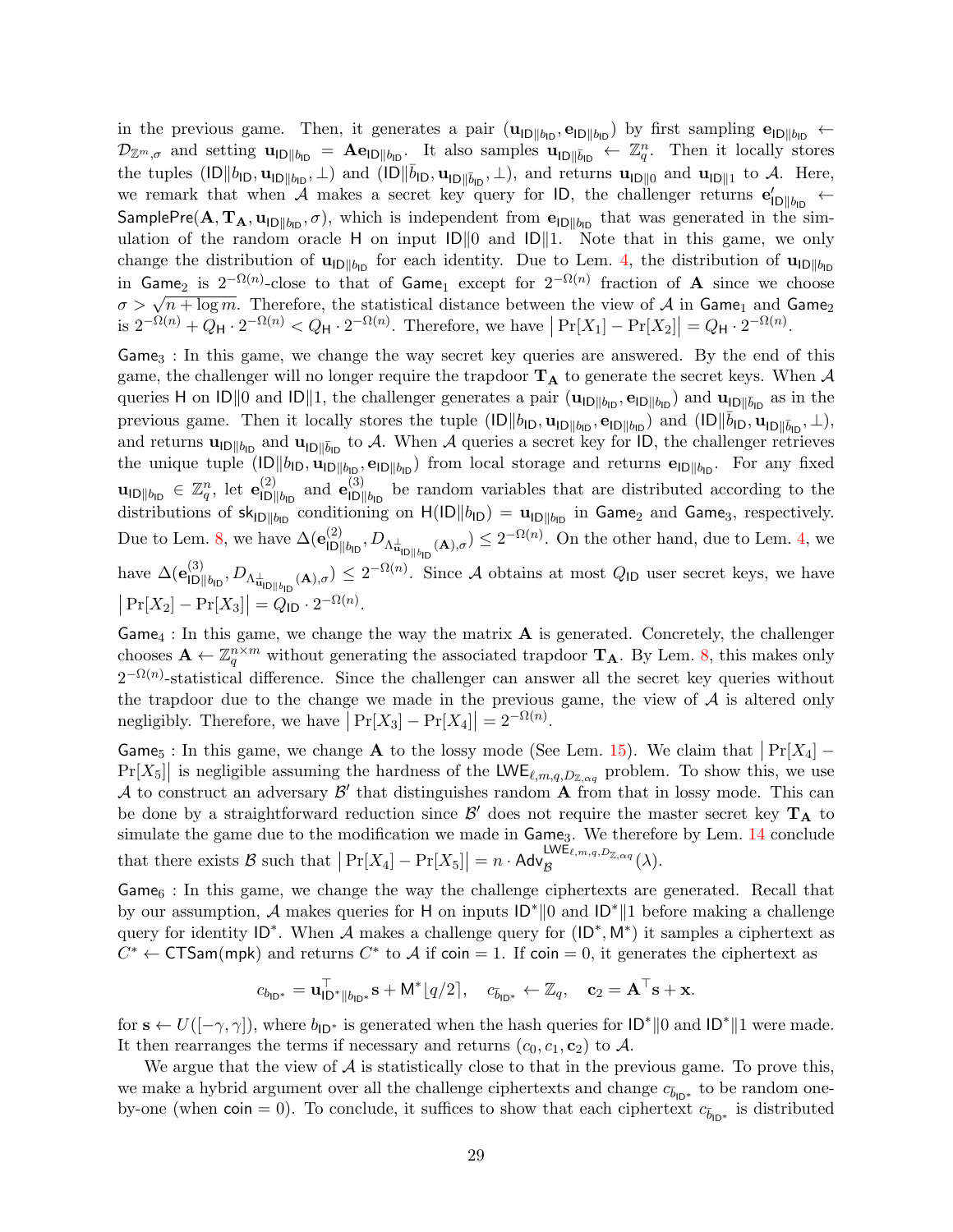$2^{-\Omega(n)}$  close to the uniform distribution over  $\mathbb{Z}_q$ . Specifically, for each ciphertext, for any  $\epsilon' = 2^{-\lambda}$ , we have

$$
\tilde{\mathbf{H}}_{\infty}^{\epsilon'}(\mathbf{s}|\mathbf{A}, c_{b_{\mathsf{ID}^*}}, \mathbf{c}_2) \geq \tilde{\mathbf{H}}_{\infty}^{\epsilon'}(\mathbf{s}|\mathbf{A}, \mathbf{c}_2) - \log q \n\geq \mathbf{H}_{\infty}(\mathbf{s}) - (\ell + 2\lambda + 1) \log q - \mathsf{negl}(\lambda) \n= n \log(2\gamma) - (\ell + 3\lambda) \log q \n\geq \log q + \Omega(n)
$$

where the first inequality follows by applying Lem. [12](#page-23-2) with  $\mathcal{Z} = \mathbb{Z}_q$  and  $\epsilon = 0$ , the second inequality follows from Lem. [15,](#page-25-1) and the last inequality follows from our parameter choice. This  $\text{implies that } \Delta(\mathbf{u}_{\mathsf{ID}^* \| \bar{b}_{\mathsf{ID}^*}}, \mathbf{u}_{\mathsf{ID}^* \| \bar{b}_{\mathsf{ID}^*}}^{\top} \mathbf{s}, | \mathbf{A}, c_{b_{\mathsf{ID}^*}}, \mathbf{c}_2) \leq 2^{-\Omega(n)} \text{ for } \mathbf{u}_{\mathsf{ID}^* \| \bar{b}_{\mathsf{ID}^*}} \leftarrow \mathbb{Z}_q^n \text{ by Lem. 13 together}$  $\text{implies that } \Delta(\mathbf{u}_{\mathsf{ID}^* \| \bar{b}_{\mathsf{ID}^*}}, \mathbf{u}_{\mathsf{ID}^* \| \bar{b}_{\mathsf{ID}^*}}^{\top} \mathbf{s}, | \mathbf{A}, c_{b_{\mathsf{ID}^*}}, \mathbf{c}_2) \leq 2^{-\Omega(n)} \text{ for } \mathbf{u}_{\mathsf{ID}^* \| \bar{b}_{\mathsf{ID}^*}} \leftarrow \mathbb{Z}_q^n \text{ by Lem. 13 together}$  $\text{implies that } \Delta(\mathbf{u}_{\mathsf{ID}^* \| \bar{b}_{\mathsf{ID}^*}}, \mathbf{u}_{\mathsf{ID}^* \| \bar{b}_{\mathsf{ID}^*}}^{\top} \mathbf{s}, | \mathbf{A}, c_{b_{\mathsf{ID}^*}}, \mathbf{c}_2) \leq 2^{-\Omega(n)} \text{ for } \mathbf{u}_{\mathsf{ID}^* \| \bar{b}_{\mathsf{ID}^*}} \leftarrow \mathbb{Z}_q^n \text{ by Lem. 13 together}$ with Fact [1.](#page-23-3) Therefore, we have  $|Pr[X_5] - Pr[X_6]| = Q_{ch} \cdot 2^{-\Omega(n)}$ .

From Game<sub>7</sub> to Game<sub>10</sub> in the following, we undo the changes we added from Game<sub>2</sub> to Game<sub>5</sub>. Game<sub>7</sub>: In this game, **A** is sampled as  $A \leftarrow \mathbb{Z}_q^{n \times m}$ . Similarly to the change from Game 4 to Game 5, there exists B such that we have  $|Pr[X_6] - Pr[X_7]| = n \cdot \mathsf{Adv}_{\mathcal{B}}^{\mathsf{LWE}_{\ell,m,q,D_{\mathbb{Z},\alpha q}}}$  $\mathcal{B} \mathcal{B}^{1-\epsilon,m,q,D_{\mathbb{Z},\alpha q}}(\lambda).$ 

Game<sub>8</sub>: In this game, **A** is sampled with a trapdoor as  $(A, T_A) \leftarrow$  TrapGen $(1^n, 1^m, q)$ . Similarly to the change from Game 3 to Game 4, we have  $|Pr[X_7]-Pr[X_8]|=2^{-\Omega(n)}$ .

 $Game_9$ : In this game, we change the way secret key queries are answered. When  $A$  makes a secret key query for ID, the challenger returns  ${\bf e}'_{\sf ID\parallel b_{\sf ID}}\leftarrow{\sf SamplePre}({\bf A},{\bf T_{A}},{\bf u}_{\sf ID\parallel b_{\sf ID}},\sigma),$  where  $b_{\sf ID}$  and  ${\bf u}_{\sf ID}$ are chosen when random oracle queries on  $\overline{D}$  0 and  $\overline{D}$  are made. Similarly to the change from Game 2 to Game 3, we have  $|Pr[X_8] - Pr[X_9]| = Q_H \cdot 2^{-\Omega(n)}$ .

Game<sub>10</sub>: In this game, we change the way the random oracle queries to H are answered. When  $A$ queries the random oracle on  $\text{ID} \parallel 0$  and  $\text{ID} \parallel 1$ , the challenger samples  $\textbf{u}_{\text{ID} \parallel 0}$ ,  $\textbf{u}_{\text{ID} \parallel 1} \leftarrow \mathbb{Z}_q^n$  and locally stores the tuples  $(\textsf{ID} \| 0, \mathbf{u}_{\textsf{ID} \| 0}, \perp)$  and  $(\textsf{ID} \| 1, \mathbf{u}_{\textsf{ID} \| 1}, \perp)$ , and returns  $\mathbf{u}_{\textsf{ID} \| 0}$  and  $\mathbf{u}_{\textsf{ID} \| 1}$  to A. These  $\mathbf{u}_{|\mathbf{D}||0}$  and  $\mathbf{u}_{|\mathbf{D}||1}$  are also used when answering the secret key queries. Similarly to the change from Game 1 to Game 2, we have  $|Pr[X_{10}]-Pr[X_9]|=Q_H \cdot 2^{-\Omega(n)}$ .

Because of the changes we introduced in  $Game_7$  to  $Game_{10}$ , we can add the following change.

Game<sub>11</sub> : In this game, we change the way the challenge ciphertexts are generated. When  $A$ makes a challenge query for  $(ID^*, M^*)$ , it returns a random ciphertext if coin = 1. If coin = 0, it generates the ciphertext as

$$
c_{b_{\mathsf{ID}^*}} \leftarrow \mathbb{Z}_q, \quad c_{\overline{b}_{\mathsf{ID}^*}} = \mathbf{u}_{\mathsf{ID}^* \| b_{\mathsf{ID}^*}}^\top \mathbf{s} + \mathsf{M}^* \lfloor q/2 \rceil, \quad \mathbf{c}_2 = \mathbf{A}^\top \mathbf{s} + \mathbf{x}.
$$

for  $\mathbf{s} \leftarrow \mathbb{Z}_q^n$ , where  $b_{\mathsf{ID}^*}$  is generated when the hash queries for  $\mathsf{ID}^* \| 0$  and  $\mathsf{ID}^* \| 1$  were made. It then rearranges the terms if necessary and returns  $(c_0, c_1, c_2)$  to A. We claim that this change is only conceptual. Note that the distribution of the ciphertexts in this game corresponds to that in the previous game, if we were to flip the value of  $b_{ID}^*$  for every challenge identity  $ID^*$ . However, since A never makes a secret key query for  $D^*$  and  $\mathbf{u}_{|D^*||0}$  and  $\mathbf{u}_{|D^*||1}$  are sampled from exactly the same distribution, the value of  $b_{ID^*}$  is information theoretically hidden from A. This implies that the distributions are the same in this and the previous game. Therefore, we have  $Pr[X_{11}] = Pr[X_{10}]$ .

 $Game<sub>12</sub>$ : In this game, we further change the way the challenge ciphertexts are generated. When A makes a challenge query for  $(ID^*, M^*)$ , it returns a ciphertext sampled from CTSam(mpk) if  $\text{coin} = 1$ . If  $\text{coin} = 0$ , it generates the ciphertext as

$$
c_{b_{\mathsf{ID}^*}} \leftarrow \mathbb{Z}_q, \quad c_{\overline{b}_{\mathsf{ID}^*}} \leftarrow \mathbb{Z}_q, \quad \mathbf{c}_2 = \mathbf{A}^\top \mathbf{s} + \mathbf{x}.
$$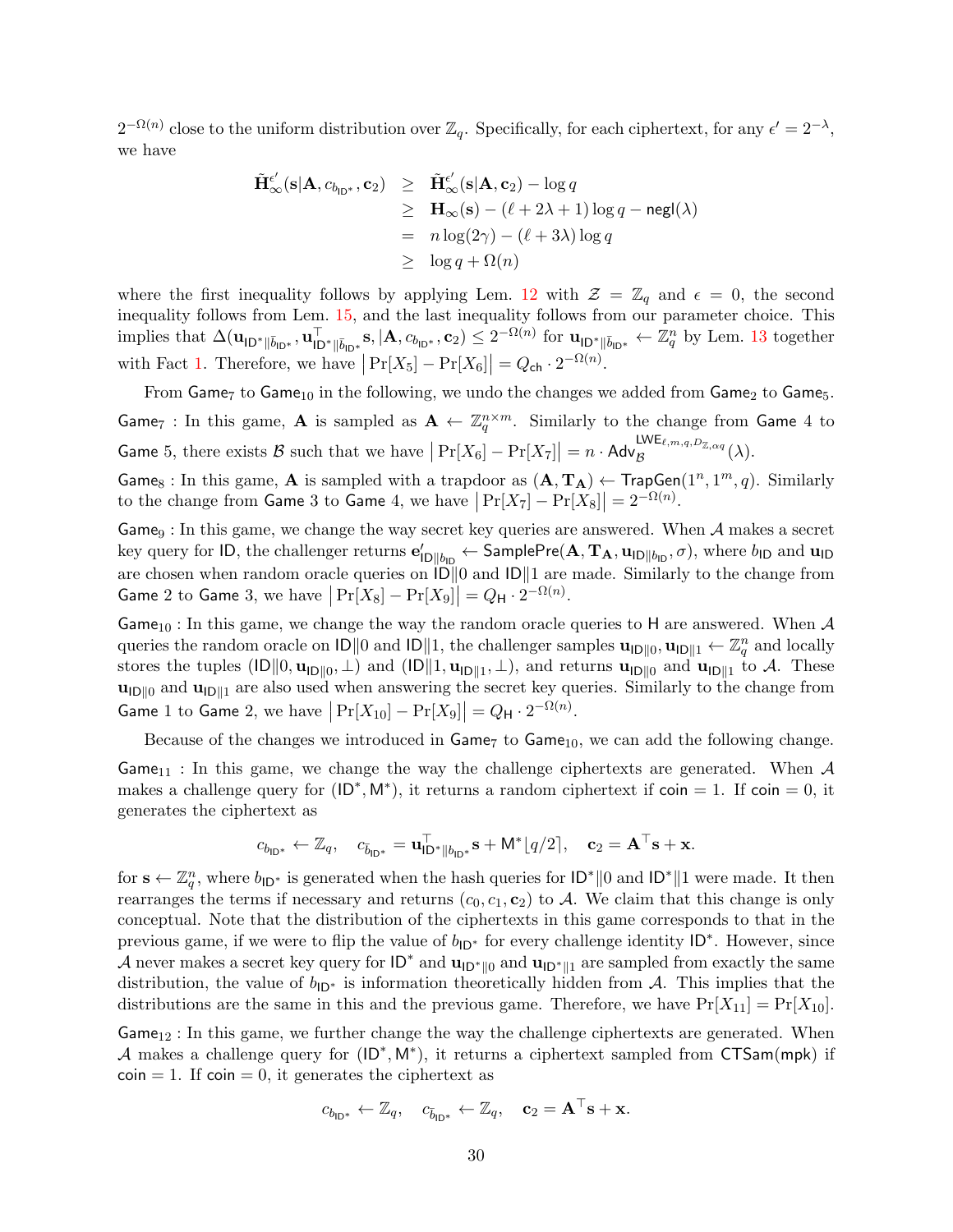for  $\mathbf{s} \leftarrow \mathbb{Z}_q^n$  and  $\mathbf{x} \leftarrow D_{\mathbb{Z}^m,\alpha q}$ . It then returns  $(c_0, c_1, \mathbf{c}_2)$  to A. We claim that the change is unnoticed by  $A$  assuming the LWE assumption. This can be shown by adding changes to  $\mathsf{Game}_{11}$ that are almost the same as those we introduced from  $Game_2$  to  $Game_6$ . The only difference is that  $c_{b_{\text{ID}*}}$  is always sampled as  $c_{b_{\text{ID}*}} \leftarrow \mathbb{Z}_q$  here. By the similar analysis, there exists  $\mathcal{B}$  such that we have  $|\Pr[X_{11}] - \Pr[X_{12}]| \le n \cdot \mathsf{Adv}_{\mathcal{B}'}^{\mathsf{LWE}_{\ell,m,q,D_{\mathbb{Z},\alpha q}}}(\lambda) + (Q_{\mathsf{H}} + Q_{\mathsf{ID}} + Q_{\mathsf{ch}}) \cdot 2^{-n}$ .

Finally, we observe that the challenge ciphertexts are sampled from CTSam(mpk) regardless of whether coin = 0 or 1. Therefore, we have  $Pr[X_{12}] = 1/2$ . Putting things together, the theorem readily follows.  $\Box$ 

### <span id="page-30-0"></span>4.5 Security Proof in QROM

As we explained in the introduction, our analysis in the ROM can be easily extended to the QROM setting. Specifically, we prove the following theorem that addresses the security of  $\text{GPV}_{\text{mult}}$  in the QROM.

<span id="page-30-1"></span>**Theorem 4.** The IBE scheme  $GPV_{mult}$  is adaptively-anonymous multi-challenge secure assuming the hardness of LWE<sub> $\ell,m,q,\chi$ </sub> in the quantum random oracle model, where  $\chi = D_{\mathbb{Z},\alpha q}$ . Namely, for any quantum polynomial time adversary  $A$  making at most  $Q_H$  quantum random oracle queries,  $Q_{ch}$  challenge queries, and  $Q_{ID}$  secret key queries, there exists a quantum polynomial time algorithm B making at most  $3Q_H + 2Q_{ID} + 6Q_{ch}$  quantum random oracle queries such that

$$
\mathsf{Adv}_{\mathcal{A},\mathsf{GPV}_{\mathsf{mult}}}^{\mathsf{IDE}}(\lambda) \leq 3n \cdot \mathsf{Adv}_{\mathcal{B},\mathsf{QRO}_{\ell_{|\mathsf{D}}+2,\max\{\ell_{r},(\lfloor\log q\rfloor+n)\times n\}}}^{\mathsf{LWE}_{\ell,m,q},\mathcal{D}_{\mathbb{Z},\alpha q}}(\lambda) + (Q_{\mathsf{H}} + Q_{\mathsf{ID}} + Q_{\mathsf{ch}}) \cdot 2^{-\Omega(n)}
$$

and

$$
\mathsf{Time}(\mathcal{B}) = \mathsf{Time}(\mathcal{A}) + (Q_{\mathsf{H}} + Q_{\mathsf{ID}} + Q_{\mathsf{ch}}) \cdot \mathsf{poly}(\lambda)
$$

where  $\ell_r$  denotes the length of the randomness for SampleZ.

*Proof of Theorem [4.](#page-30-1)* Let CTSam(mpk) be an algorithm that outputs  $(c_0, c_1, c_2)$  such that  $c_0 \leftarrow \mathbb{Z}_q$ ,  $c_1 \leftarrow \mathbb{Z}_q$ , and  $\mathbf{c}_2 = \mathbf{A}^\top \mathbf{s} + \mathbf{x}$  for  $\mathbf{s} \leftarrow U([-\gamma, \gamma])$  and  $\mathbf{x} \leftarrow D_{\mathbb{Z}^m, \alpha q}$ . Let also A be a quantum adversary that attacks the (multi-challenge) adaptively-anonymous security of the IBE scheme. Without loss of generality, we can assume that  $A$  makes secret key queries on the same identity at most once.

 $Game_0$ : This is the real security game. At the beginning of the game, the challenger chooses a random function  $H \leftarrow \text{Func}(\{0,1\}^{\ell_{\text{ID}}+1}, \mathbb{Z}_q^n)$ , which is used to simulate the random oracle. The challenger generates  $(A, T_A) \leftarrow$  TrapGen $(1^n, 1^m, q)$  and the adversary A is given A. The challenger then samples coin  $\leftarrow \{0,1\}$  and keeps it secret. During the game, A may make (quantum) random oracle queries, secret key queries, and challenge queries. These queries are handled as follows:

- When A makes a random oracle query on a quantum state  $\sum_{\mathsf{ID},b,y} \alpha_{\mathsf{ID},b,y} |\mathsf{ID}||b\rangle |y\rangle$ , then the challenger returns  $\sum_{\mathsf{ID},b,y} \alpha_{\mathsf{ID},b,y} \ket{\mathsf{ID} \ket{b} \ket{\mathsf{H}(\mathsf{ID} \ket{b} \oplus y}}.$
- When A makes a secret key query on ID, the challenger first chooses  $b_{ID} \leftarrow \{0, 1\}$ , computes  $\mathbf{u}_{\mathsf{ID}||b_{\mathsf{ID}}} = \mathsf{H}(\mathsf{ID}||b_{\mathsf{ID}})$ , and returns  $\mathbf{e}_{\mathsf{ID}||b_{\mathsf{ID}}} = \mathsf{SamplePre}(\mathbf{A}, \mathbf{T}_{\mathbf{A}}, \mathbf{u}_{\mathsf{ID}||b_{\mathsf{ID}}}, \sigma)$  to A.
- When A makes the challenge query for ID<sup>∗</sup> and a message M<sup>∗</sup> , the challenger returns  $(c_0, c_1, c_2) \leftarrow$  Encrypt(mpk, ID<sup>\*</sup>, M<sup>\*</sup>) if coin = 0 and  $(c_0, c_1, c_2) \leftarrow$  CTSam(mpk) if coin = 1. It then returns  $C^* = (c_0, c_1, \mathbf{c}_2)$  to A.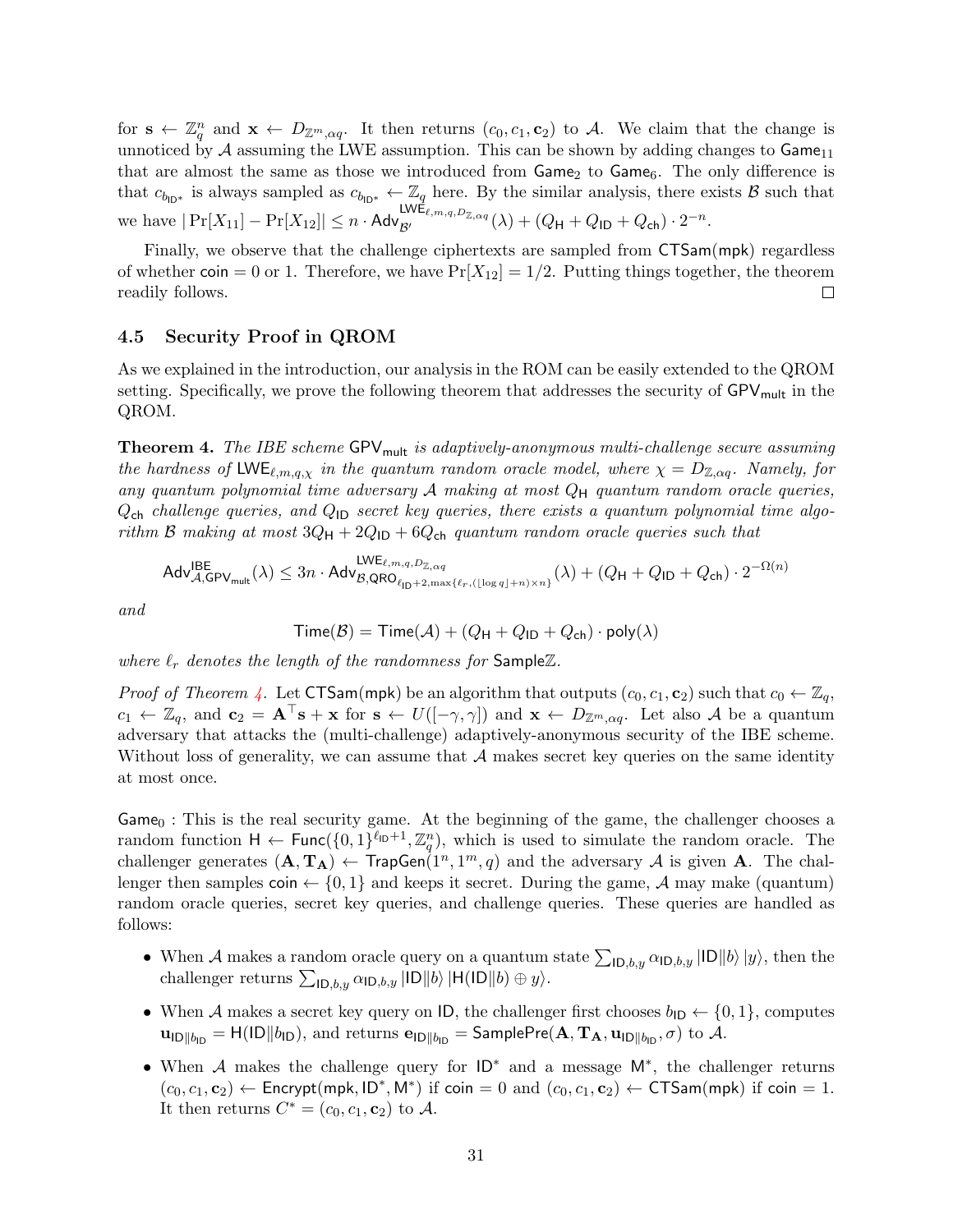At the end of the game,  $A$  outputs a guess coin for coin. Finally, the challenger outputs coin. By definition, we have  $\left| \Pr[X_0] - \frac{1}{2} \right|$  $\frac{1}{2}$  =  $\left| \Pr[\widehat{\text{coin}} - \text{coin}] - \frac{1}{2} \right|$  $\frac{1}{2}$  = Adv<sup>IBE</sup><sub>A,GPV<sub>mult</sub>( $\lambda$ ).</sub>

Game<sub>1</sub> : In this game, we change the way  $b_{\text{ID}}$  is chosen in simulations of secret key queries. Namely, in this game, the challenger first picks a random function  $H' \leftarrow \text{Func}(\{0, 1\}^{\ell_{\text{ID}}}, \{0, 1\})$ . When A makes a secret key query ID, the challenger uses  $b_{\text{ID}} = H'(1D)$  instead of randomly choosing it. We remark that an oracle access to  $H'$  is not given to A. Since  $H'(ID)$  is an independently and uniformly random bit for all ID, we have  $Pr[X_0] = Pr[X_1]$ .

 $Game<sub>2</sub>$ : In this game, we change the way the random oracle H is simulated. Namely, the challenger first chooses additional random functions  $\hat{H}_0 \leftarrow \text{Func}(\{0, 1\}^{\ell_{\text{ID}}}, \{0, 1\}^{\ell_{\text{P}}})$  and  $\hat{H}_1 \leftarrow$ Func $(\{0,1\}^{\ell_{\text{ID}}}, \{0,1\}^{(\lfloor \log q \rfloor + n) \times n})$ . Let  $\iota : \{0,1\}^{(\lfloor \log q \rfloor + n) \times n} \to \mathbb{Z}_q^n$  denote a natural embedding function. More precisely, it is given  $(a_1, ..., a_n) \in \{0, 1\}^{(\lfloor \log q \rfloor + n) \times n}$  as an input, and outputs  $(\tilde{a}_1)$ mod  $q, ..., \tilde{a}_n \mod q$ <sup>T</sup> where  $\tilde{a}_i$  denotes a positive integer whose binary representation is  $a_i$ . It is easy to see that if we sample  $(a_1, ..., a_n) \leftarrow \{0,1\}^{(\lfloor \log q \rfloor + n) \times n}$ , then the statistical distance between the distribution of  $\iota(a_1, ..., a_n)$  and the uniform distribution over  $\mathbb{Z}_q^n$  is  $2^{-\Omega(n)}$ . Then the challenger defines H as follows:

<span id="page-31-0"></span>
$$
H(ID||b) := \begin{cases} A\mathbf{e}_{|D||b} & \text{If } b = H'(ID) \\ \iota(\hat{H}_1(ID)) & \text{Otherwise} \end{cases}
$$
(4)

where  $\mathbf{e}_{|\mathsf{D}||b} := \mathsf{SampleZ}(\sigma; \hat{\mathsf{H}}_0(\mathsf{ID}))$ . We remark that oracle accesses to  $\hat{\mathsf{H}}_0$  and  $\hat{\mathsf{H}}_1$  are not given to A. For any fixed ID, for the case of  $b \neq H'(ID)$ , the distribution of  $H(ID||b)$  is identical for all ID and its statistical distance from the uniform distribution is  $2^{-\Omega(n)}$  as remarked above. For the case of  $b = H'(1D)$ , the distribution of  $H(1D||b)$  is identical for all ID and its statistical distance from the uniform distribution is  $2^{-\Omega(n)}$  for all but  $2^{-\Omega(n)}$  fraction of A due to Lem. [4](#page-13-3) since we choose  $\sigma > \sqrt{n + \log m}$ . Then due to Lem. [2,](#page-10-2) we have  $|\Pr[X_1] - \Pr[X_2]| =$  $2^{-\Omega(n)} + 4Q_{\mathsf{H}}^2 \sqrt{2^{-\Omega(n)}} + 4Q_{\mathsf{H}}^2 \sqrt{2^{-\Omega(n)}} = Q_{\mathsf{H}}^2 \cdot 2^{-\Omega(n)}.$ 

Game<sub>3</sub> : In this game, we change the way secret key queries are answered. By the end of this game, the challenger will no longer require the trapdoor  $T_A$  to generate the secret keys. When A queries a secret key for ID, the challenger returns  $(b_{\mathsf{ID}}, e_{\mathsf{ID}})$  where  $b_{\mathsf{ID}} = \mathsf{H}'(\mathsf{ID})$  and  $e_{\mathsf{ID}||b_{\mathsf{ID}}} :=$ Sample $\mathbb{Z}(\sigma; H_0(\mathsf{ID}))$ . Since  $b_{\mathsf{ID}}$  is unchanged from the previous game, we only have to prove that the distribution of  $e_{\text{ID}}|_{b_{\text{ID}}}$  differs negligibly from that in the previous game. For any fixed  $\mathbf{u}_{\mathsf{ID}||b_{\mathsf{ID}}} \in \mathbb{Z}_q^n,$  let  $\mathbf{e}_{\mathsf{ID}||}^{(2)}$  $\overset{(2)}{\mathsf{ID}}\parallel_{b_\mathsf{ID}}$  and  $\mathbf{e}_{\mathsf{ID}\parallel}^{(3)}$  $\frac{1}{|D||b_{1D}|}$  be random variables that are distributed according to the distributions of  $e_{|D||b_{|D}}$  conditioning on  $H(|D||b_{|D}) = u_{|D||b_{|D}}$  in Game<sub>2</sub> and Game<sub>3</sub>, respectively. Due to Lem. [8,](#page-13-1) we have  $\Delta(\mathbf{e}_{\mathsf{ID}}^{(2)})$  $\lim_{\textbf{ID} \parallel b_{\text{ID}}} D_{\Lambda_{\mathbf{U}_{\text{ID}} \parallel b_{\text{ID}}}}(\mathbf{A})$ ,  $\sigma$ )  $\leq 2^{-\Omega(n)}$ . On the other hand, due to Lem. [4,](#page-13-3) we have  $\Delta(\mathbf{e}_{\mathsf{ID}}^{(3)})$  $\frac{d}{d}$ <sub>UD</sub>( $D_{\Lambda_{\mathbf{u}_{\mathsf{ID}}\|\mathsf{b}_{\mathsf{ID}}}}(A)$ , $\sigma$ )  $\leq 2^{-\Omega(n)}$ . Since A obtains at most  $Q_{\mathsf{ID}}$  user secret keys  $\mathbf{e}_{\mathsf{ID}}$ , we have  $|Pr[X_2] - Pr[X_3]| = Q_{\mathsf{ID}} \cdot 2^{-\Omega(n)}$ .

Game<sub>4</sub> : In this game, we change the way the matrix  $A$  is generated. Concretely, the challenger chooses  $\mathbf{A} \leftarrow \mathbb{Z}_q^{n \times m}$  without generating the associated trapdoor  $\mathbf{T}_\mathbf{A}$ . By Lem. [8,](#page-13-1) the distribution of **A** differs at most by  $2^{-\Omega(n)}$ . Since the challenger can answer all the secret key queries without the trapdoor due to the change we made in the previous game, the view of  $A$  is altered only by  $2^{-\Omega(n)}$ . Therefore, we have  $|Pr[X_3] - Pr[X_4]| = 2^{-\Omega(n)}$ .

 $\mathsf{Game}_5 : \text{In this game, we change } \mathbf{A}$  to the lossy mode (See Lem. [15\)](#page-25-1). We claim that  $|\Pr[X_4] - \Pr[X_5] |$  $Pr[X_5]$  is negligible assuming the hardness of the  $LWE_{\ell,n,q,D_{\mathbb{Z},\alpha q}}$  problem relative to a quantum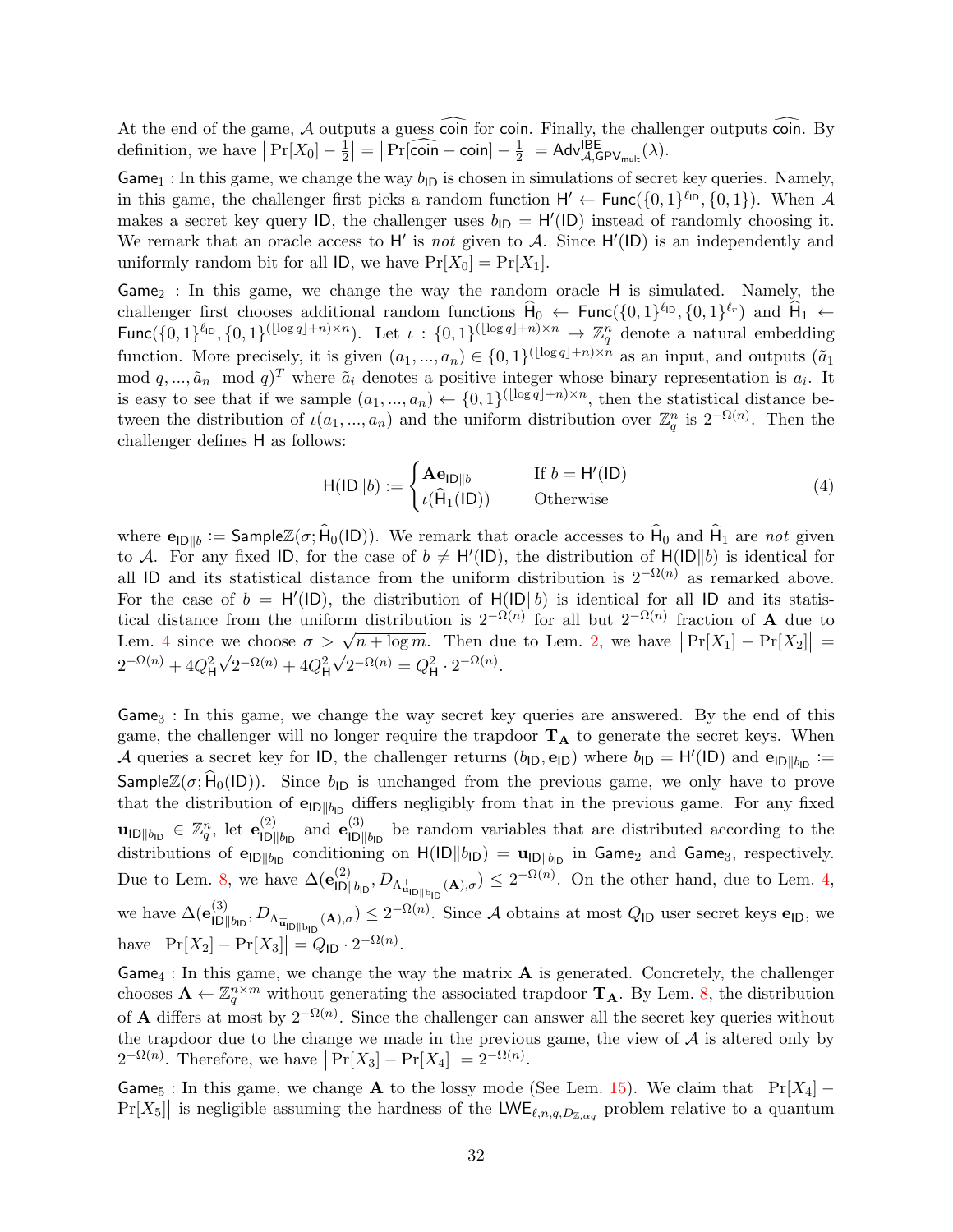random oracle  $|\tilde{H}\rangle : \{0,1\}^{\ell_{\text{ID}}+2} \rightarrow \{0,1\}^{\max\{\ell_r, (\lfloor \log q \rfloor + n) \times n\}}$ . For this purpose, we construct an algorithm  $\mathcal{B}'$  that distinguishes uniform  $\mathbf{\hat{A}}$  and that in the lossy mode relative to  $|\tilde{\mathsf{H}}\rangle$ . As remarked in Sec. [2.1,](#page-9-1) we can implement three independent quantum random oracles  $|H'\rangle : \{0,1\}^{\ell_{\text{ID}}} \to \{0,1\},\$  $|\hat{H}_0\rangle : \{0,1\}^{\ell_{\text{ID}}} \to \{0,1\}^{\ell_r}$ , and  $|\hat{H}_1\rangle : \{0,1\}^{\ell_{\text{ID}}} \to \{0,1\}^{(\lfloor \log q \rfloor + n) \times n}$  by using  $|\hat{H}\rangle$ . Therefore we assume that  $\mathcal{B}'$  can access to three random oracles  $|H'\rangle$ ,  $|\widehat{H}_0\rangle$  and  $|\widehat{H}_1\rangle$ .

 $\mathcal{B}'$  is given a matrix  $\mathbf{A}$ , and its task is to distinguish whether  $\mathbf{A} \leftarrow \mathbb{Z}_q^n$  or  $\mathbf{A} \leftarrow$  SampleLossy $(n, m, \ell, \chi)$ . First, we remark that  $\mathcal{B}'$  can simulate the quantum random oracle  $|H\rangle$  by using its own random oracles  $|H'\rangle$ ,  $|\hat{H}_0\rangle$  and  $|\hat{H}_1\rangle$  because  $|H\rangle$  is programmed based on these three oracles by the modification made in Game<sub>2</sub>. B' sets the master public key to be the LWE matrix  $\bf{A}$ . Note that unlike the real IBE scheme,  $\mathcal{B}'$  does not require the master secret key  $T_A$  due to the modification we made in Game<sub>4</sub>. Namely, when A queries ID for the secret key oracle,  $\mathcal{B}'$  just returns  $(b_{\mathsf{ID}}, \mathbf{e}_{\mathsf{ID}||b_{\mathsf{ID}}})$ where  $b_{\text{ID}} = H'(1D)$  and  $e_{\text{ID}}||b_{\text{ID}} := \text{SampleZ}(\sigma; \hat{H}_0(1D))$ . When A makes a challenge query for (ID<sup>\*</sup>, M<sup>\*</sup>), it samples a ciphertext as  $C^* \leftarrow \text{CTSam(mpk)}$  if coin = 1, and honestly generates a ciphertext as  $C^* \leftarrow$  Encrypt(mpk, ID<sup>\*</sup>, M<sup>\*</sup>) if coin = 0, and returns  $C^*$  to A. At the end of the game, A outputs coin. Finally, B outputs 1 if coin  $=$  coin and 0 otherwise.

It can be seen that if  $\mathbf{A} \leftarrow \mathbb{Z}_q^{n \times m}$  the view of the adversary corresponds to Game<sub>5</sub>, and if  $A \leftarrow$  SampleLossy $(n, m, \ell, \chi)$  the view of the adversary corresponds to Game<sub>6</sub>. Therefore we can bound  $|\Pr[X_5] - \Pr[X_6]|$  by the distinguishing advantage of  $\mathcal{B}'$ , which makes at most  $3Q_H +$  $2Q_{\text{ID}} + 6Q_{\text{ch}}$  quantum random oracle queries. As for the running time, we have  $\text{Time}(\mathcal{B}')$  $Time(\mathcal{A}) + (Q_H + Q_{ID} + Q_{ch}) \cdot poly(\lambda)$  since all  $\mathcal{B}'$  has to do is to run  $\mathcal{A}$  once plus to compute some additional computations that can be done in a fixed polynomial time whenever  $A$  makes any query. Then by Lem. [14](#page-24-1) we conclude that there exists  $\mathcal{B}$  such that we have  $|\Pr[X_4] - \Pr[X_5]| =$  $n \cdot \mathsf{Adv}_{\mathcal{B},\mathsf{QRO}_{\ell_{\mathsf{ID}}+2,\max\{\ell_r,(\lfloor \log q\rfloor+n)\times n\}}}^{\mathsf{LUCL},m,q,D_{\mathbb{Z},\alpha q}}(\lambda)$  and the running time of  $\mathcal{B}$  is almost the same as that of  $\mathcal{B}'$ . LWE $_{\ell,m,q,D_{\mathbb{Z},\alpha q}}$ 

 $Game_6$ : In this game, we change the way the challenge ciphertexts are generated. When A makes a challenge query for  $(\mathsf{ID}^*, \mathsf{M}^*)$ , it samples a ciphertext as  $C^* \leftarrow \mathsf{CTSam(mpk)}$  and returns  $C^*$  to A if coin  $= 1$ . If coin  $= 0$ , it generates the ciphertext as

$$
c_{b_{\mathsf{ID}^*}} = \mathbf{u}_{\mathsf{ID}^* \| b_{\mathsf{ID}^*}}^\top \mathbf{s} + \mathsf{M}^* \lfloor q/2 \rceil, \quad c_{\overline{b}_{\mathsf{ID}^*}} \leftarrow \mathbb{Z}_q, \quad \mathbf{c}_2 = \mathbf{A}^\top \mathbf{s} + \mathbf{x}.
$$

for  $\mathbf{s} \leftarrow U([-\gamma, \gamma])$ , where  $b_{\mathsf{ID}^*} = \mathsf{H}'(\mathsf{ID}^*)$ . It then rearranges the terms if necessary and returns  $(c_0, c_1, \mathbf{c}_2)$  to A.

We argue that the view of  $A$  is statistically close to that in the previous game. To prove this, we make a hybrid argument over all the challenge ciphertexts and change  $c_{\overline{b}_{\vert D^*}}$  to be random oneby-one (when coin = 0). To conclude, it suffices to show that each ciphertext  $c_{\bar{b}_{\vert D^*}}$  is distributed  $2^{-\Omega(n)}$  close to the uniform distribution over  $\mathbb{Z}_q$ . Specifically, for each ciphertext, for any  $\epsilon' = 2^{-\lambda}$ , we have

$$
\tilde{\mathbf{H}}_{\infty}^{\epsilon'}(\mathbf{s}|\mathbf{A}, c_{b_{\mathsf{ID}^*}}, \mathbf{c}_2) \geq \tilde{\mathbf{H}}_{\infty}^{\epsilon'}(\mathbf{s}|\mathbf{A}, \mathbf{c}_2) - \log q \n\geq \mathbf{H}_{\infty}(\mathbf{s}) - (\ell + 2\lambda + 1) \log q - \mathsf{negl}(\lambda) \n= n \log(2\gamma) - (\ell + 3\lambda) \log q \n\geq \log q + \Omega(n)
$$

where the first inequality follows by applying Lem. [12](#page-23-2) with  $\mathcal{Z} = \mathbb{Z}_q$  and  $\epsilon = 0$ , the second inequality follows from Lem. [15,](#page-25-1) and the last inequality follows from our parameter choice. This  $\text{implies that } \Delta(\mathbf{u}_{\mathsf{ID}^*||\bar{b}_{\mathsf{ID}^*}}, \mathbf{u}_{\mathsf{ID}^*||\bar{b}_{\mathsf{ID}^*}}^{\top} \mathbf{s}, |\mathbf{A}, c_{b_{\mathsf{ID}^*}}, \mathbf{c}_2) \leq 2^{-\Omega(n)} \text{ for } \mathbf{u}_{\mathsf{ID}^*||\bar{b}_{\mathsf{ID}^*}} \leftarrow \mathbb{Z}_q^n \text{ by Lem. 13 together}$  $\text{implies that } \Delta(\mathbf{u}_{\mathsf{ID}^*||\bar{b}_{\mathsf{ID}^*}}, \mathbf{u}_{\mathsf{ID}^*||\bar{b}_{\mathsf{ID}^*}}^{\top} \mathbf{s}, |\mathbf{A}, c_{b_{\mathsf{ID}^*}}, \mathbf{c}_2) \leq 2^{-\Omega(n)} \text{ for } \mathbf{u}_{\mathsf{ID}^*||\bar{b}_{\mathsf{ID}^*}} \leftarrow \mathbb{Z}_q^n \text{ by Lem. 13 together}$  $\text{implies that } \Delta(\mathbf{u}_{\mathsf{ID}^*||\bar{b}_{\mathsf{ID}^*}}, \mathbf{u}_{\mathsf{ID}^*||\bar{b}_{\mathsf{ID}^*}}^{\top} \mathbf{s}, |\mathbf{A}, c_{b_{\mathsf{ID}^*}}, \mathbf{c}_2) \leq 2^{-\Omega(n)} \text{ for } \mathbf{u}_{\mathsf{ID}^*||\bar{b}_{\mathsf{ID}^*}} \leftarrow \mathbb{Z}_q^n \text{ by Lem. 13 together}$ with Fact [1.](#page-23-3) Therefore, we have  $|Pr[X_5] - Pr[X_6]| = Q_{\text{ch}} \cdot 2^{-\Omega(n)}$ .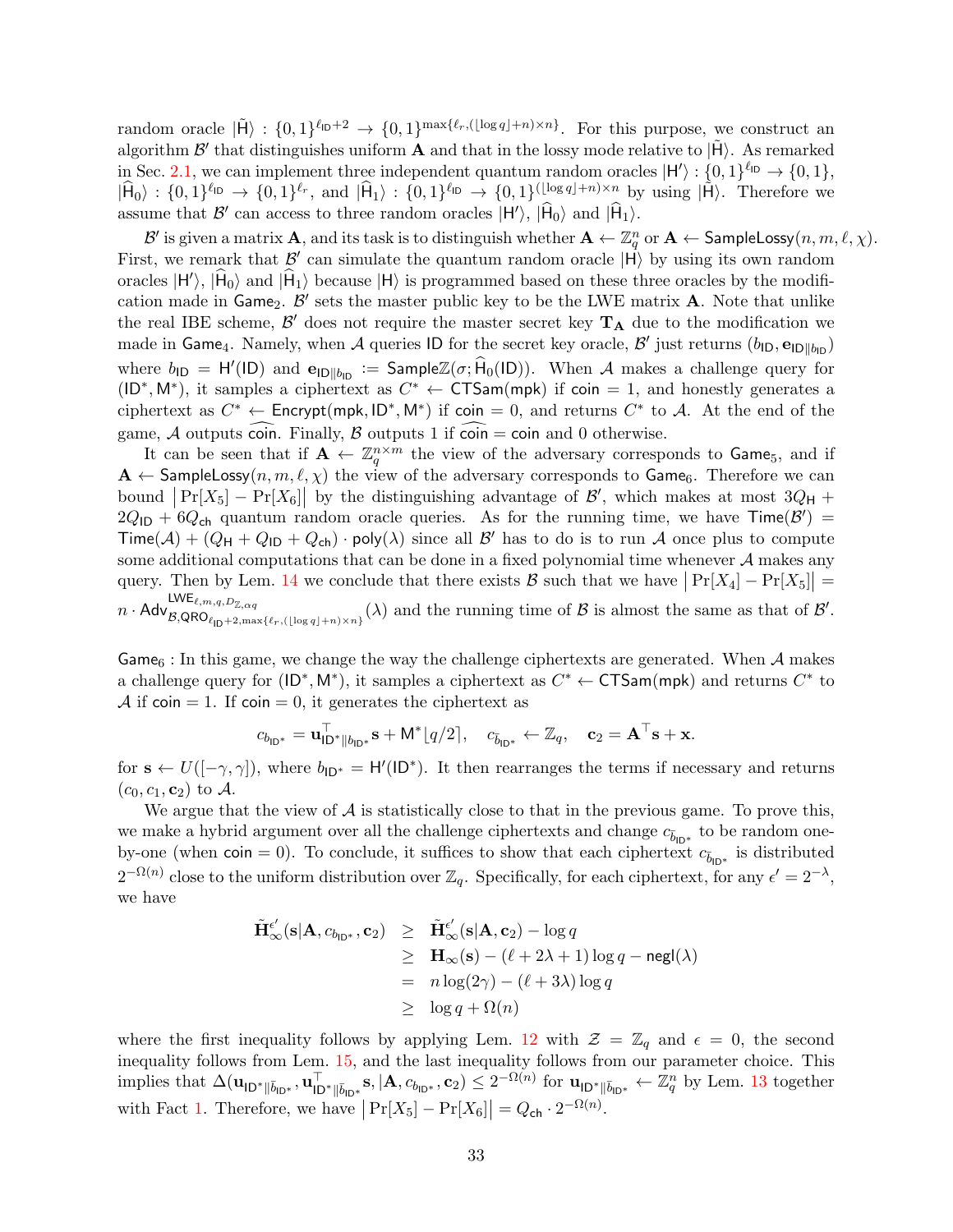From Game<sub>7</sub> to Game<sub>10</sub> in the following, we undo the changes we added from Game<sub>2</sub> to Game<sub>5</sub>. Game<sub>7</sub>: In this game, **A** is sampled as  $A \leftarrow \mathbb{Z}_q^{n \times m}$ . Similarly to the change from Game 4 to Game 5, there exists  $\mathcal{B}'$  such that we have  $\left|\Pr[X_6]-\Pr[X_7]\right|=n \cdot \mathsf{Adv}_{\mathcal{B}',\mathsf{QRO}_{\ell_{\mathsf{ID}}+2,\min}}^{\mathsf{LWE}_{\ell,m,q,D_{\mathbb{Z}},\alpha_{q}}}$  $B', \textsf{QRO}_{\ell_{\textsf{ID}}+2, \max\{\ell_r, (\lfloor \log q\rfloor+n) \times n\}}(\lambda).$ 

Game<sub>8</sub>: In this game, **A** is sampled with a trapdoor as  $(A, T_A) \leftarrow$  TrapGen $(1^n, 1^m, q)$ . Similarly to the change from Game 3 to Game 4, we have  $|Pr[X_7]-Pr[X_8]|=2^{-\Omega(n)}$ .

Game<sub>9</sub> : In this game, we change the way secret key queries are answered. When  $A$  makes a secret key query for ID, the challenger returns  $e'_{|D||b_{|D}} \leftarrow$  SamplePre $(\mathbf{A}, \mathbf{T_A}, \mathbf{u}_{|D||b_{|D}}, \sigma)$ , where  $b_{\text{ID}} = H'(1D)$ ,  $\mathbf{e}_{\text{ID}\|b_{\text{ID}}} = \text{SampleZ}(\sigma; \hat{H}_0(1D))$  and  $\mathbf{u}_{\text{ID}} = \mathbf{A}\mathbf{e}_{\text{ID}\|b_{\text{ID}}}$ . Similarly to the change from Game 2 to Game 3, we have  $|Pr[X_8] - Pr[X_9]| = Q_H \cdot 2^{-\Omega(n)}$ .

 $Game_{10}$ : In this game, we change the way the random oracle queries to H are answered. Namely, the challenger simply uses a random function  $H: \{0,1\}^{\ell_{\text{ID}}+1} \to \mathbb{Z}_q^n$  to simulate  $|H\rangle$  instead of programming it as in Eq. [\(4\)](#page-31-0). Similarly to the change from Game 1 to Game 2, we have  $|Pr[X_{10}] \Pr[X_9] \big| = Q_{\mathsf{H}} \cdot 2^{-\Omega(n)}$ .

Because of the changes we introduced in  $Game_7$  to  $Game_{10}$ , we can add the following change.

Game<sub>11</sub>: In this game, we change the way the challenge ciphertexts are generated. When  $\mathcal A$  makes a challenge query for  $(ID^*, M^*)$ , it returns a ciphertext sampled from CTSam(mpk) if coin = 1. If  $\sin = 0$ , it generates the ciphertext as

$$
c_{b_{\mathsf{ID}^*}} \leftarrow \mathbb{Z}_q, \quad c_{\overline{b}_{\mathsf{ID}^*}} = \mathbf{u}_{\mathsf{ID}^* \parallel b_{\mathsf{ID}^*}}^{\top} \mathbf{s} + \mathsf{M} \lfloor q/2 \rfloor, \quad \mathbf{c}_2 = \mathbf{A}^{\top} \mathbf{s} + \mathbf{x}.
$$

for  $\mathbf{s} \leftarrow \mathbb{Z}_q^n$ , where  $b_{\mathsf{ID}^*} = \mathsf{H}'(\mathsf{ID}^*)$ . It then rearranges the terms if necessary and returns  $(c_0, c_1, \mathbf{c}_2)$ to A. We claim that this change is only conceptual. Note that the distribution of the ciphertexts in this game corresponds to that in the previous game if we flip the value of  $H'(ID^*)$  for all challenge identities ID<sup>\*</sup>. Since A never makes a secret key query for ID<sup>\*</sup>, the value of H'(ID<sup>\*</sup>) is information theoretically hidden from A. This implies that even if we flip values of  $H'(ID^*)$  for all challenge identities  $ID^*$ , A cannot notice it at all. Therefore, we have  $Pr[X_{11}] = Pr[X_{10}]$ .

Game<sub>12</sub>: In this game, we further change the way the challenge ciphertexts are generated. When  $\mathcal A$ makes a challenge query for  $(ID^*, M^*)$ , it returns a random ciphertext sampled from CTSam(mpk) if  $\text{coin} = 1$ . If  $\text{coin} = 0$ , it generates the ciphertext as

$$
c_{b_{\mathsf{ID}^*}} \leftarrow \mathbb{Z}_q, \quad c_{\overline{b}_{\mathsf{ID}^*}} \leftarrow \mathbb{Z}_q, \quad \mathbf{c}_2 = \mathbf{A}^\top \mathbf{s} + \mathbf{x}.
$$

for  $\mathbf{s} \leftarrow \mathbb{Z}_q^n$ . It then returns  $(c_0, c_1, \mathbf{c}_2)$  to A. We claim that the change is unnoticed by A assuming the LWE assumption. This can be shown by adding changes to  $Game_{11}$  that are almost the same as those we introduced from Game<sub>2</sub> to Game<sub>6</sub>. The only difference is that  $c_{b_{\text{ID}*}}$  is always sampled as  $c_{b_{\mathsf{ID}^*}} \leftarrow \mathbb{Z}_q$  here. By similar analysis, there exists B such that we have  $|\Pr[X_{11}] - \Pr[X_{12}]| \leq$  $n \cdot \mathsf{Adv}_{\mathcal{B},\mathsf{ORQ}_{\ell,m,q},D_{\mathbb{Z},\alpha q}}$  $B_{\lambda}$ QRO $_{\ell_{\vert D}+2, \max\{\ell_{r}, (\lfloor \log q\rfloor+n)\times n\}}(\lambda) + (Q_{\mathsf{H}} + Q_{\mathsf{ID}} + Q_{\mathsf{ch}}) \cdot 2^{-n}.$ 

Finally, we observe that the challenge ciphertexts are sampled from CTSam(mpk) regardless of whether coin = 0 or 1. Therefore, we have  $Pr[X_{12}] = 1/2$ . Putting things together, the theorem readily follows.  $\Box$ 

Acknowledgement. The first author was partially supported by JST CREST Grant Number JPMJCR1302 and JSPS KAKENHI Grant Number 17J05603. The second author was supported by JST CREST Grant No. JPMJCR1688 and JSPS KAKENHI Grant Number 16K16068.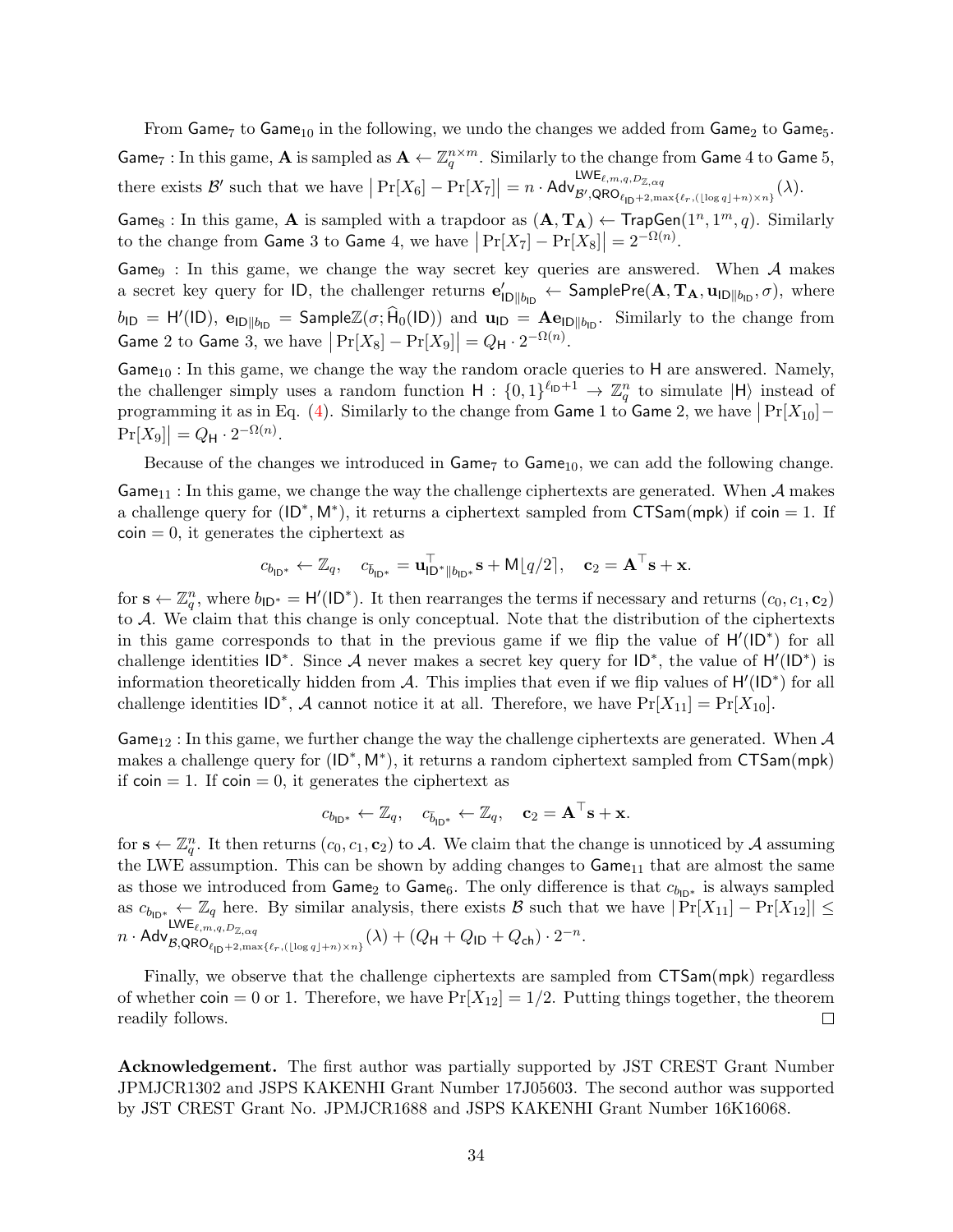# References

- <span id="page-34-1"></span>[ABB10] Shweta Agrawal, Dan Boneh, and Xavier Boyen. Efficient lattice (h) ibe in the standard model. In EUROCRYPT, pages 553-572. Springer, 2010. [6](#page-5-0)
- <span id="page-34-8"></span>[ABB<sup>+</sup>17] Erdem Alkim, Nina Bindel, Johannes A. Buchmann, Özgür Dagdelen, Edward Eaton, Gus Gutoski, Juliane Krämer, and Filip Pawlega. Revisiting TESLA in the quantum random oracle model. In PQCrypto, pages 143–162. Springer, 2017. [10](#page-9-2)
- <span id="page-34-5"></span>[ACPS09] Benny Applebaum, David Cash, Chris Peikert, and Amit Sahai. Fast cryptographic primitives and circular-secure encryption based on hard learning problems. In CRYPTO, pages 595–618. Springer, 2009. [8](#page-7-1)
- <span id="page-34-4"></span>[ADN<sup>+10]</sup> Joël Alwen, Yevgeniy Dodis, Moni Naor, Gil Segev, Shabsi Walfish, and Daniel Wichs. Public-key encryption in the bounded-retrieval model. In EUROCRYPT, pages 113–134. Springer, 2010. [8](#page-7-1)
- <span id="page-34-13"></span>[AHY15] Nuttapong Attrapadung, Goichiro Hanaoka, and Shota Yamada. A framework for identity-based encryption with almost tight security. In ASIACRYPT, pages 521– 549. Springer, 2015. [10](#page-9-2)
- <span id="page-34-3"></span>[AKPW13] Joël Alwen, Stephan Krenn, Krzysztof Pietrzak, and Daniel Wichs. Learning with rounding, revisited. In CRYPTO, pages 57–74. Springer, 2013. [7,](#page-6-0) [24,](#page-23-4) [25,](#page-24-3) [26](#page-25-2)
- <span id="page-34-7"></span>[ARU14] Andris Ambainis, Ansis Rosmanis, and Dominique Unruh. Quantum attacks on classical proof systems: The hardness of quantum rewinding. In FOCS, pages 474– 483. IEEE, 2014. [10](#page-9-2)
- <span id="page-34-0"></span>[BDF<sup>+</sup>11] Dan Boneh, Ozgür Dagdelen, Marc Fischlin, Anja Lehmann, Christian Schaffner, and Mark Zhandry. Random oracles in a quantum world. In Eurocrypt, pages 41–69. Springer, 2011. [3,](#page-2-2) [9,](#page-8-2) [11,](#page-10-3) [15](#page-14-2)
- <span id="page-34-6"></span>[BDPMW16] Florian Bourse, Rafaël Del Pino, Michele Minelli, and Hoeteck Wee. Fhe circuit privacy almost for free. In CRYPTO, pages 62–89. Springer, 2016. [8](#page-7-1)
- <span id="page-34-12"></span>[BF01] Dan Boneh and Matt Franklin. Identity-based encryption from the weil pairing. In CRYPTO, pages 213–229. Springer, 2001. [10,](#page-9-2) [12](#page-11-2)
- <span id="page-34-9"></span>[BG14] Shi Bai and Steven D. Galbraith. An improved compression technique for signatures based on learning with errors. In CT-RSA, pages 28–47, 2014. [10](#page-9-2)
- <span id="page-34-2"></span>[BKPW12] Mihir Bellare, Eike Kiltz, Chris Peikert, and Brent Waters. Identity-based (lossy) trapdoor functions and applications. In  $EUROCRYPT$ , pages 228–245. Springer, 2012. [7,](#page-6-0) [25](#page-24-3)
- <span id="page-34-10"></span>[BL16] Xavier Boyen and QinYi Li. Towards tightly secure lattice short signature and id-based encryption. In  $ASIACRYPT(2)$ , pages 404–434. Springer, 2016. [10](#page-9-2)
- <span id="page-34-11"></span>[BL18] Xavier Boyen and Qinyi Li. Almost tight multi-instance multi-ciphertext identitybased encryption on lattices. In ACNS, pages 535–553. Springer, 2018. [10](#page-9-2)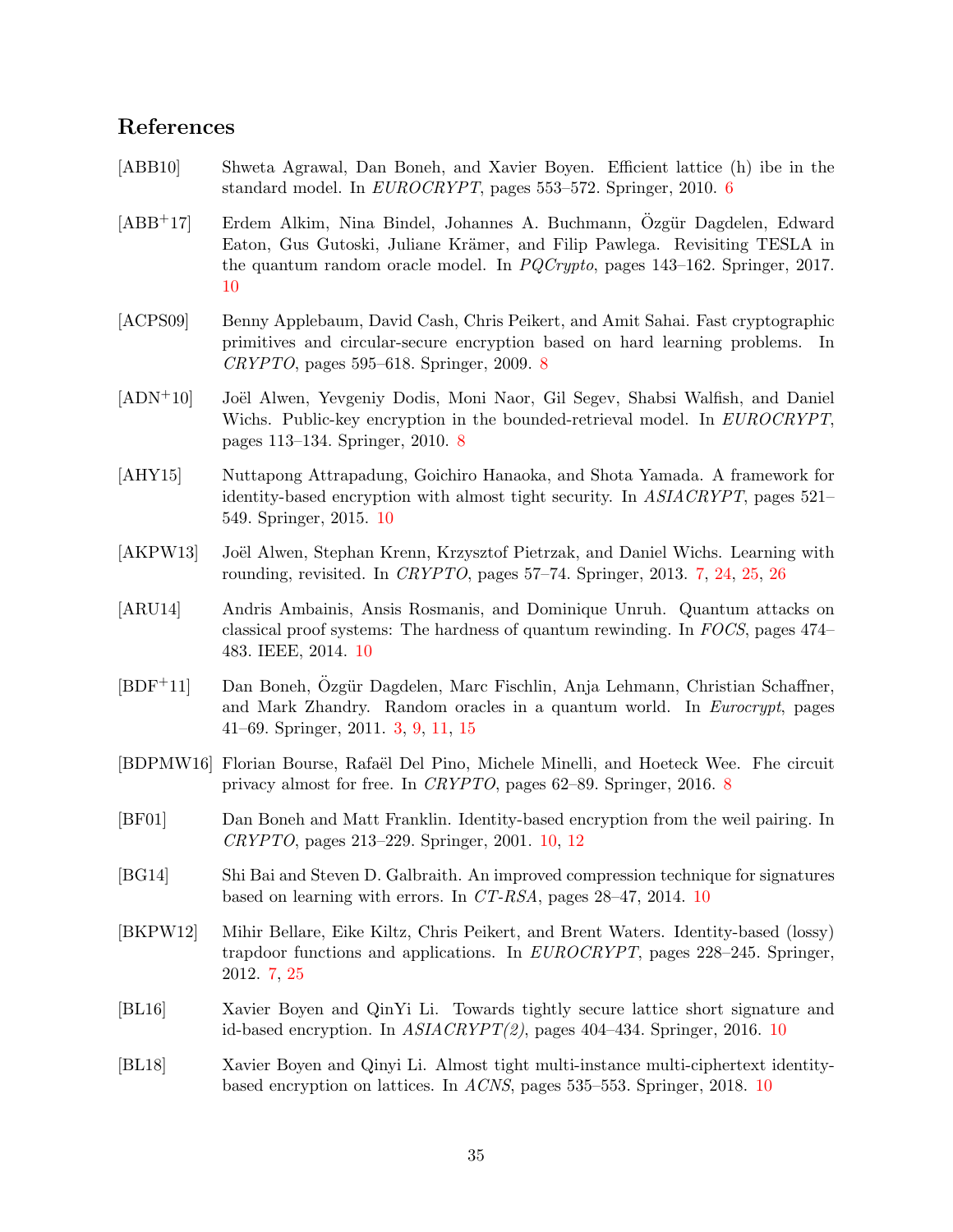- <span id="page-35-14"></span>[BLP+13] Zvika Brakerski, Adeline Langlois, Chris Peikert, Oded Regev, and Damien Stehl´e. Classical hardness of learning with errors. In STOC, pages 575–584, 2013. [14,](#page-13-6) [15](#page-14-2)
- <span id="page-35-12"></span>[BPR12] Abhishek Banerjee, Chris Peikert, and Alon Rosen. Pseudorandom functions and lattices. In EUROCRYPT, pages 719–737. Springer, 20[12](#page-11-2). 12
- <span id="page-35-0"></span>[BR93] Mihir Bellare and Phillip Rogaway. Random oracles are practical: A paradigm for designing efficient protocols. In CCS, pages 62–73. ACM, 1993. [3,](#page-2-2) [9](#page-8-2)
- <span id="page-35-7"></span>[CHK04] Ran Canetti, Shai Halevi, and Jonathan Katz. Chosen-ciphertext security from identity-based encryption. In EUROCRYPT, pages 207–222. Springer, 2004. [9](#page-8-2)
- <span id="page-35-2"></span>[CHKP10] David Cash, Dennis Hofheinz, Eike Kiltz, and Chris Peikert. Bonsai trees, or how to delegate a lattice basis. In EUROCRYPT, pages 523–552. Springer, 2010. [6](#page-5-0)
- <span id="page-35-8"></span>[Cor09] Jean-S´ebastien Coron. A variant of boneh-franklin ibe with a tight reduction in the random oracle model. *Designs, Codes and Cryptography*, 50(1):115–133, 2009. [10](#page-9-2)

<span id="page-35-3"></span>[CS98] Ronald Cramer and Victor Shoup. A practical public key cryptosystem provably secure against adaptive chosen ciphertext attack. In CRYPTO, pages 13–25. Springer, 1998. [6](#page-5-0)

- <span id="page-35-9"></span>[CW13] Jie Chen and Hoeteck Wee. Fully,(almost) tightly secure ibe and dual system groups. In CRYPTO, pages 435–460. Springer, 2013. [10](#page-9-2)
- <span id="page-35-15"></span>[DORS04] Yevgeniy Dodis, Rafail Ostrovsky, Leonid Reyzin, and Adam Smith. Fuzzy extractors: How to generate strong keys from biometrics and other noisy data. In EUROCRYPT, pages 523–540. Springer, 2004. [24,](#page-23-4) [25](#page-24-3)
- <span id="page-35-10"></span>[GDCC16] Junqing Gong, Xiaolei Dong, Jie Chen, and Zhenfu Cao. Efficient ibe with tight reduction to standard assumption in the multi-challenge setting. In ASIACRYPT, pages 624–654. Springer, 2016. [10](#page-9-2)
- <span id="page-35-4"></span>[Gen06] Craig Gentry. Practical identity-based encryption without random oracles. In  $EUROCRYPT$ , pages 445–4[6](#page-5-0)4. Springer, 2006. 6
- <span id="page-35-11"></span>[GGM86] Oded Goldreich, Shafi Goldwasser, and Silvio Micali. How to construct random functions. J. ACM, 33(4):792–807, 1986. [12](#page-11-2)
- <span id="page-35-5"></span>[GKPV10] Shafi Goldwasser, Yael Kalai, Chris Peikert, and Vinod Vaikuntanathan. Robustness of the learning with errors assumption. ICS, pages 230–240, 2010. [7,](#page-6-0) [25](#page-24-3)
- <span id="page-35-13"></span>[Gol86] Oded Goldreich. Two remarks concerning the goldwasser-micali-rivest signature scheme. In  $CRYPTO$ , pages 104–110. Springer, 1986. [13](#page-12-2)
- <span id="page-35-1"></span>[GPV08] Craig Gentry, Chris Peikert, and Vinod Vaikuntanathan. Trapdoors for hard lattices and new cryptographic constructions. In STOC, pages 197–206. ACM, 2008. [3,](#page-2-2) [4,](#page-3-2) [5,](#page-4-0) [8,](#page-7-1) [9,](#page-8-2) [14,](#page-13-6) [16,](#page-15-3) [18](#page-17-2)
- <span id="page-35-6"></span>[GSW13] Craig Gentry, Amit Sahai, and Brent Waters. Homomorphic encryption from learning with errors: Conceptually-simpler, asymptotically-faster, attribute-based. In CRYPTO, pages 75–92. Springer, 2013. [8](#page-7-1)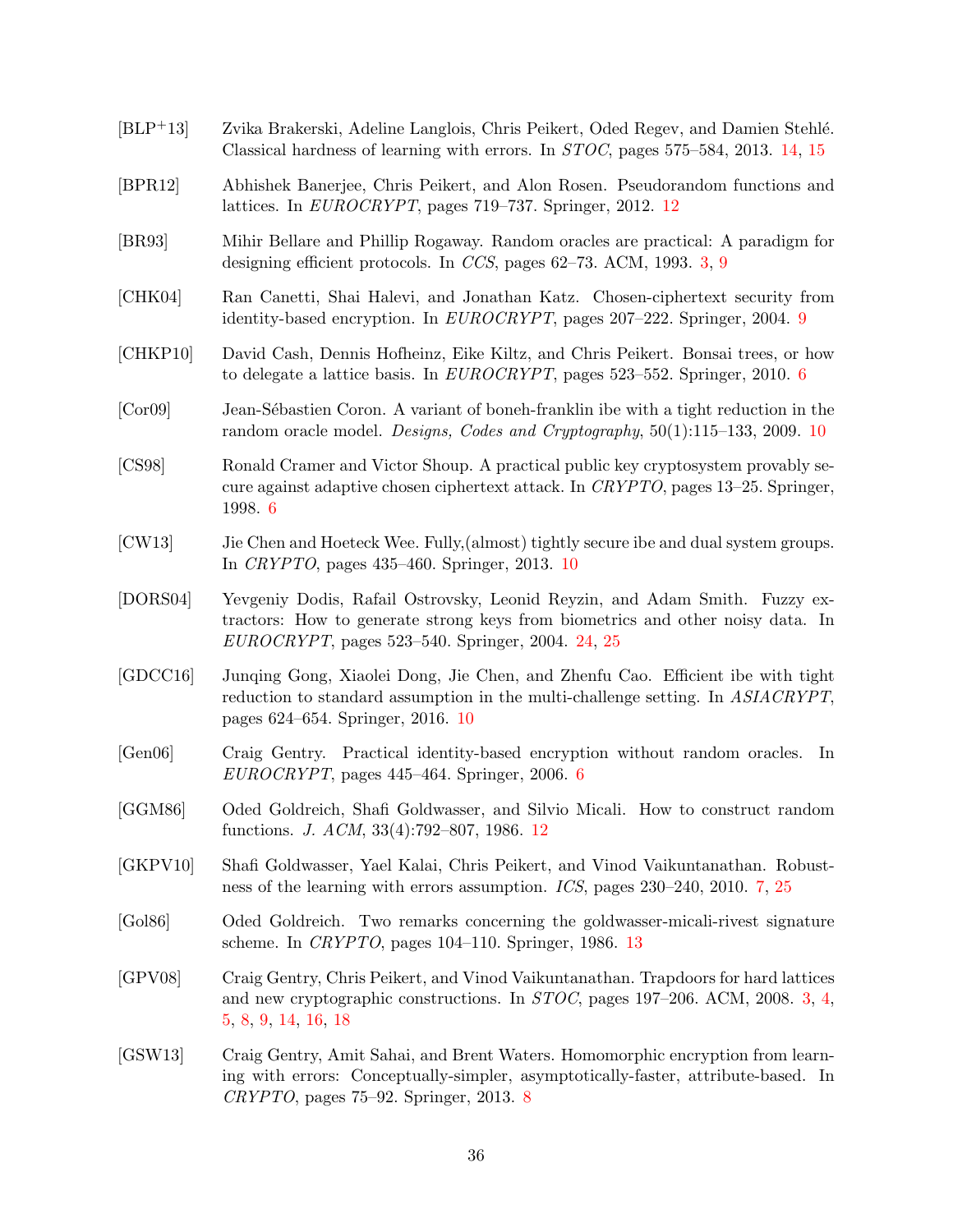- <span id="page-36-1"></span>[HJ12] Dennis Hofheinz and Tibor Jager. Tightly secure signatures and public-key encryption. In CRYPTO, pages 590–607. Springer, 2012. [4,](#page-3-2) [7](#page-6-0)
- <span id="page-36-8"></span>[HKS15] Dennis Hofheinz, Jessica Koch, and Christoph Striecks. Identity-based encryption with (almost) tight security in the multi-instance, multi-ciphertext setting. In PKC, pages 799–822. Springer, 2015. [10](#page-9-2)
- <span id="page-36-6"></span>[JZC+18] Haodong Jiang, Zhenfeng Zhang, Long Chen, Hong Wang, and Zhi Ma. Ind-ccasecure key encapsulation mechanism in the quantum random oracle model, revisited. In CRYPTO, pages 96–125. Springer, 2018. [10](#page-9-2)
- <span id="page-36-7"></span>[KLS18] Eike Kiltz, Vadim Lyubashevsky, and Christian Schaffner. A concrete treatment of fiat-shamir signatures in the quantum random-oracle model. In EUROCRYPT III, pages 552–586. Springer, 2018. [10](#page-9-2)
- <span id="page-36-5"></span>[KW03] Jonathan Katz and Nan Wang. Efficiency improvements for signature schemes with tight security reductions. In *Computer and Communications Security*, pages 155–164. ACM, 2003. [8,](#page-7-1) [10,](#page-9-2) [24](#page-23-4)
- <span id="page-36-2"></span>[KY16] Shuichi Katsumata and Shota Yamada. Partitioning via non-linear polynomial functions: more compact ibes from ideal lattices and bilinear maps. In ASIACRYPT, pages 682–712. Springer, 2016. [6,](#page-5-0) [9,](#page-8-2) [14](#page-13-6)
- <span id="page-36-4"></span>[LSSS17] Benoît Libert, Amin Sakzad, Damien Stehlé, and Ron Steinfeld. All-but-many lossy trapdoor functions and selective opening chosen-ciphertext security from lwe. In CRYPTO, pages 332–364. Springer, 2017. [7,](#page-6-0) [25](#page-24-3)
- <span id="page-36-14"></span>[MP12] Daniele Micciancio and Chris Peikert. Trapdoors for lattices: Simpler, tighter, faster, smaller. In *EUROCRYPT*, pages 700–718. Springer, 2012. [14](#page-13-6)
- <span id="page-36-10"></span>[MR07] Daniele Micciancio and Oded Regev. Worst-case to average-case reductions based on gaussian measures. SIAM J. Comput., 37(1):267–302, 2007. [14](#page-13-6)
- <span id="page-36-9"></span>[NC00] Michael A. Nielsen and Isaac L. Chuang. Quantum Computation and Quantum Information. Cambridge University Press, 2000. [10](#page-9-2)
- <span id="page-36-12"></span>[Pei07] Chris Peikert. Limits on the hardness of lattice problems in ell p norms. In Conference on Computational Complexity, pages 333–346. IEEE, 2007. [14](#page-13-6)
- <span id="page-36-15"></span>[Pei09] Chris Peikert. Public-key cryptosystems from the worst-case shortest vector problem. In STOC, pages 333–342. ACM, 2009. [15](#page-14-2)
- <span id="page-36-13"></span>[Pei10] Chris Peikert. An efficient and parallel gaussian sampler for lattices. In CRYPTO, pages 80–97. Springer, 2010. [14](#page-13-6)
- <span id="page-36-11"></span>[PR06] Chris Peikert and Alon Rosen. Efficient collision-resistant hashing from worst-case assumptions on cyclic lattices. In TCC, pages 145–166. Springer, 2006. [14](#page-13-6)
- <span id="page-36-0"></span>[Reg05] Oded Regev. On lattices, learning with errors, random linear codes, and cryptography. In STOC, pages 84–93. ACM Press, 2005. [3,](#page-2-2) [7,](#page-6-0) [14,](#page-13-6) [15](#page-14-2)
- <span id="page-36-3"></span>[Reg10] Oded Regev. The learning with errors problem. Invited survey in CCC, 2010. [7](#page-6-0)